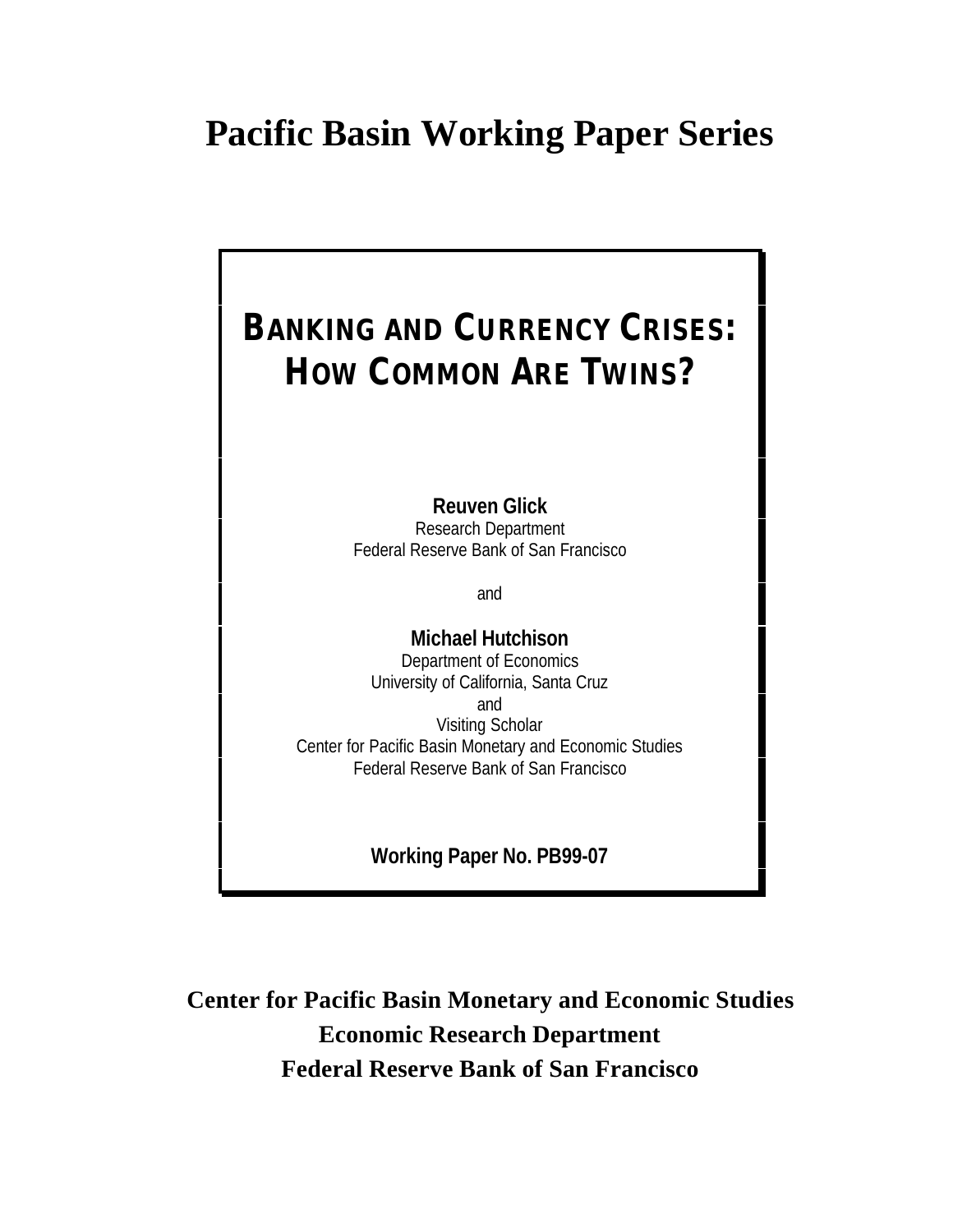*WORKING PAPER PB99-07*

## **BANKING AND CURRENCY CRISES: HOW COMMON ARE TWINS?**

**Reuven Glick Center for Pacific Basin Monetary and Economic Studies Research Department Federal Reserve Bank of San Francisco**

and

**Michael Hutchison Department of Economics University of California, Santa Cruz and Visiting Scholar Center for Pacific Basin Monetary and Economic Studies Research Department Federal Reserve Bank of San Francisco**

**December 1999**

**Center for Pacific Basin Monetary and Economic Studies Economic Research Department Federal Reserve Bank of San Francisco 101 Market Street San Francisco, CA 94105-1579 Tel: (415) 974-3184 Fax: (415) 974-2168 http://www.frbsf.org**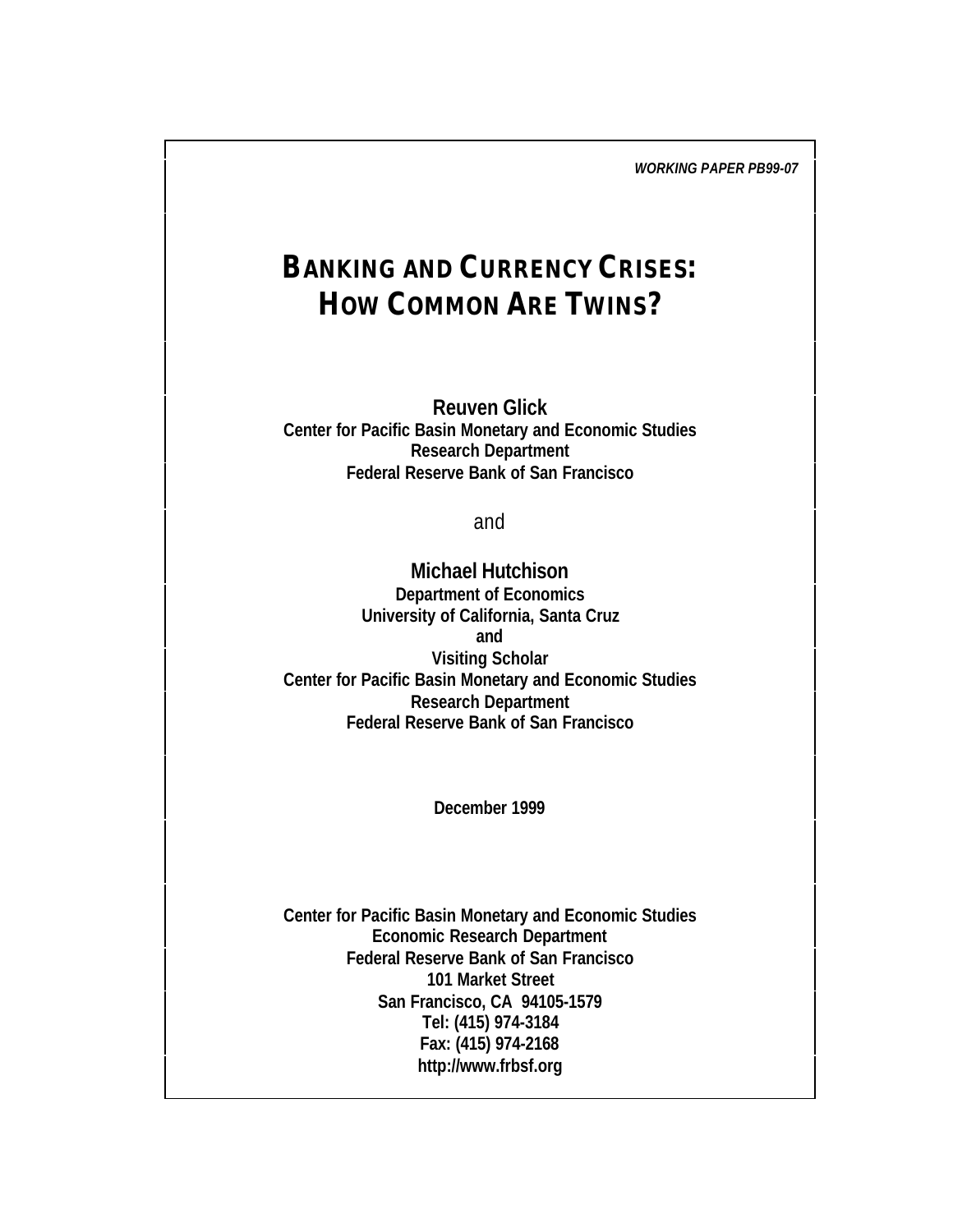## **Banking and Currency Crises: How Common Are Twins?**

December 1999

Reuven Glick Michael Hutchison Federal Reserve Bank of Department of Economics 101 Market Street Social Sciences 1 San Francisco, CA Santa Cruz, CA 95064 Email: reuven.glick@sf.frb.org Email: hutch@cats.ucsc.edu

San Francisco University of California, Santa Cruz Research Associate Economic Policy Research Unit University of Copenhagen

We thank Mark Peralta, Rasmus Fatum, and Kathleen McDill for research assistance. The views presented in this paper are those of the authors alone and do not necessarily reflect those of the Federal Reserve Bank of San Francisco or the Board of Governors of the Federal Reserve System. Hutchison's research was supported by The International Centre for the Study of East Asian Development (ICSEAD) and the University of California Pacific Rim Research Program. Forthcoming in Glick, (Cambridge University Press)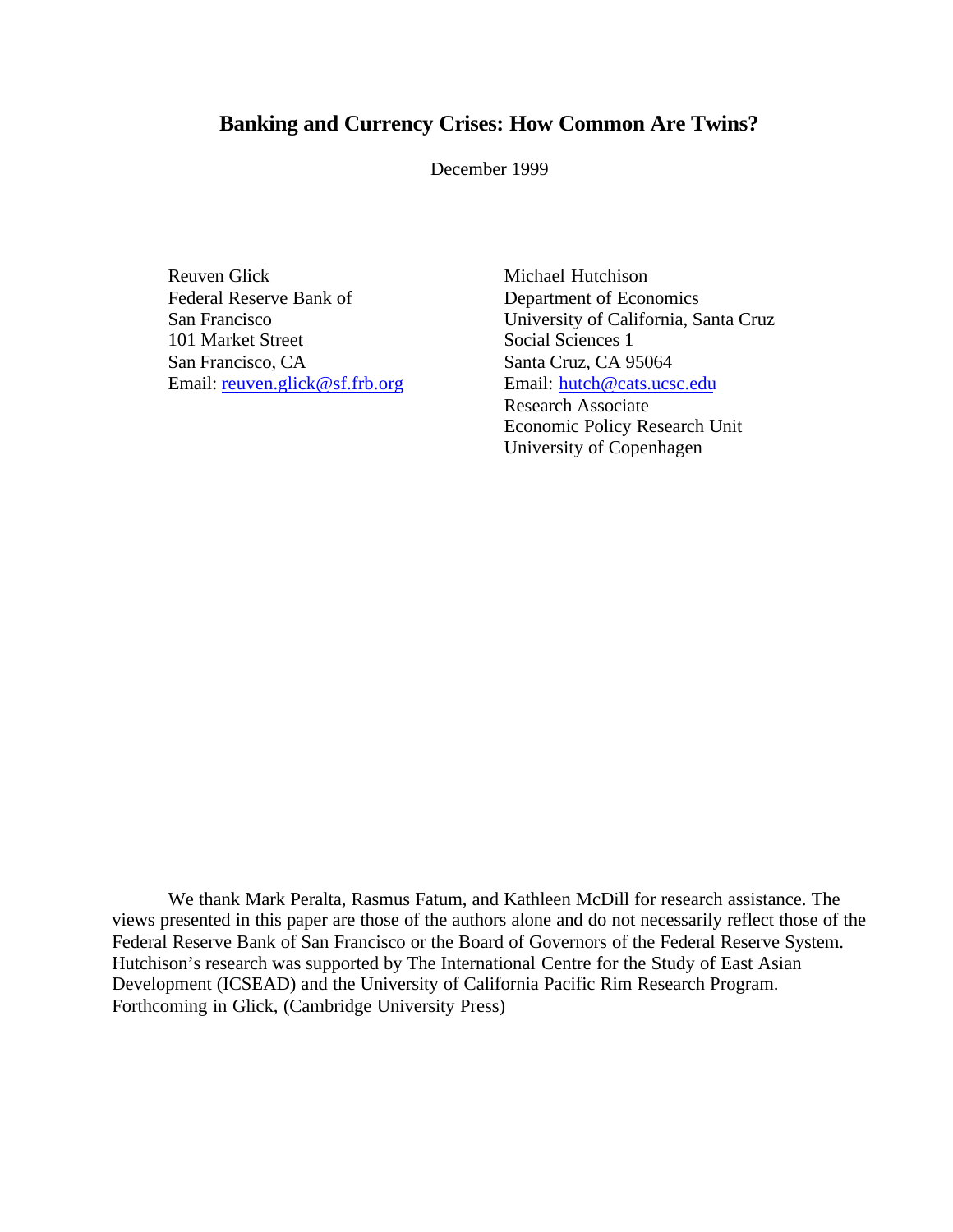#### **Abstract**

The coincidence of banking and currency crises associated with the Asian financial crisis has drawn renewed attention to causal and common factors linking the two phenomena. In this paper, we analyze the incidence and underlying causes of banking and currency crises in 90 industrial and developing countries over the 1975-97 period. We measure the individual and joint ("twin") occurrence of bank and currency crises and assess the extent to which each type of crisis provides information about the likelihood of the other.

We find that the twin crisis phenomenon is most common in financially liberalized emerging markets. The strong contemporaneous correlation between currency and bank crises in emerging markets is robust, even after controlling for a host of macroeconomic and financial structure variables and possible simultaneity bias. We also find that the occurrence of banking crises provides a good leading indicator of currency crises in emerging markets. The converse does not hold, however, as currency crises are not a useful leading indicator of the onset of future banking crises. We conjecture that the openness of emerging markets to international capital flows, combined with a liberalized financial structure, make them particularly vulnerable to twin crises.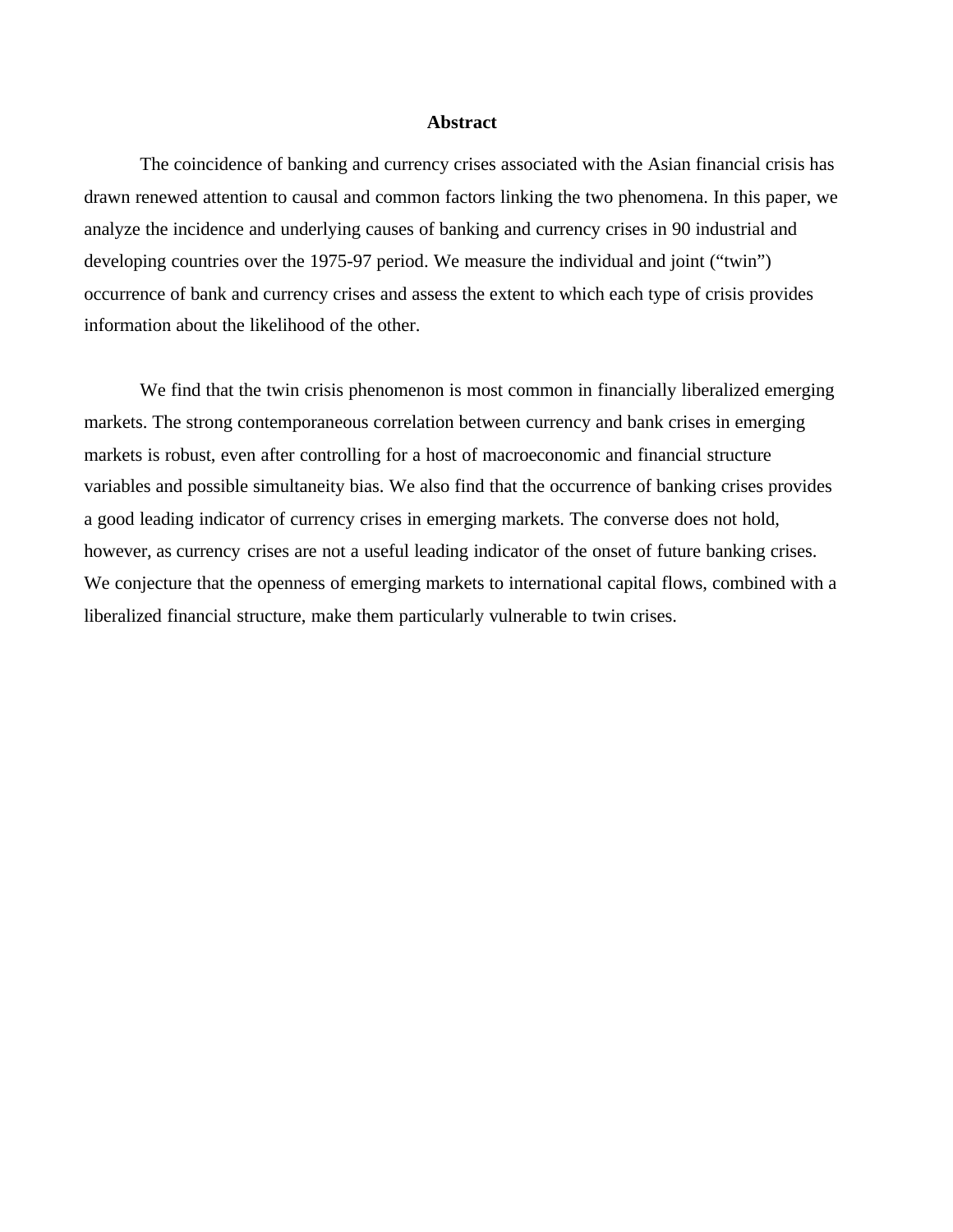#### **1. Introduction**

 $\overline{a}$ 

The joint occurrence of banking and currency crises associated with the recent Asian financial turmoil has drawn renewed attention to the interrelationship between these two phenomena. Banking and currency crises appeared to arise virtually at the same time in Thailand, Indonesia, Malaysia, and Korea in 1997-98. In fact, the incidence of "twin" crises has been relatively widespread, occurring in such diverse parts of the world as in Latin America in the early and mid-1980s and in Scandinavia in the early 1990s.

There are good theoretical reasons to expect connections between currency and banking crises, especially since foreign assets and liabilities are a component in commercial banks' balance sheets. In principle, the causality between bank and currency crises may run in either direction. As we discuss in Section 2, bank crises may lead to currency crises under some circumstances, while under other conditions currency crises may cause bank crises. Moreover, some recent literature does not distinguish between the two phenomena and regards them as simultaneous manifestations of underlying common factors (Chang and Velasco, 1999).

Most of the empirical literature on currency and banking crises has involved analyzing the determinants of each type of crisis independently of the other. Little empirical work to date has systematically investigated the association of bank and currency crises. The few exceptions (e.g. Kaminsky and Reinhart, 1999; Rossi, 1999) typically restrict their data sets to a limited number of countries experiencing crises. $<sup>1</sup>$ </sup>

 $1$  An exception is Eichengreen and Rose (1998) who examine the impact of exchange rate regimes and variability on the probability of bank crises in a large sample of developing countries.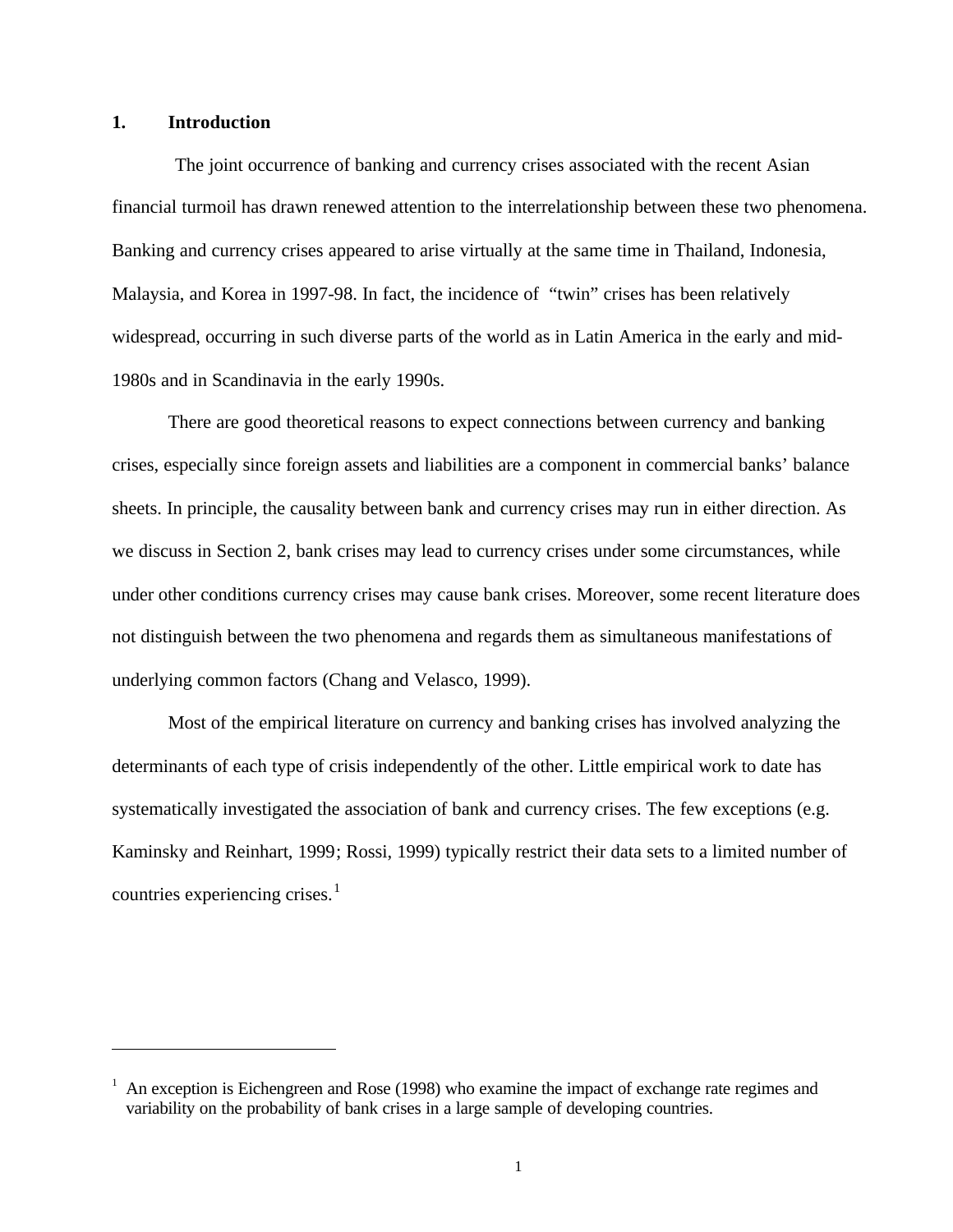In this paper, we empirically investigate the causal linkages between bank and currency crises using a broad country and time-series data set. Using a broad control group of countries and periods that includes observations with and without crises allows us to draw more general conclusions about the conditions that distinguish crisis from tranquil periods both across countries and across time.

In our empirical analysis, we first provide a detailed statistical overview of the individual and joint ("twin") occurrence of bank and currency crises for 90 industrial and developing countries over the 1975-97 period. We examine the frequency, regional concentration, association, and relative timing of the onsets of both bank and currency crises. In addition, we assess the value of banking crises in helping to predict future currency crises, and vice versa, using signal-to-noise ratio methodology. We also examine the contemporaneous and lagged relationship of currency and banking crises more formally by estimating the probabilities of the onset of currency and banking crises with probit regressions, using bivariate, multivariate, and simultaneous equation specifications.

We find that the twin crisis phenomenon is concentrated in financially liberalized emerging market economies and is not a general characteristic of either bank or currency crises in a broader set of countries. The linkage between the onset of currency and bank crises in emerging markets is strong, indicating that foreign exchange crises feed into the onset of banking problems and vice versa. This result is robust to model specification and estimation technique. Moreover, only in emerging market economies are banking crises a significant leading indicator of future currency crises. Currency crises do not appear to be a particularly good signal of future banking problems.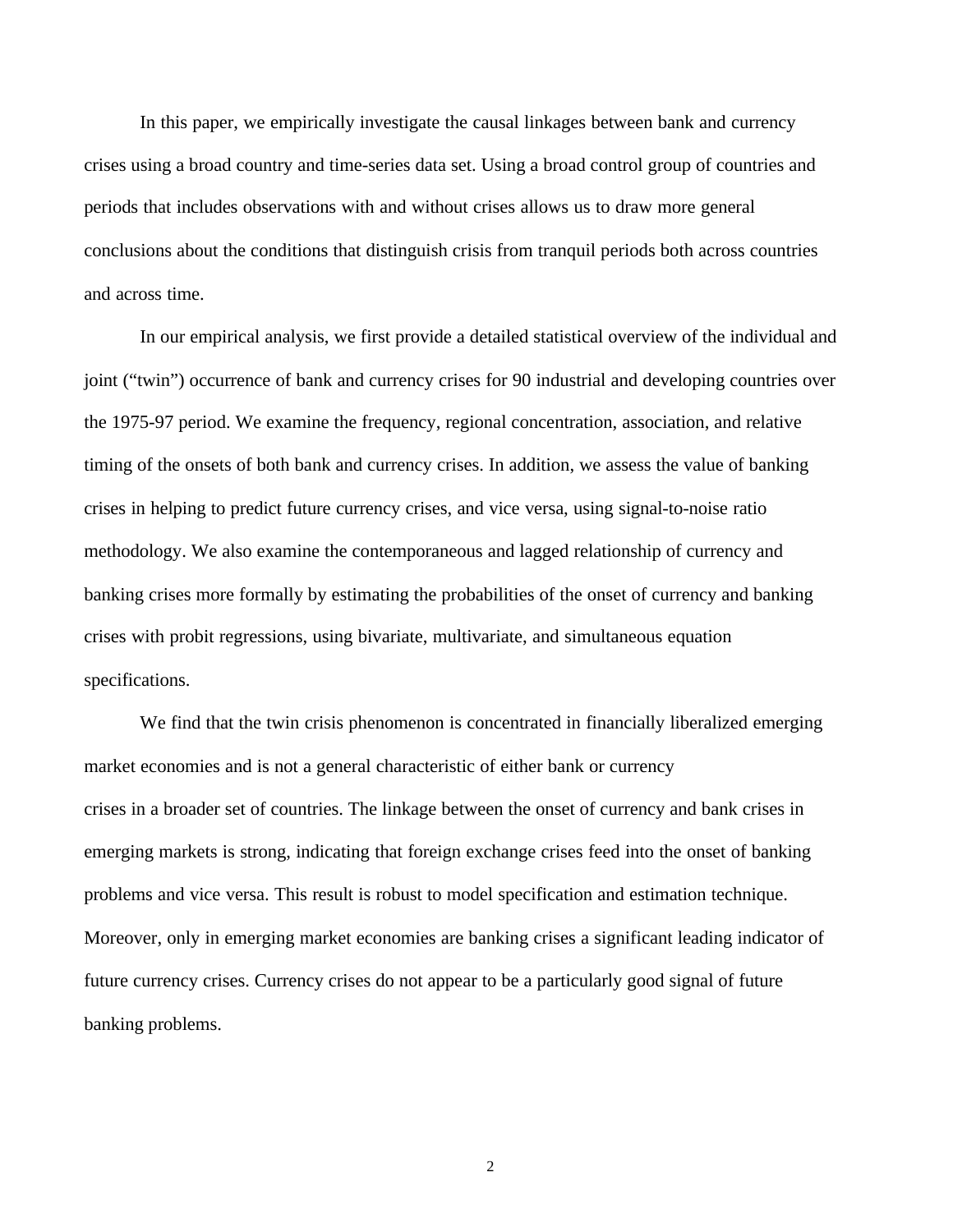The organization of the paper is as follows: Section 2 describes the relevant literature on the possible links between bank and currency crises. Section 3 discusses the data used in our empirical analysis. Section 4 presents the summary statistical features of the data and signal-to-noise ratio results. Section 5 presents the results of probability model (probit) estimates. Section 6 concludes the paper.

#### **2. Linkages Between Currency and Banking Crises**

The association of bank and currency crises and the occurrence of "twin" crises may be attributable to a number of channels of causation: a bank crisis leading to a currency crisis, a currency crisis leading to a bank crisis, or joint causality. In this section, we provide a brief survey of the existing literature concerning the linkages between the onset of bank and currency crises.

#### *2.1. Causality from Banking Sector Distress to Currency Crises*

A number of papers discuss the possibility of causality running from banking problems to currency crises. Obstfeld (1994), for example, argues that a weak banking sector may precipitate a currency crisis if rational speculators anticipate that policymakers will choose inflation over exchange rate stability in order to avoid bankruptcies and further strains on the banking sector rather than endure the costs of defending the domestic currency. Velasco (1987) and Calvo (1997) argue that a bank run can cause a currency attack if the increased liquidity associated with a government bailout of the banking system is inconsistent with a stable exchange rate. Miller (1999) explicitly considers currency devaluation as one of the logical policy options for a government confronted by a bank run in a fixed exchange rate regime. Gonzalez-Hermosillo (1996) shows that a bank crisis may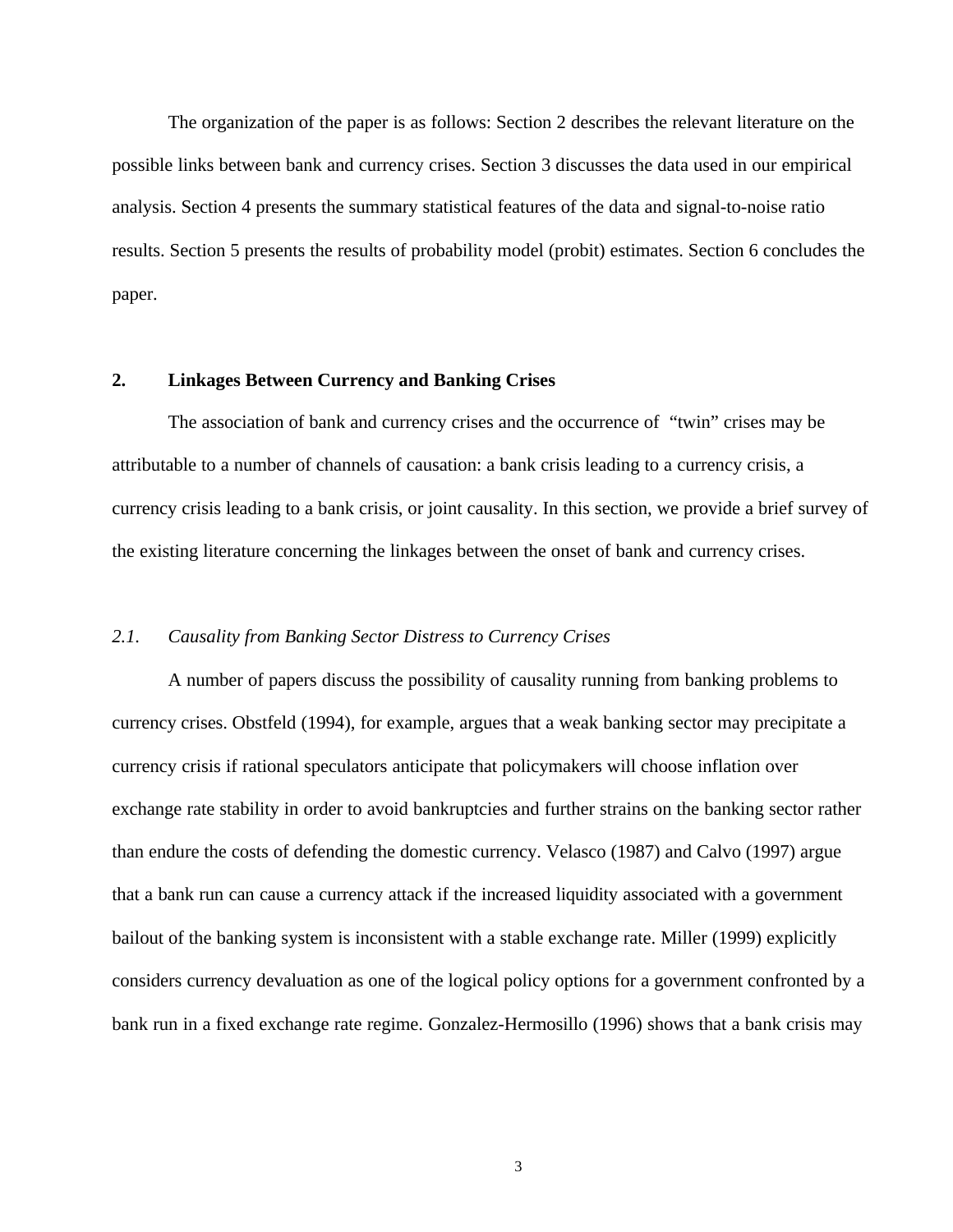lead to a currency crisis in a poorly developed financial system where agents may substitute foreign assets for domestic assets.

If banking sector unsoundness can contribute to a currency crisis, what causes a banking crisis? Leading candidate explanations include the well-known "moral hazard" problems in banking associated with financial liberalization and government deposit insurance, and large macroeconomic shocks such as a sharp fall in underlying asset values (e.g. "bubble" crash in asset prices). An alternative, "non-fundamentals," explanation is that "bank runs" may occur because of the expectations of individual depositors and creditors (see Diamond and Dybvig, 1983).

#### *2.2. Causality from Currency Crises to Banking Sector Distress*

A possible reverse chain of causality, from currency crises to the onset of banking crises, is also well recognized. Miller (1996), for example, shows that a speculative attack on a currency can lead to a bank crisis if deposit money is used to speculate in the foreign exchange market and banks are "loaned up." Rojas-Suarez and Weisbrod (1995) and Obstfeld (1994) argue that a currency crisis may lead to problems in a vulnerable banking sector if policymakers respond to the pressure on the exchange rate by sharply raising interest rates. A common feature of these mechanisms is that banks are already "vulnerable" because of large unhedged foreign liabilities and/or a maturity mismatch between asset and liabilities, and a shock arising from the currency market pushes them "over the edge." A currency crisis shock can adversely alter the banking sector directly by causing a deterioration of bank balance sheets if the currency depreciates, or indirectly by causing the central bank to raise interest rates to defend the currency.

If currency crises lead to bank crises, what causes currency crises? Candidate explanations based on fundamentals, usually termed "first generation" models of the collapse of fixed exchange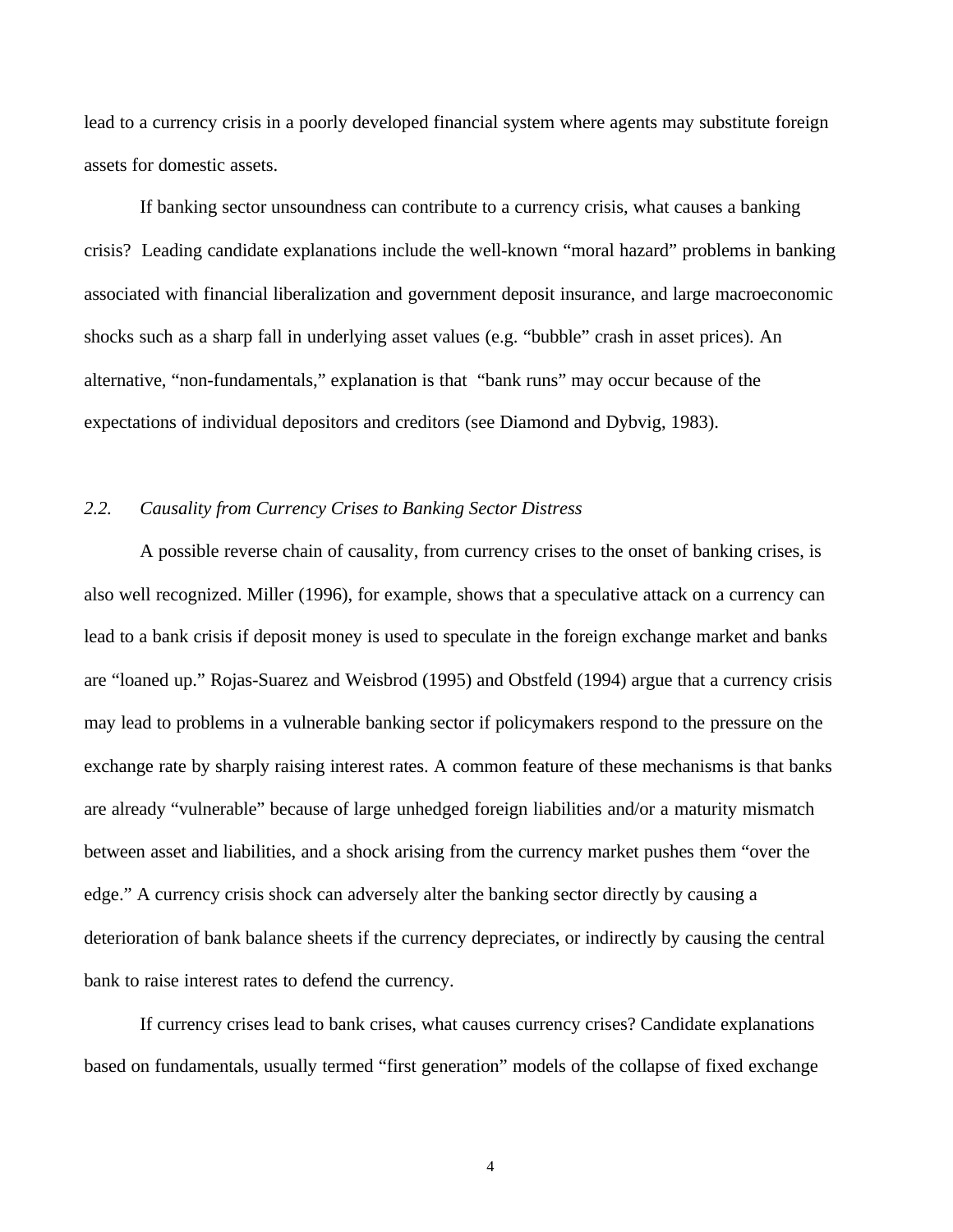rates, include overvalued real exchange rates and other macroeconomic factors such as inflation, budget deficits, and rapid credit expansion (Krugman, 1979). The main alternative explanations, based on the role of non-fundamentals, are frequently termed "second-generation" models of exchange rate regime collapse (Obstfeld, 1994). This literature focuses on the existence of multiple equilibria and self-fulfilling speculative attacks that can arise from the willingness of policymakers to give up a pegged exchange rate if output and unemployment costs exceed a certain threshold.

#### *2.3. Joint Causality*

The joint occurrence of "twin crises" may also reflect a response to common factors. Chang and Velasco (1999), for example, emphasize the role of international illiquidity as a common "fundamental, defined as a situation in which a country's consolidated financial system has potential short-term obligations that exceed the amount of foreign currency to which it can have access on short notice. They argue that an international liquidity shortfall may be a sufficient, though not necessary, condition to trigger a crisis: "The options left after creditors lose confidence and stop rolling over and demand immediate payment on existing loans—whether to the private sector in Asia or to the government in Mexico and Brazil—are painfully few. The collapse of the currency, of the financial system, or perhaps both is the likely outcome."

Another common fundamental factor emphasized in this literature is financial liberalization combined with moral hazard incentives that induce banks to take on particularly risky portfolios, including unhedged foreign currency liabilities. McKinnon and Pill (1996, 1998), for example, emphasize the role of financial liberalization in generating dynamics leading to a twin crisis. Financial liberalization and deposit insurance may fuel a lending boom involving both foreign and domestic credit expansion that eventually leads to a banking and currency crisis.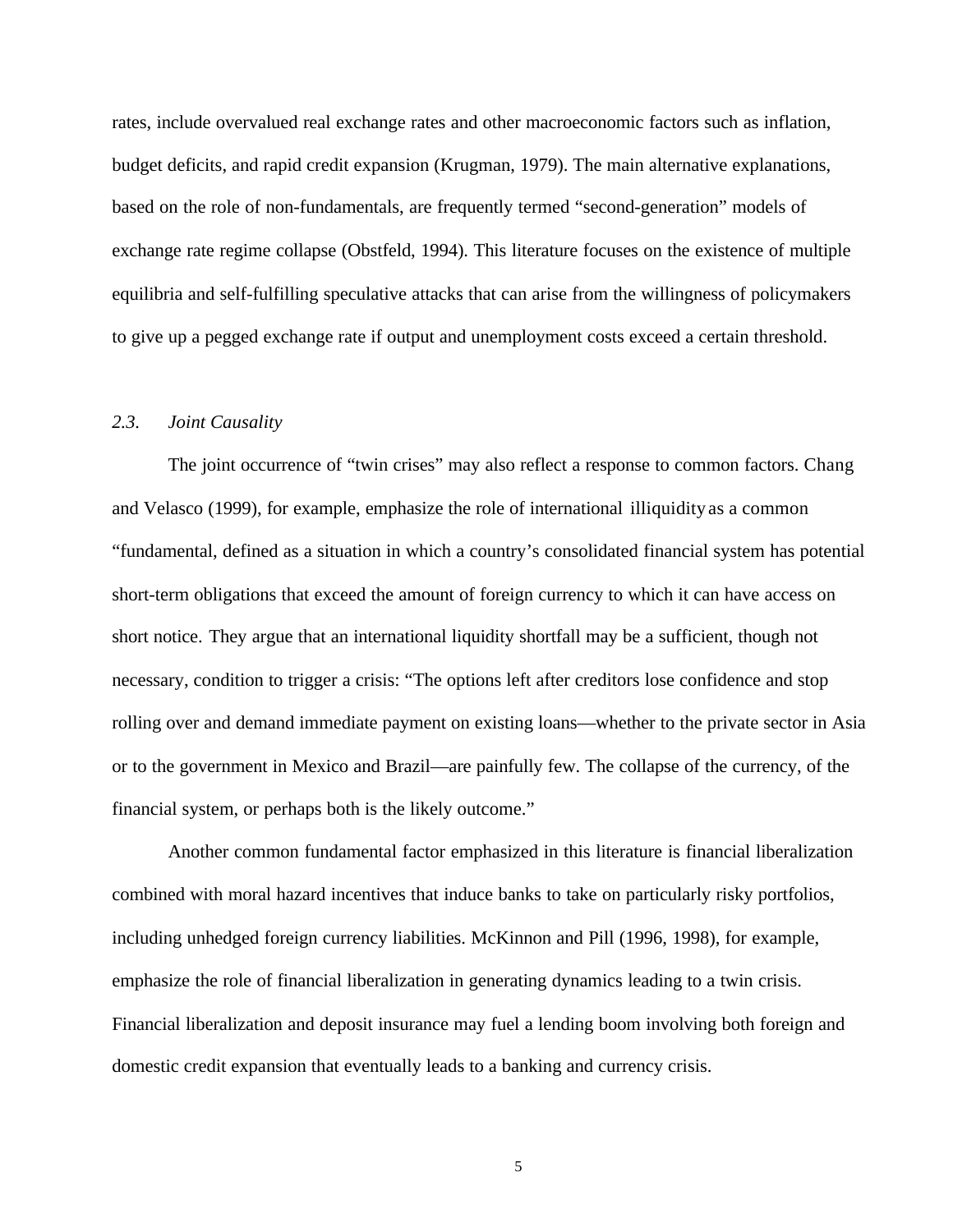More generally, Kaminsky and Reinhart (1999) point out that it is possible that "because the seeds of the problems are sown at the same time, which event occurs first is a matter of circumstance." An example they employ to illustrate a twin crisis, jointly caused by common factors or events, is the "perverse" dynamics of an exchange rate-based inflation stabilization plan, such as that of Mexico in 1987 and the Southern Cone countries in the late 1970s. Reinhart and Vegh (1995) provide empirical evidence that these types of plans have similar dynamics: an early consumption boom is financed by expansion of bank credit and foreign borrowing. The boom is accompanied by real exchange rate appreciation because domestic inflation only converges gradually to the international inflation rate due to inertial effects in wage contracting and price expectations. At some point, the high level of foreign borrowing, reflected in a current account deficit, may be perceived as unsustainable and trigger an attack on the currency. As capital inflows turn to outflows and asset markets crash, the banking sector is affected as well.

#### **3. Data**

#### *3.1. Defining Currency Crises*

Currency crises are typically defined as "large" changes in some indicator of actual or potential currency value. Some studies focus on episodes of large depreciation alone (e.g. Frankel and Rose, 1996), while others include episodes of speculative pressure in which the exchange rate did not always adjust because the authorities successfully defended the currency by intervening in the foreign exchange market or raising domestic interest rates (e.g. Eichengreen, Rose, and Wyplosz, 1995; Moreno, 1995; Kaminsky and Reinhart, 1999). Alternative criteria have been employed in the literature for identifying "large" changes in currency value or pressure relative to what is considered "normal." Some studies employ an exogenous threshold rate of depreciation common to all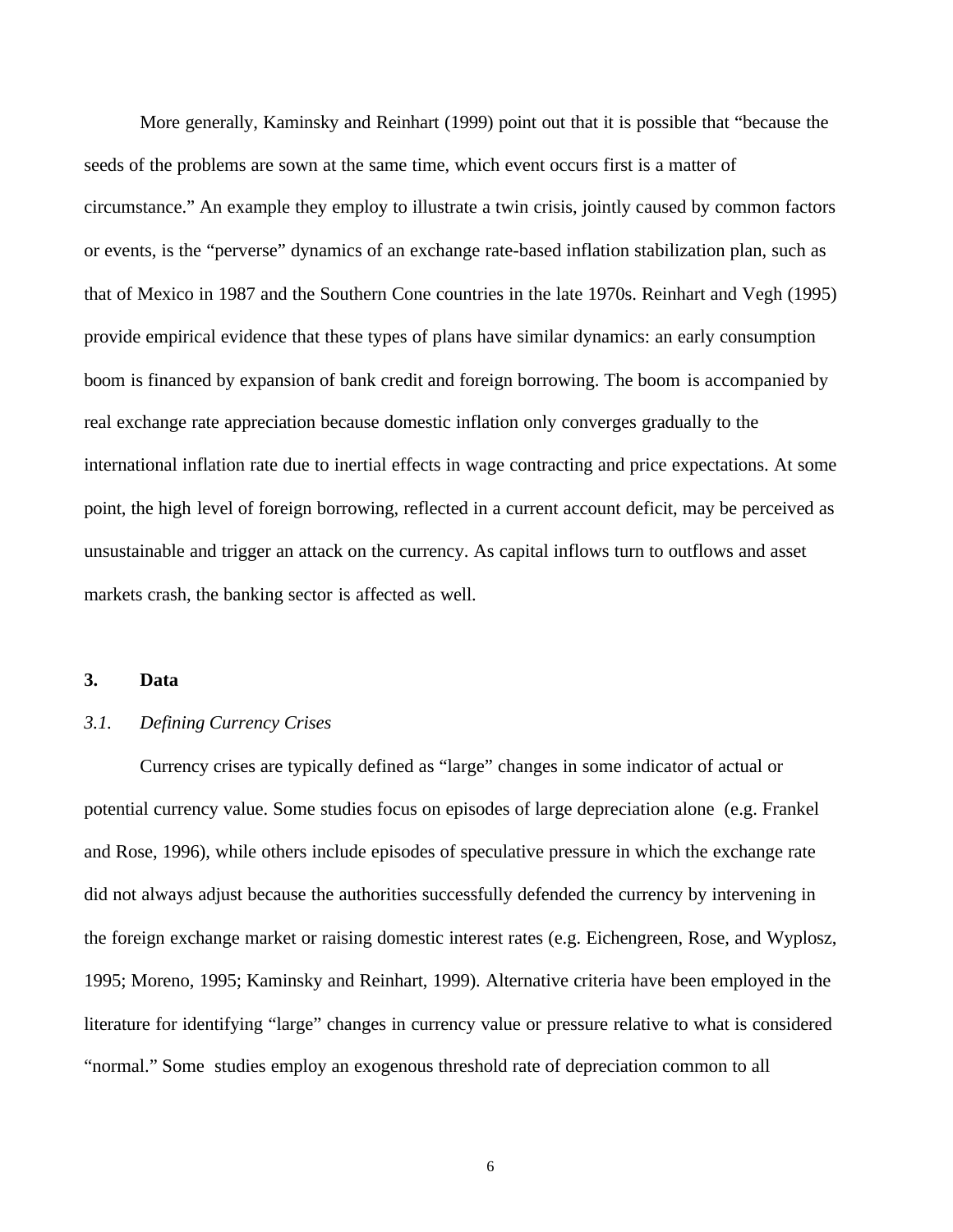countries in the analysis (e.g., Frankel and Rose, 1996; Kumar, Moorthy, and Penaudin, 1998), while others define the threshold in terms of country-specific moments (e.g., Kaminsky and Reinhart, 1999; Kaminsky, Lizondo, and Reinhart, 1998; IMF, 1998; Esquivel and Larrain, 1998; Glick and Moreno, 1998; Moreno, 1999).<sup>2</sup>

In this study our indicator of currency crises is constructed from "large" changes in an index of currency pressure, defined as a weighted average of monthly real exchange rate changes and monthly (percent) reserve losses.<sup>3</sup> The weights are inversely related to the variance of changes of each component over the sample for each country. Our measure presumes that any nominal currency changes associated with exchange rate pressure should affect the purchasing power of the domestic currency, i.e. result in a change in the real exchange rate (at least in the short run). This condition excludes some large depreciations that occur during high inflation episodes, but it avoids screening out sizable depreciation events in more moderate inflation periods for countries that have occasionally experienced periods of hyperinflation and extreme devaluation.<sup>4</sup> Large changes in

 $\overline{a}$ 

<sup>&</sup>lt;sup>2</sup> Furman and Stiglitz (1998) and Berg and Patillo (1999) evaluate the predictive power of a range of model methodologies and definitions for the 1997 Asia crisis.

<sup>&</sup>lt;sup>3</sup> Our currency pressure measure of crises does not include episodes of defense involving sharp rises in interest rates. Data for market-determined interest rates are not available for much of the sample period in many of the developing countries in our dataset.

<sup>&</sup>lt;sup>4</sup> This approach differs from Kaminsky and Reinhart (1999), for example, who deal with episodes of hyperinflation by separating the nominal exchange rate depreciation observations for each country according to whether or not inflation in the previous 6 months was greater than 150 percent, and calculate for each sub-sample separate standard deviation and mean estimates with which to define exchange rate crisis episodes.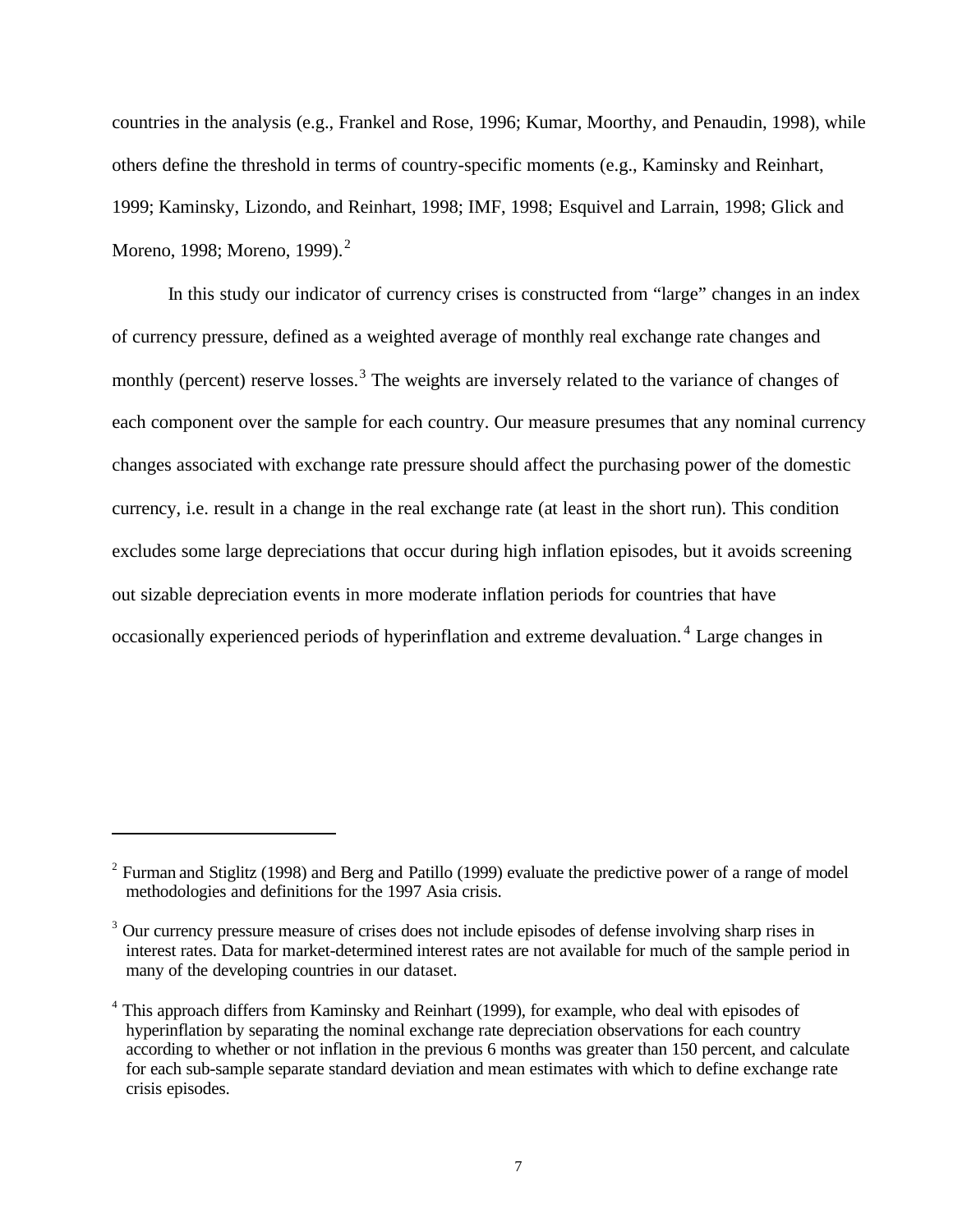exchange rate pressure are defined as changes in our pressure index that exceed the mean plus 2 times the country-specific standard deviation.  $5,6$ 

#### *3.2. Defining Bank Crises*

Banking problems are usually difficult to identify empirically because of data limitations. The potential for a bank run is not directly observable and, once either a bank run or large-scale government intervention has occurred, the situation most likely will have been preceded by a protracted deterioration in the quality of assets held by banks. Identifying banking sector distress by the deterioration of bank asset quality is also difficult since direct market indicators of asset value are usually lacking. This is an important limitation since most banking problems in recent years are not associated with bank runs (liability side of the balance sheet) but with deterioration in asset quality and subsequent government intervention. Moreover, it is often laxity in government analysis of banking fragility, and slow follow-up action once a problem is recognized, that allows the situation to deteriorate to the point of a major bank crisis involving large-

scale government intervention.

 $\overline{a}$ 

<sup>5</sup> Kaminsky and Reinhart (1999) use a three standard deviation cut-off. While the choice of cut-off point is somewhat arbitrary, Frankel and Rose (1996) and Kumar, Moorthy, and Penaudin (1998) suggest that the results are not very sensitive to the precise cut-off chosen in selecting crisis episodes.

<sup>&</sup>lt;sup>6</sup> We have also constructed an alternative measure of currency crises following Esquivel and Larrain (1998) that employs a hybrid condition: the monthly depreciation in the (real) exchange rate either (i) exceeds 15 percent, provided that the depreciation rate is also substantially higher than that in the previous month, or (ii) exceeds the country-specific mean plus 2 standard deviations of the real exchange rate monthly growth rate, provided that it also exceeds 5 percent. The first condition insures that any large (real) depreciation is counted as a currency crisis, while the second condition attempts to capture changes that are sufficiently large relative to the country-specific monthly change of the (real) exchange rate. The results of our analysis are unaffected by use of this alternative measure.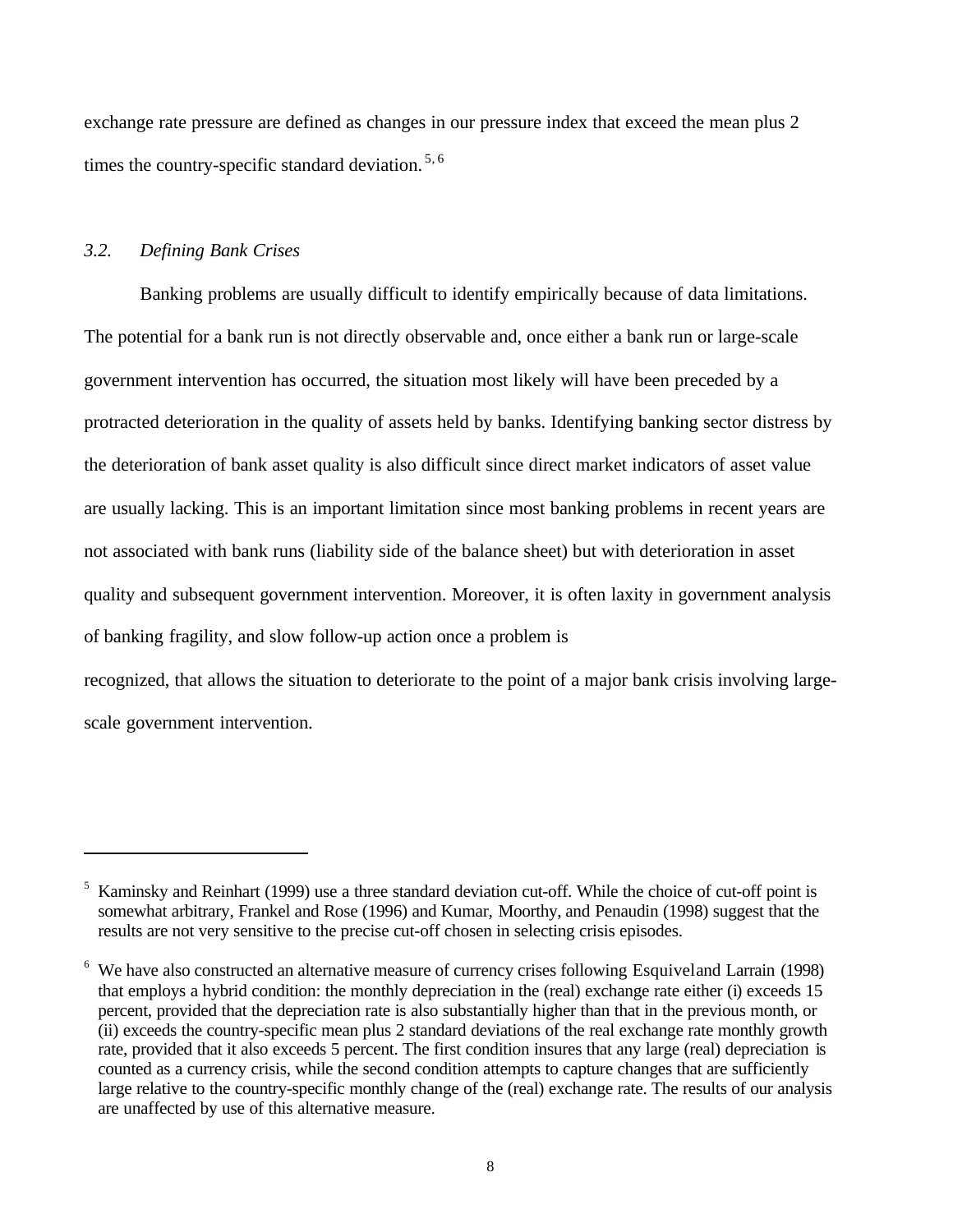Given these conceptual and data limitations, most studies have employed a combination of events to identify and date the occurrence of a bank crisis. Institutional events usually include forced closure, merger, or government intervention in the operations of financial institutions, runs on banks, or the extension of large-scale government assistance. Other indicators frequently include measures of non-performing assets, problem loans, and so on. We have identified and dated episodes of banking sector distress following the criteria of Caprio and Klingebiel (1996, and updated on the IMF WebPage) and Demirgüç-Kunt and Detragiache (1998a). If an episode of banking distress is identified in either study, it is included in our sample. If there is ambiguity over the timing of the episode, we use the dating scheme of Demirgüç-Kunt and Detragiache (1998a) since it tends to be more specific about the precise start and end of each episode.<sup>7</sup>

#### *3.3. Determinants of Currency and Banking Crises*

 $\overline{a}$ 

The theoretical and empirical literature has identified a vast array of variables potentially associated with currency and banking crises (see Kaminsky, Lizondo, and Reinhart, 1998; Demirgüç-Kunt and Detragiache, 1998a; and Hutchison and McDill, 1999). The choice of explanatory variables in our analysis was determined by the questions we posed earlier, the availability of data, and previous results found in the literature. Our objective is to postulate a "canonical" model of currency and banking crises in order to form a basic starting point to investigate the linkages between currency and banking crises. We postulate quite simple basic

<sup>&</sup>lt;sup>7</sup> Demirgüç-Kunt and Detragiache (1998a, 1998b) identify banking sector distress as a situation where one of the following conditions hold: ratio of non-performing assets to total assets is greater than 2 percent of GDP; cost of the rescue operation was at least 2 percent of GDP; banking sector problems resulted in a large scale nationalization of banks; and extensive bank runs took place or emergency measures such as deposit freezes, prolonged bank holidays, or generalized deposit guarantees were enacted by the government in response to the crisis.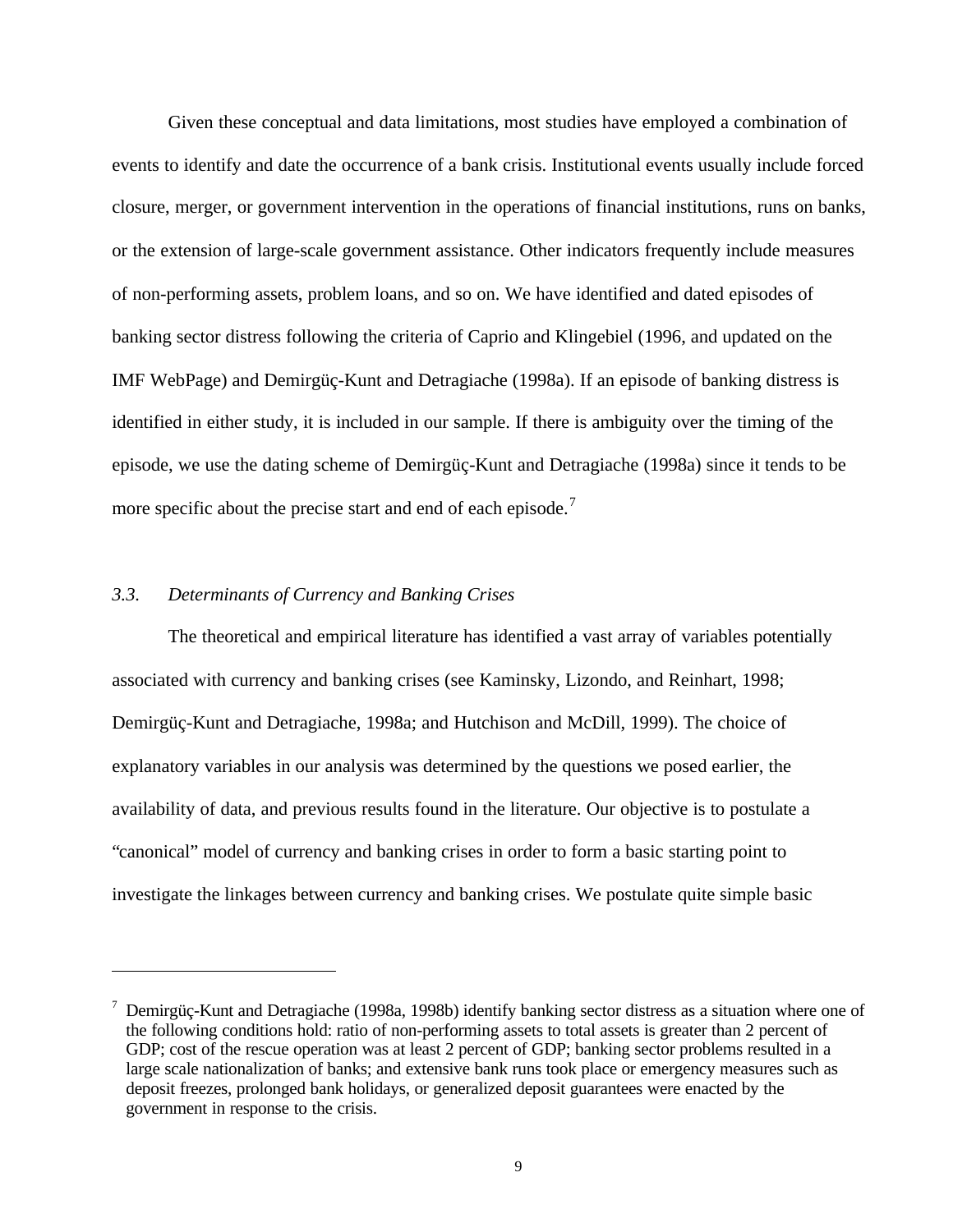models with few explanatory variables. The main source of the macro data is the International Monetary Fund's International Financial Statistics (CD-ROM). The data series and sources are described in Appendix B.

The key explanatory variables used in our analysis of currency crises are the degree of real currency overvaluation, export revenue growth, and the M2/foreign reserves ratio. Prior to episodes of sharp depreciation, we expect the real trade-weighted exchange rate to be overvalued. We define overvaluation as deviations from the fitted trend in the real trade weighted exchange rate, created by taking the trade-weighted sum of the bilateral real exchange rates (defined in terms of CPI indices) against the U.S. dollar, the deutschemark, and the yen, where the trade-weights are based on the average bilateral trade with the U.S., Europe, and Japan in 1980.

We also expect export growth (in U.S. dollars) to be sluggish, and the growth rate of M2/foreign reserves to be higher, prior to a currency crisis. A slowdown in export growth indicates a decline in foreign exchange earnings that in turn may set up the expectation—and speculative pressure—of a currency decline. A rise in the M2/foreign reserves ratio implies a decline in the foreign currency backing of the short-term domestic currency liabilities of the banking system. This would make it difficult to stabilize the currency if sentiment shifts against it.

Several other variables were considered in this study but were not included in the reported regressions (for brevity) since they did not increase explanatory power: the current account/GDP ratio, nominal and real M2 growth, nominal and real domestic credit (net of claims on the public sector), M2/reserve money multiplier (often used as an indicator of the effects of financial liberalization, as in Calvo and Mendoza, 1996), as well as the budget surplus/GDP ratio, etc.<sup>8</sup>

 $\overline{a}$ 

<sup>&</sup>lt;sup>8</sup> We also do not consider possible contagion effects during currency crises. See Glick and Rose (1999).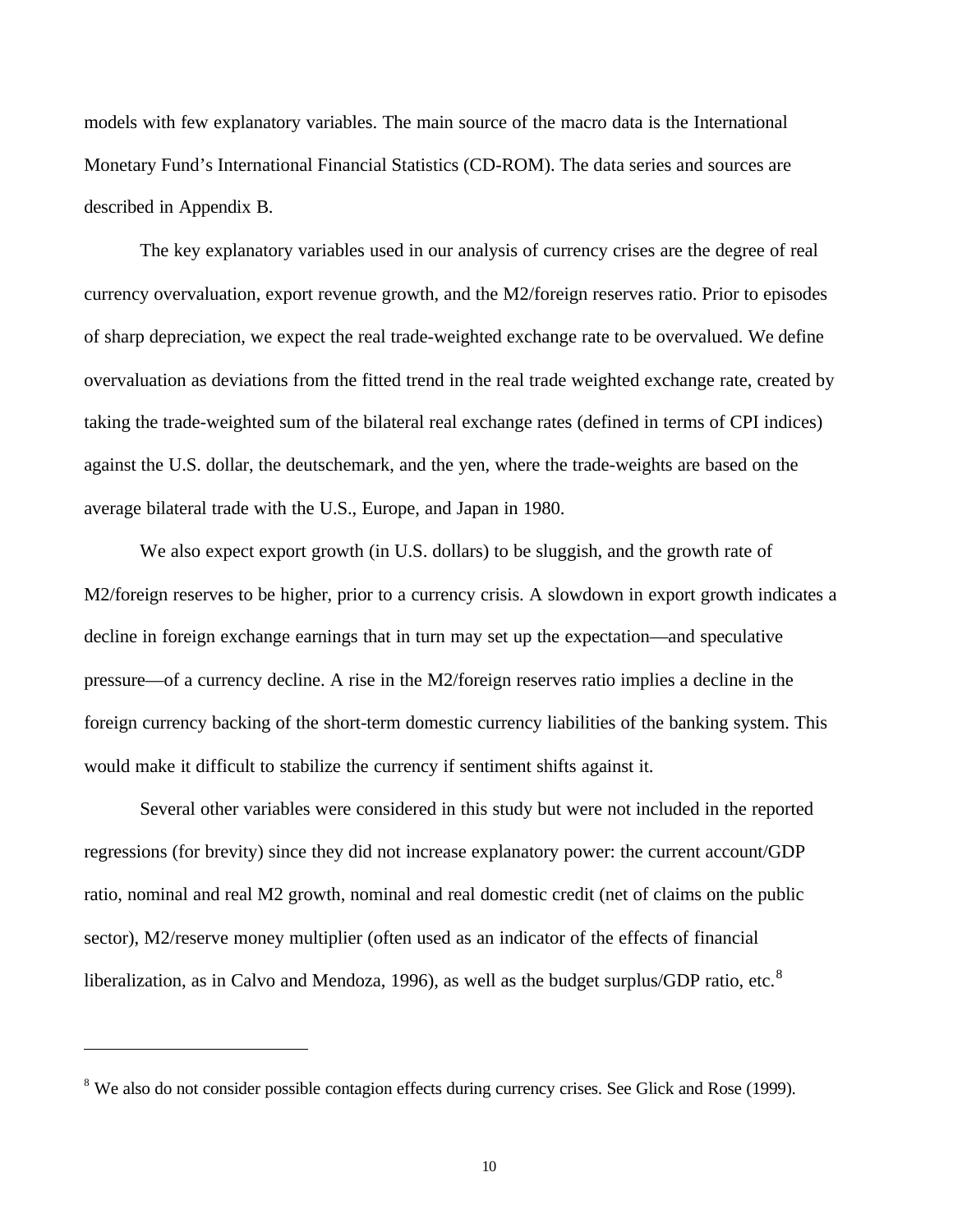The determinants of bank crises that we considered in the basic canonical model are real GDP growth, inflation, and financial liberalization. These are found to be significant determinants (or associations) of banking crises by Demirgüç-Kunt and Detragiache (1998a) and Hutchison and McDill (1999). The financial liberalization data is from Demirgüç-Kunt and Detragiache (1998b), supplemented by national and international sources. It is constructed on the basis of the beginning of observed policy changes to liberalize interest rates, taking on a value of unity during the liberalized period of market-determined rates and zero otherwise.

Several other variables were considered, but not reported since they did not contribute significantly to the explanatory power of the model. These variables are real credit growth, nominal (and real) interest rate changes, the budget position of the general government, and explicit deposit insurance.<sup>9</sup> An index of stock prices was also considered and this entered significantly in determining the onset of banking crises (see Hutchison and McDill, 1999). However, stock price data was only available for a small sample of countries and was therefore not included in the base regressions.<sup>10</sup>

#### *3.4. Data Sample and Windows*

 $\overline{a}$ 

Our data sample is determined by the availability of data on currency market movements and banking sector health, as well as on the determinants of currency and bank crises, discussed above.

<sup>&</sup>lt;sup>9</sup> Data on the existence of explicit deposit insurance come from the survey by Kyei (1995). We constructed a dummy variable that took on a value of unity if the country, at the time in question, had a formal system of deposit guarantee arrangements in place, and zero otherwise. In the Kyei study, 47 explicit arrangements were identified, as against 55 arrangements implicitly guaranteeing government support for deposits.

 $10$  External conditions may also matter, but were not considered in our analysis. Eichengreen and Rose (1998) find evidence that higher interest rates and slower growth in industrial countries contribute to bank crises in emerging markets.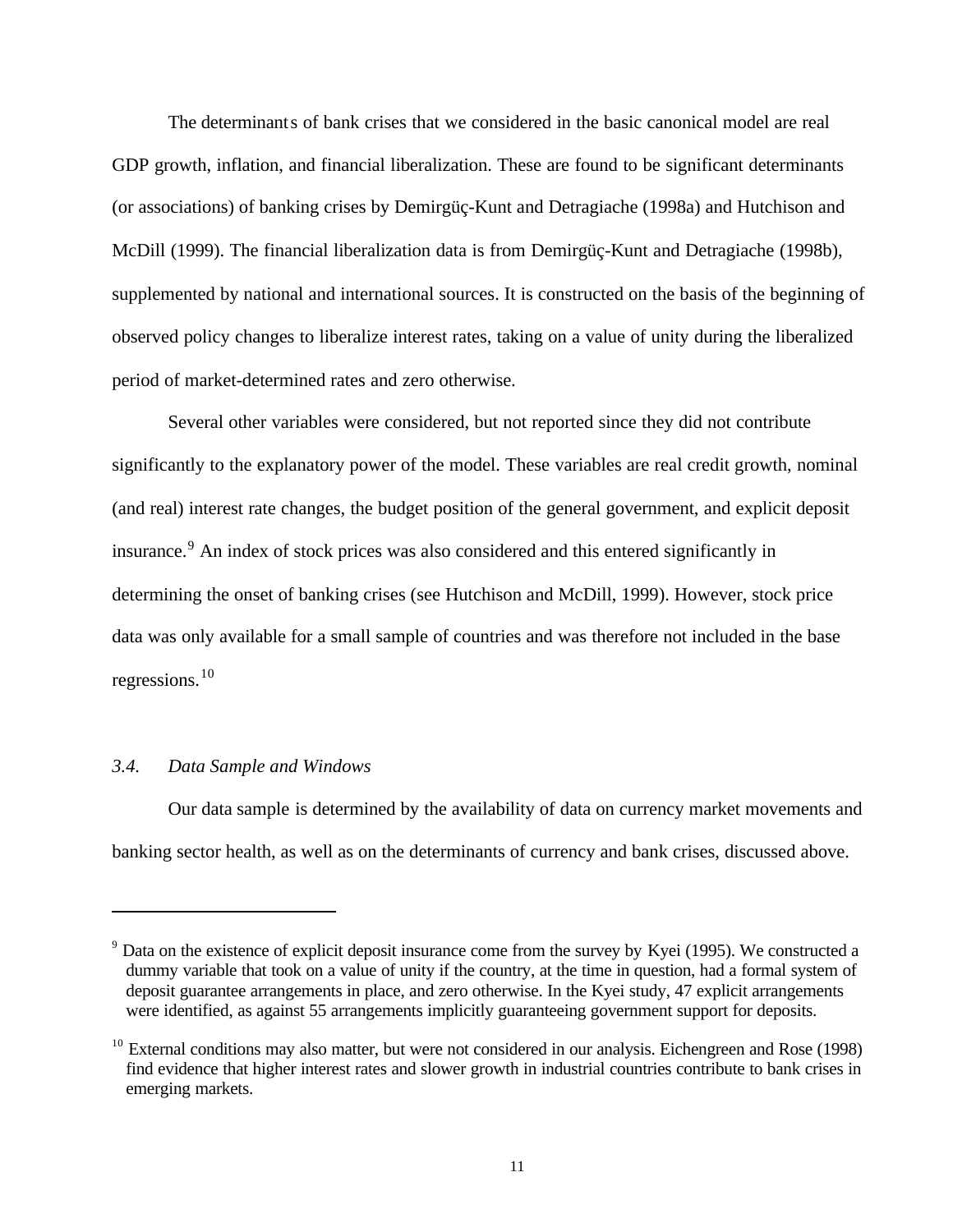We do not confine our analysis to countries experiencing banking or currency crises. We also include developed and developing countries that did not experience either a severe banking problem or currency crisis/speculative attack during the 1975-97 sample period. Using such a broad control group allows us to make general statements about the conditions distinguishing between countries encountering crises and others managing to avoid crises.

The minimum data requirements to be included in our study are that GDP are available for a minimum of 10 consecutive years over the period 1975-97. This requirement results in a sample of 90 countries. We group the countries into three categories: industrial countries (21), emerging economies with relatively open capital markets (32), and other developing and transition economies  $(37)$ .<sup>11</sup> The particular countries included in our data set are listed in Appendix A. For each countryyear in our sample, we construct binary measures of currency and bank crises, as defined above  $(1 =$ crisis,  $0 =$  no crisis, i.e. tranquil). The dates of currency and bank crises are reported in Appendix B.

Of the 90 countries in our sample, 72 countries had banking problems, and 79 countries experienced at least one currency crisis at some point during the sample period. Several countries had multiple occurrences of banking crisis and most had multiple currency crises.

In most of our analysis we are concerned with predicting the onset of currency and banking crises and their relative timing. To reduce the chances of capturing the continuation of the same currency or banking episode, we impose windows on our data. In the case of currency crises, after identifying each "large" change in currency pressure (i.e. two standard deviations above the mean), we treat any large changes in the following 24-month window as a part of the same currency episode

 $\overline{a}$ 

<sup>&</sup>lt;sup>11</sup> Our emerging economy sample accords roughly with Furman and Stiglitz's variant (1998) of that used by Sachs, Tornell, and Velasco (1996), augmented to include Hong Kong and Uruguay but excluding China, Israel, the Ivory Coast, and Taiwan. The full developing country sample excludes major oil exporting countries. The United States is excluded from the sample as well.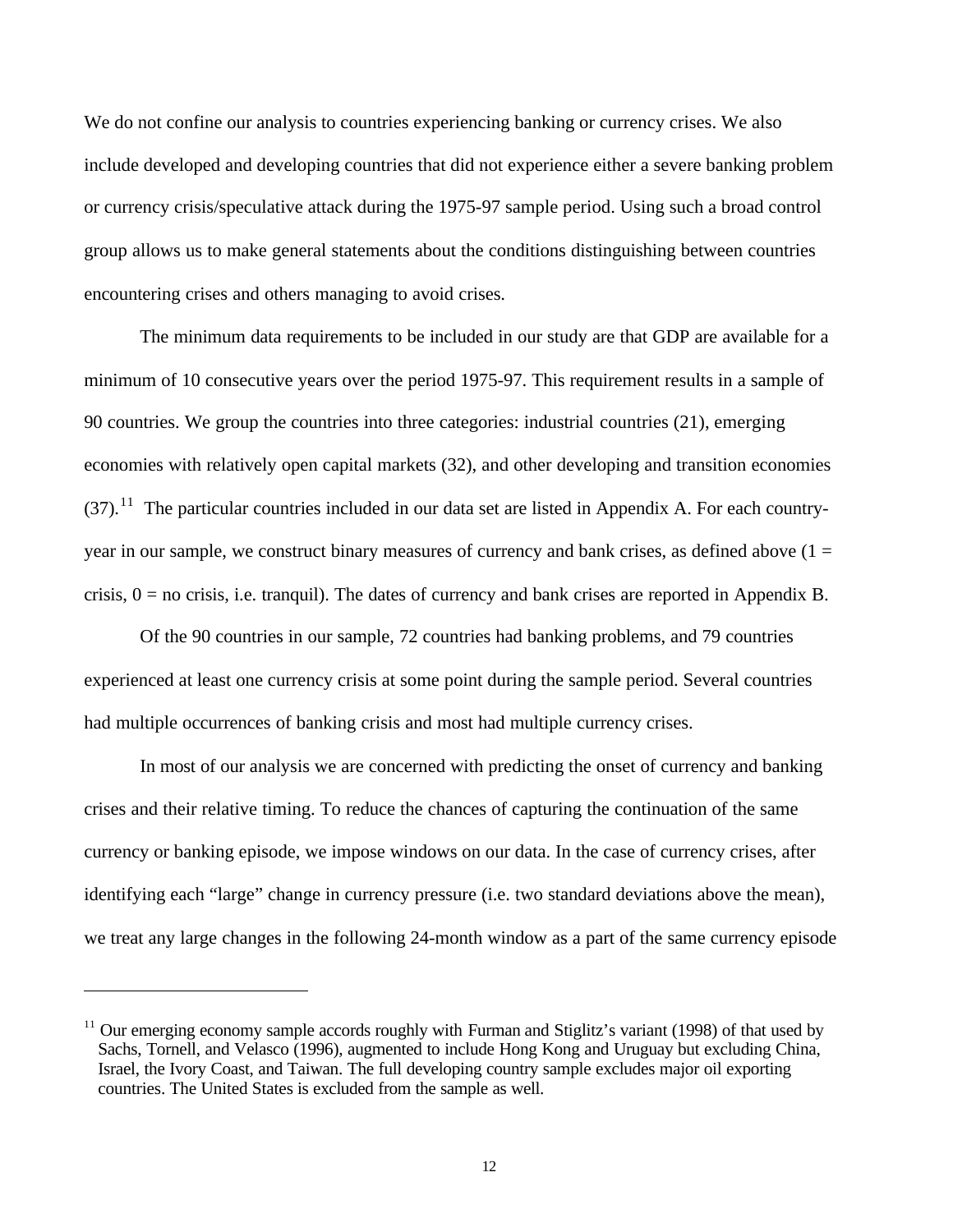and skip it before continuing the identification of new crises. In the case of multi-year banking crises, we use only the first year in a spell of banking distress, i.e. the year of the banking crisis "onset." The duration of banking sector distress was greater than one year in most episodes.

We use annual crisis observations in our study. Attempting to date banking crises by month (as in Kaminsky and Reinhart, 1999) or by quarter seems arbitrary. We employ monthly data for our (real) exchange rate pressure index to identify currency crises and date each by the year in which it occurs. Of course, annual data may obscure or limit some insights about the relative timing of the onset of currency and banking crises, since it does not enable us to distinguish the lead and lag timing of crises to the extent that crises occur at different points of the same year. However, we do not believe that it is possible to date banking crises with such precision as monthly data presumes. Moreover, using annual data enables inclusion of a relatively large number of countries in the analysis (Kaminsky and Reinhart focus on a sample of only 20 countries).

#### **4. The Incidence of Banking and Currency Crises**

 $\overline{a}$ 

Table 1 summarizes the number and frequency of bank and currency crises according to our definitions and disaggregates them by 5-year time intervals and development categories.<sup>12</sup> The table also reports the incidence of "twin" crises, defined as instances in which a bank crisis is

 $12$  These figures refer to observations for which data for both bank and currency crises are available; e.g. we exclude observations where banking crisis data are available while currency crisis data are not, and vice versa.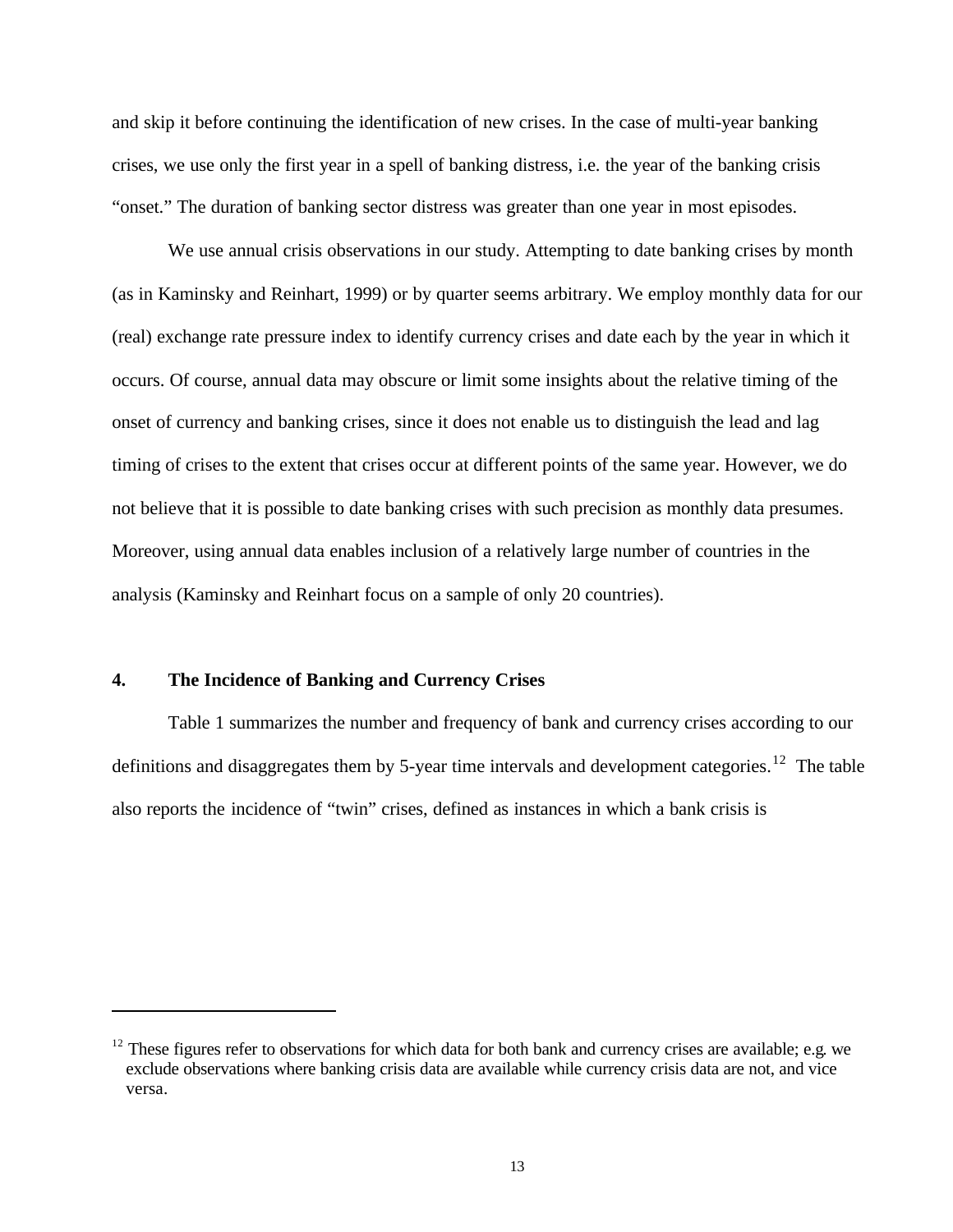accompanied by a currency crisis in either the previous, current, or following year.<sup>13</sup> The data for the developing countries are also disaggregated by geographic region.

Our sample includes 90 banking crisis episodes and 202 currency crises; thus currency crises have been twice as common as bank crises.<sup>14</sup> Of the 90 bank crises, 37, i.e. 41 percent, have been twins.

Observe that (the onset of) banking crises has increased over time: bank crises have risen steadily both in number and frequency over our sample period and were four times as frequent in the 1990s than in the 1970s. However, the incidence of currency crises has been relatively constant. In fact, the number and frequency of currency crises were higher in the 1980s than in the 1990s. The frequency of twin crises appears to have risen in step with that of bank crises: in comparison to the 1975-79 period, they were more than three times as frequent in 1990-94, and more than four times as frequent in 1995-97.

Table 1 also indicates that individual banking and currency crises as well as twin crises have been more frequent in developing and emerging markets than in industrial countries. Banking and twin crises have been particularly evident in emerging markets. Among developing countries, the frequency of individual and twin crises has been highest in Africa (though the African figure may be biased upwards because of heavy CFA zone participation and common devaluations by former French colonies).

 $\overline{a}$ 

 $13$  A larger window would obviously increase the number of "twins" identified. For example, Kaminsky and Reinhart (1999), who define twin crises as bank crises followed by a currency crisis within four years, identify 19 crises over the period 1970-1995 with their sample of 20 countries; we identify 37 crises — less than twice as many — in a sample roughly four times as large. We implicitly consider a larger window for classifying twin crises when exploring lag relationships up to two years in length between bank and currency crises in the probit analysis in Section 5.

<sup>&</sup>lt;sup>14</sup> With our alternative definition of currency crises [see footnote 6], we identify 94 banking crises and 210 currency crises.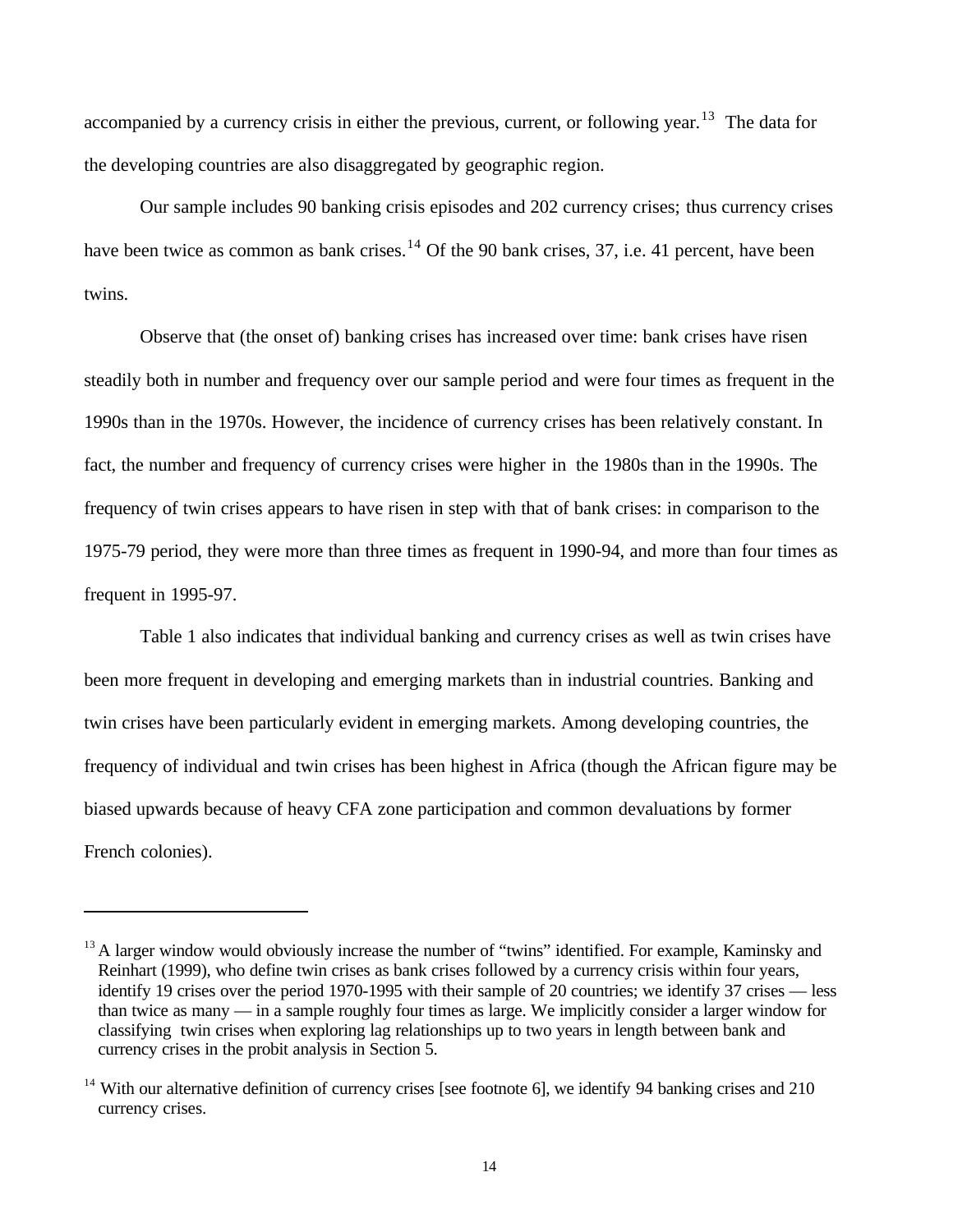Tables 2 and 3 present summary non-parametric indicators of the extent to which the onset of banking and currency crises are correlated with each other, using frequency statistics and signal-tonoise measures. Following the methodology of Kaminsky and Reinhart (1999) and Berg and Patillo (1999), consider the association of bank and currency crises in terms of the following matrix:

|                    | Currency crisis $t$ | No currency crisis $t$ |
|--------------------|---------------------|------------------------|
| Bank crisis $t$    | At. t               |                        |
| No bank crisis $t$ |                     |                        |

The cell  $A_{t, t}$  represents the number of instances in which a bank crisis occurring in a particular year t, was accompanied by a currency crisis in year t (i.e. a bank crisis provides a "good signal" about the occurrence of currency crises);  $B_{t, t}$  is the number of instances in which a banking crisis was not accompanied by currency crisis (i.e. a bank crisis provides a "bad signal" or "noise" about the occurrence of currency crises);  $C_{t, t}$  is the number of instances in which banking performance failed to provide a good signal about a currency crisis that occurred; and  $D_{t,t}$  is the number of instances in which neither

a banking or currency crisis occurred. An analogous matrix can be constructed indicating the number of instances in which a banking crisis in year t was preceded (followed) by a currency crisis in year t-1 (t+1), denoted by  $A_{t, t-1} (A_{t, t+1})$ , etc.

Table 2 presents information about the association of the onset of banking and currency crises contemporaneously, one period before, and one period ahead. Table 2a shows the frequency with which the onset of a bank crisis in year t was accompanied by a currency crisis in either year t-1, t, or t+1, i.e.  $A_{t, t}/(A_{t, t} + B_{t, t})$ ,  $A_{t, t-1}/(A_{t, t-1} + B_{t, t-1})$ ,  $A_{t, t+1}/(A_{t, t+1} + B_{t, t+1})$ . The last column shows the *cumulative* frequency with which a bank crisis onset in year t is accompanied by currency crises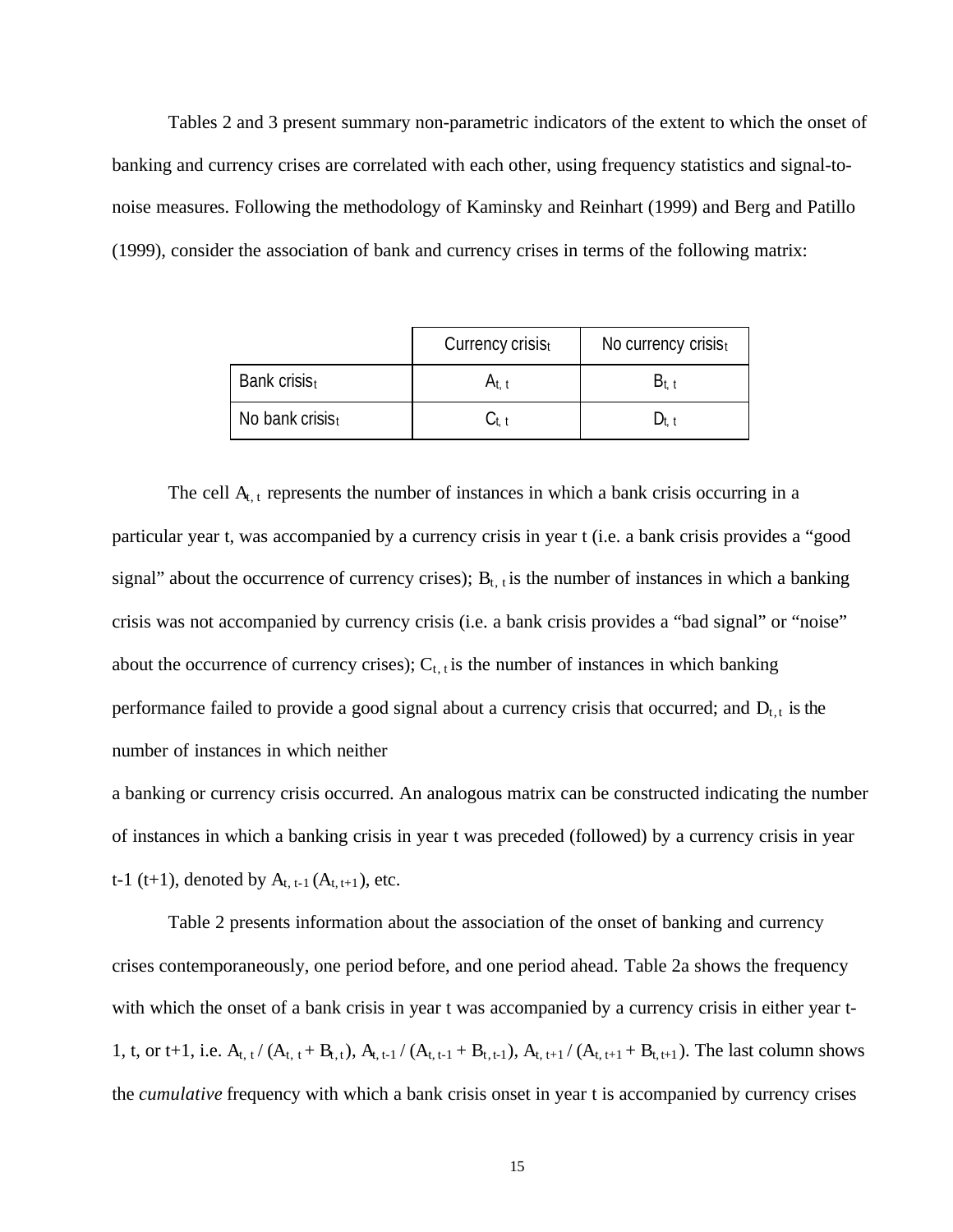in years t-1, t, or t+1, i.e.  $(A_{t, t-1} + A_{t, t} + A_{t, t+1}) / (A_{t, t} + B_{t, t})$ . Table 2b shows the analogous measures of the frequency with which a currency crisis at time t was accompanied by the onset of a bank crisis at either  $t-1$ ,  $t$ , or  $t+1$ .

We calculate these frequencies for three different country data samples— all available industrial and developing countries (90 countries), developing countries (69 countries), and emerging markets only (32 countries). We are concerned here with the onset of either a banking or currency crisis. We do not use windows in this exercise to exclude observations immediately following or preceding the onset of a crisis, i.e. the onset of a crisis is coded as unity and all other observations are coded as zero.

Comparing Tables 2a and 2b, observe that the frequency of banking crises associated with currency crises is higher than the frequency of currency crises associated with banking crises. The cumulative frequency with which the onset of a banking crisis is accompanied by a currency crisis within one year before or after is 40 percent or higher. Correspondingly, the onset of a currency crisis is accompanied by a banking crisis within one year by less than 20 percent of the time for the full and developing country samples, though the frequency rises to 29 percent for the emerging market sample.

Comparing the figures for the frequency of banking crisis accompanied by currency crises in years t-1 and t+1 in Table 2a provides weak evidence that the frequency of currency crises accompanying banking crises is higher in year t+1 than in year t-1. This suggests that currency crises tend to lag banking crises, or equivalently, that banking crises tend to lead currency crises. This result is strongest for emerging market countries, where 20 percent of banking crises in year t are accompanied by a currency crisis in year t+1, but only 9 percent are at t-1.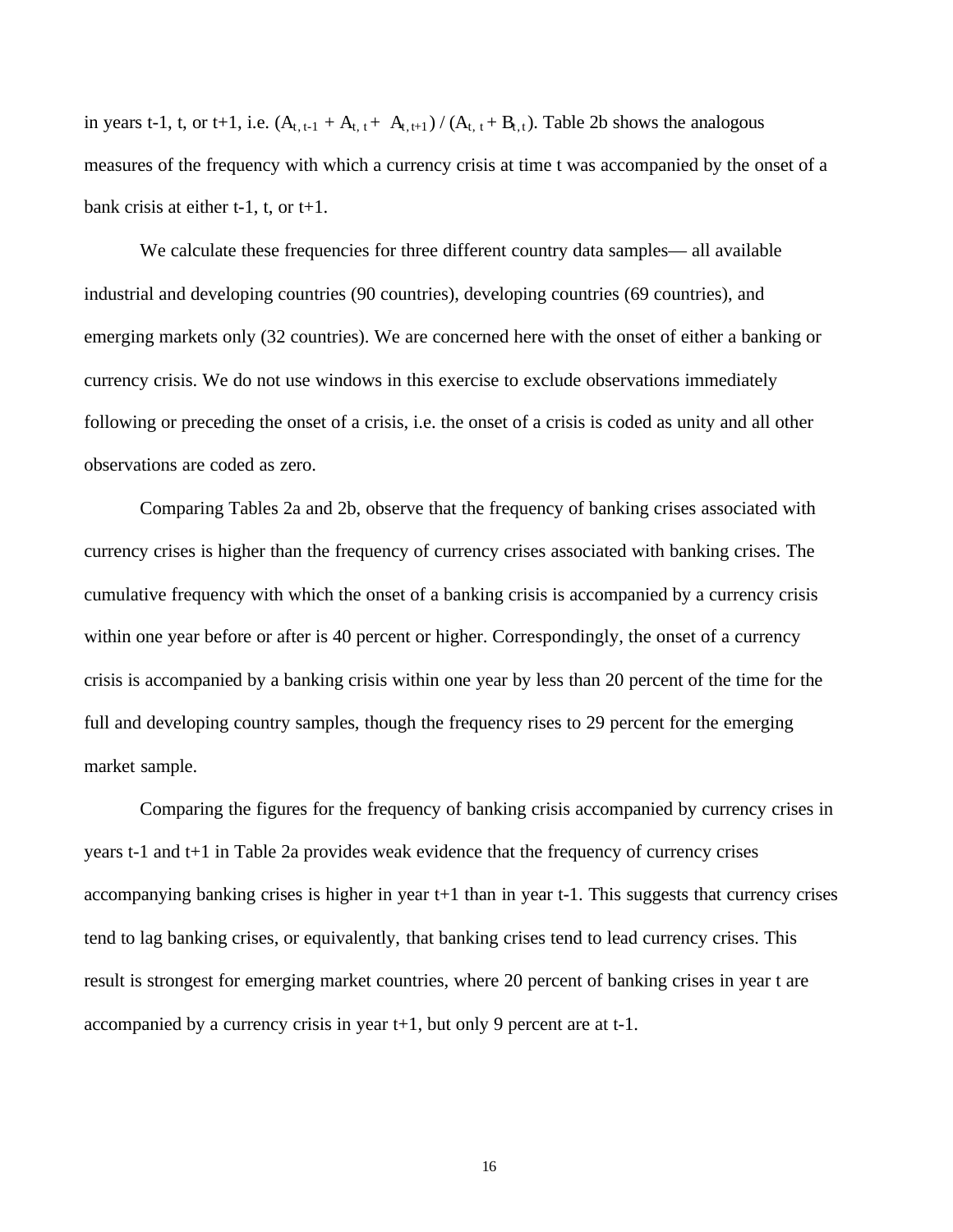Table 3 calculates the signal-to-noise association of banking and currency crises. Table 3a reports the signal-to-noise performance of banking crises as a lagging (t-1), contemporaneous (t), and leading (t+1) indicator of currency crises. For the contemporaneous indicator, this is defined as the number of times a banking crisis is accompanied by a currency crisis (i.e. banking crises are good signals of currency crises) as a share of total currency crises (i.e.  $A_{t, t} / (A_{t, t} + C_{t, t})$ ), all divided by the number of times a banking crisis is not accompanied by a currency crisis (i.e. banking crises are "noise" or bad signals of currency crises) as a share of all bank crises (i.e.  $B_{t, t} / (A_{t, t} + D_{t, t})$ ). A signal-to-noise greater than 1 implies that when banking crises occur currency crises are more likely than not. Table 3b reports the corresponding signal/noise measures for currency crises as an indicator of banking crises.

Observe that for the full sample the signal-to-noise ratio of banking crises is higher for currency crises at time t and t+1 than at time t-1. This is more pronounced for our developing country and emerging market samples. This suggests that banking crises tend to be a contemporaneous and/or leading, rather than lagging, indicator of currency crises.

#### **5. Probit Equation Results**

This section presents probit estimates involving currency and banking crises alone as well as with various macroeconomic and institutional determinants of currency and banking crises. Our use of probit models allows us to go beyond the bivariate relationship to focus on the joint contribution of macroeconomic and institutional variables to currency and banking crises.

We estimate the probability of either currency or banking sector crises using a multivariate probit model on an unbalanced panel data set for both developing and developed countries over the 1975-97 period (or most recent year available). We observe that a country at a particular time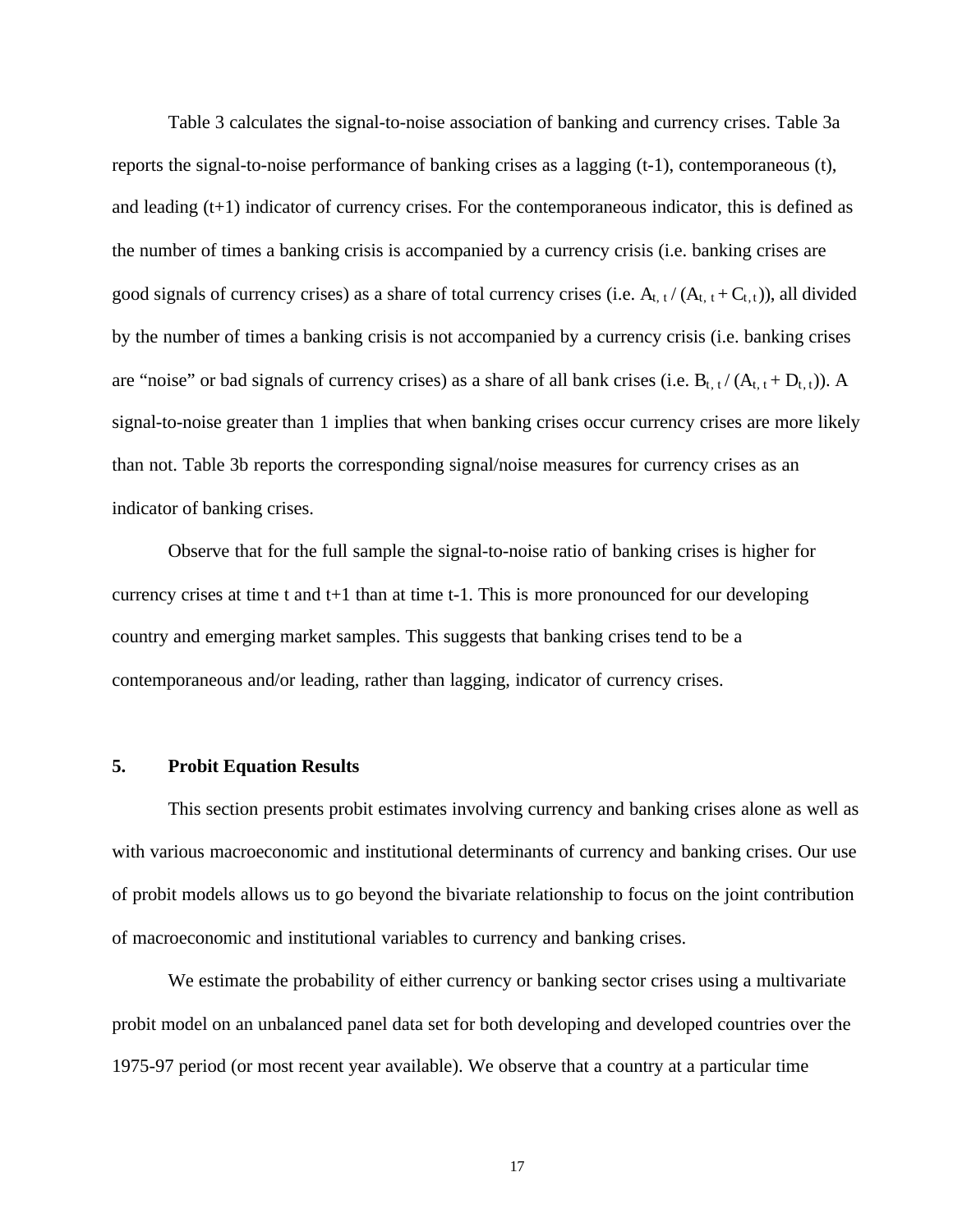(observation t) is either experiencing onset of a crisis (dummy variable, *yt*, takes on a value of unity), or it is not  $(y_t=0)$ . The probability that a crisis will occur,  $Pr(y_t=1)$ , is hypothesized to be a function of a vector of characteristics associated with observation t,  $x_t$ , and the parameter vector  $\beta$ . The likelihood function of the probit model is constructed across the n observations (the number of countries times the number of observations for each country) and (the log of the function) is then maximized with respect to the unknown parameters using non-linear maximum likelihood

$$
\ln L = \sum_{t=1}^{n} \left[ y_t \ln F(\mathbf{b} | x_t) + (1 - y_t) \ln(1 - F(\mathbf{b} | x_t)) \right]
$$

The function *F*(.) is the standardized normal distribution.

In these equations we employ windows following the onset of either a currency or banking crisis. In the currency crisis equation, a 24-month window following the onset of a crisis (or episode of exchange rate pressure) was employed and we eliminated from the data set these observations. Banking crises are not as frequent as currency crises, so overlapping observations is not a major problem, but the duration of banking crises is often quite long. We employ a window in these cases such that every year of a continuing banking crisis, except the initial or onset year, was eliminated from the data set.

#### *5.1. Bivariate Probits*

 $\overline{a}$ 

We start with a discussion of the probit estimates for the currency and banking crisis onsets alone, i.e. without controlling for macroeconomic variables. These results are reported in Tables 4a and 4b. Tables 5a and 5b report results with macroeconomic and other control variables included.<sup>15</sup>

 $15$  All probit equations are estimated by maximum likelihood using LIMDEP windows version 7.0.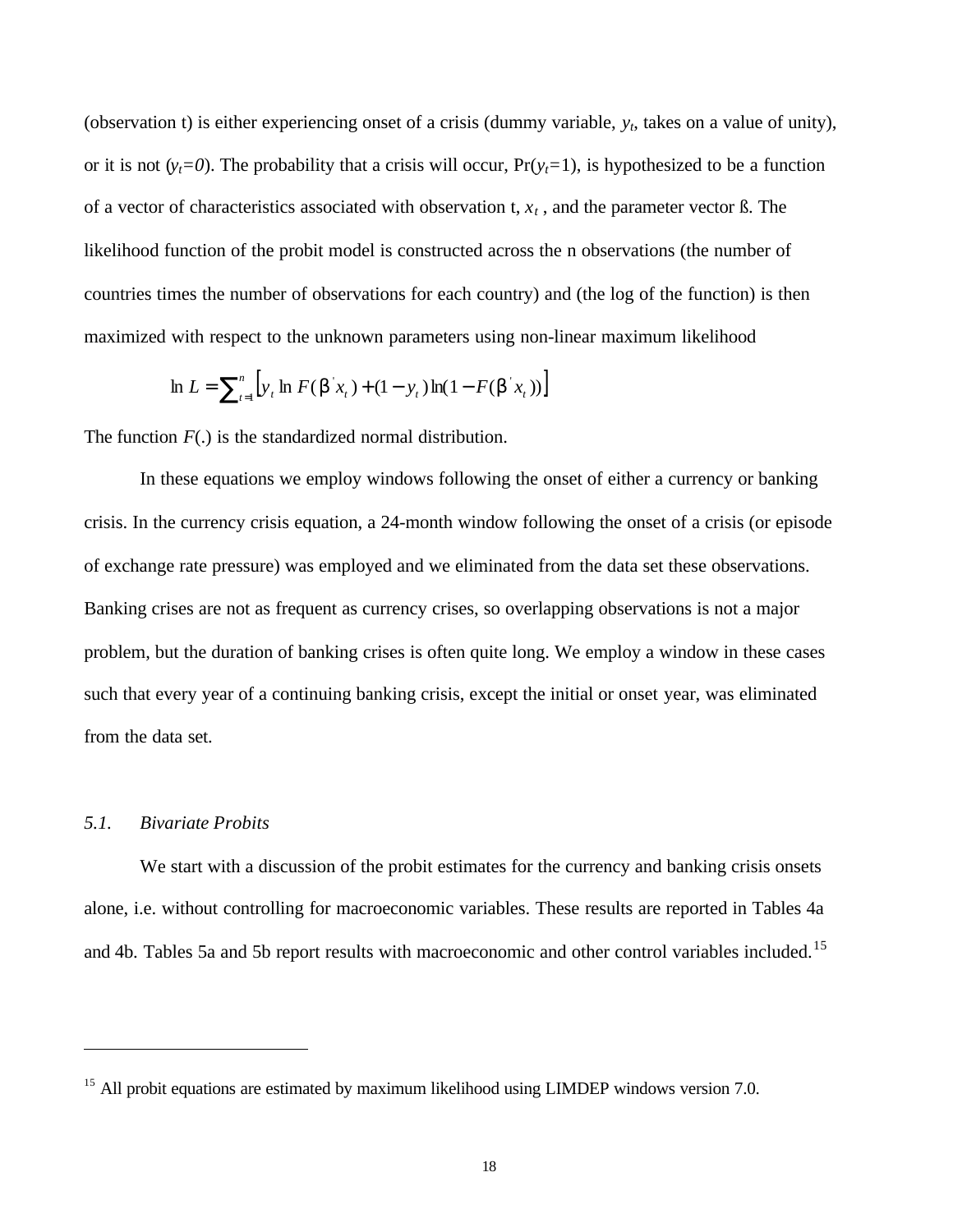In each table we report the effect of a one-unit change in each regressor on the probability of a crisis (expressed in percentage points so that  $.01=1\%$ ), evaluated at the mean of the data. We include the associated z-statistics in parentheses; these test the null of no effect. Note that the sample size of the multivariate probit analysis varies depending on the set of variables considered.

We also report various diagnostic measures. The in-sample probability forecasts are also evaluated with "pseudo"  $R^2$  statistics and analogs of a mean squared error measure, the quadratic probability score (QPS) and log probability score (LPS), that evaluate the accuracy of probability forecasts. The QPS ranges from zero to 2, and the LPS ranges from zero to infinity, with a score of zero corresponding to perfect accuracy for both.<sup>16</sup> For binary dependent variables, it is natural to ask what fraction of the observations are "correctly called," where, for example, a crisis episode is correctly called when the estimated probability of crisis is above a given cut-off level and a crisis occurs. Such "goodness-of-fit" statistics are shown for two probability cut-offs: 25 percent and 10 percent.

Table 4a shows the simple bivariate link between the onset of currency and banking crises. In addition to contemporaneous links, we consider a simple one-year lagged effect of bank crisis onsets as well as a composite lag if a bank crisis began in either of the two previous years. It is apparent from these tables that currency crises are contemporaneously and significantly correlated with bank crises for the emerging market and developing country samples, but not for the full sample of

$$
QPS = \frac{1}{n} \sum_{t=1}^{n} 2 \hat{p}_t - R_t \hat{y}
$$

 $\overline{a}$ 

Large errors are penalized more heavily under the LPS, given by:

$$
LPS = \frac{1}{n} \sum_{t=1}^{n} [\hat{y}_1 - R_t \hat{y}_1 \hat{y}_1 - P_t \hat{y}_t + R_t \ln \hat{y}_t \hat{y}_t]
$$

<sup>&</sup>lt;sup>16</sup> For each of the methods we can generate n probability forecasts where  $P_t$  is the probability of a crisis in the period t,  $0 \le P_t \le 1$ .  $R_t$  is the actual times series of observations;  $R_t = 1$  if a crisis occurs at time t and equals zero otherwise. The analog to mean squared error for probability forecasts is the QPS: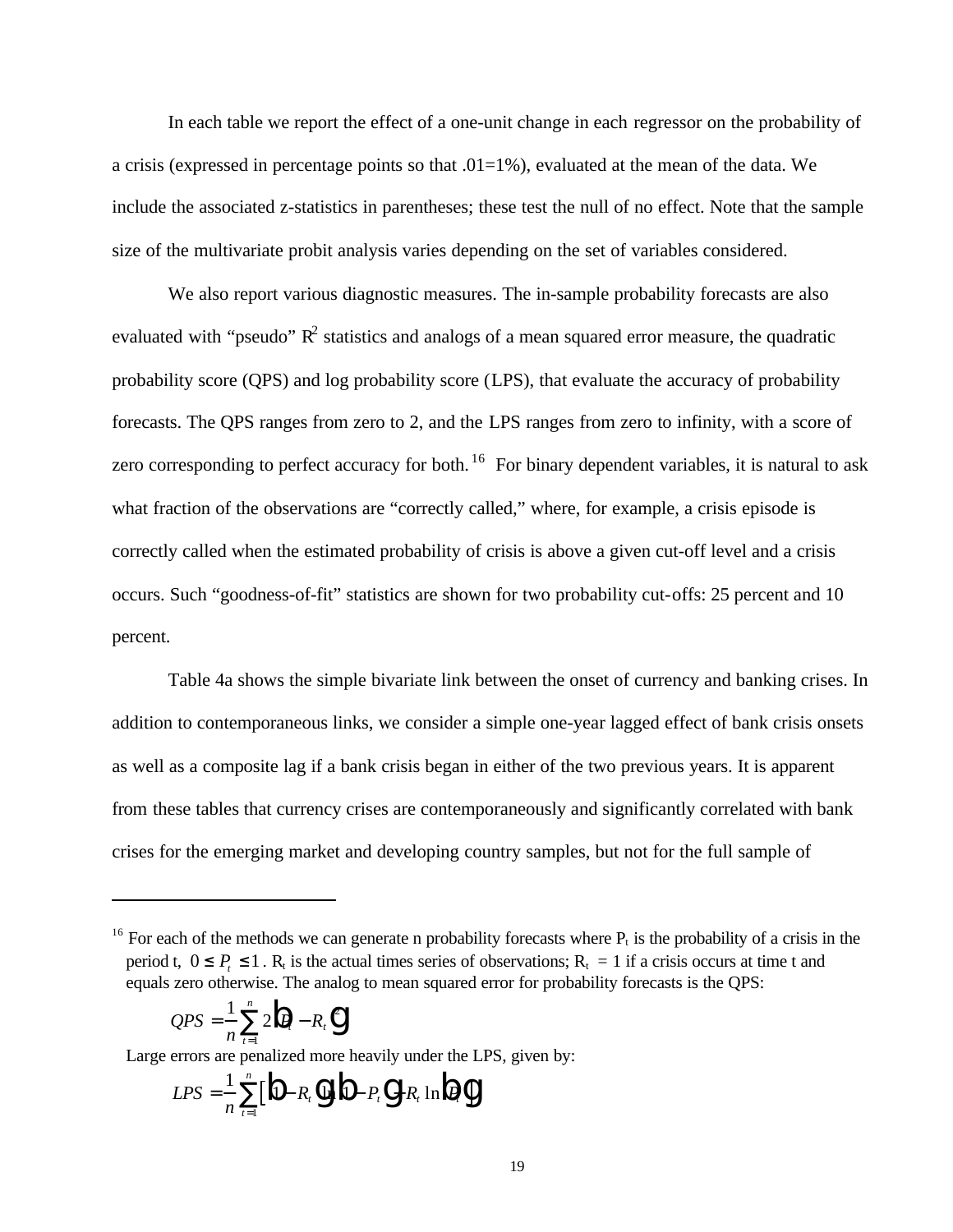countries. Lagged banking crises, occurring within the past two years, also help to predict the onset of currency crises in emerging markets. Past banking crises, however, do not help predict the onset of currency crises in either the developing country sample or the full set of countries.

Table 4b reports the corresponding bivariate results for probit regressions of currency crises on the onset of banking crises. Contemporaneous, but not lagged, currency crises help explain bank crises in the developing and emerging market samples. The contemporaneous link is weaker for the full sample of countries, i.e. it is statistically significant at the 10 percent level in only one formulation of the model. Thus lagged banking crises help predict currency crises in the emerging markets sample, but not vice versa. This asymmetric result, albeit for a different and smaller sample of countries, is consistent with the findings of Kaminsky and Reinhart (1999).<sup>17</sup>

#### *5.2. Multivariate Probits*

 $\overline{a}$ 

Table 5a reports the results where the onset of currency crises are explained by both the onset of banking crises and a parsimonious set of macroeconomic variables, i.e. our canonical model. We find that the macroeconomic variables lead the onset of currency crises and the estimates are generally consistent with our priors. That is, the probability of a currency crisis generally rises with greater real overvaluation, higher ratio of (log of) M2/Reserves, and lower export growth. Overvaluation and M2/Reserves are generally significant for all of our three country samples; export growth is significant only for the emerging country sample.

<sup>&</sup>lt;sup>17</sup> In contrast, Eichengreen and Rose (1998) find that neither contemporaneous nor lagged currency "crashes" are significant in explaining bank crises for a large sample of developing countries.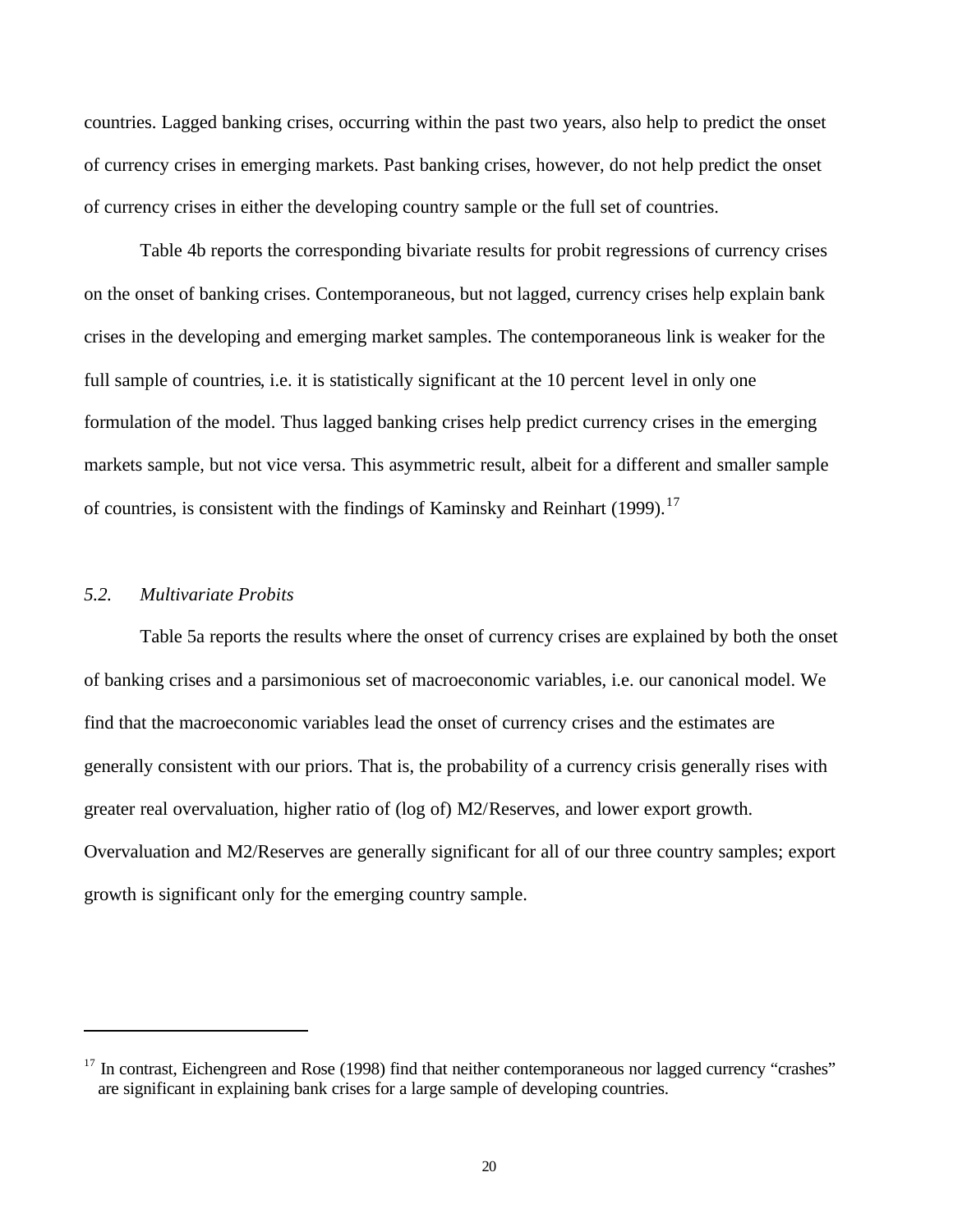The bank crisis variable, as an additional explanatory factor, is only significant for the emerging country sample. As with the bivariate results, lagged as well as contemporaneous bank crises help to predict future currency crises.<sup>18</sup>

Analogous probit equations for the onset of bank crises with contemporaneous macro and institutional control variables are reported in Table  $5b<sup>19</sup>$  A decline in output growth and greater financial liberalization, as measured by a "liberalized" interest rate structure, are each highly correlated with the onset of banking sector distress. Inflation is only correlated with the onset of banking sector distress in the full sample, apparently proxying for the developing economies (developing economies have a higher probability of having a banking crisis and also tend to have higher inflation than industrialized economies). It is noteworthy that the macroeconomic variables do not generally help predict the onset of a future banking crisis, i.e. (unreported) results with lagged values of the macroeconomic variables are insignificant.

It is apparent that the onset of banking sector distress is highly correlated with currency crises, as indicated by the contemporaneous association reported in Table 5b. In contrast with the results in the previous table, the significance levels for the contemporaneous correlation between the onset of banking crises and currency crises range from 1 to 5 percent in all three groups of countries, i.e. the correlation holds not just in the emerging market sample, but also in the developing country and full country samples. Once again we find no future predictive power associated with currency crises—lagged currency crises are not significant in explaining the onset of bank crises onsets in any

 $\overline{a}$ 

 $18$  These results are robust to excluding all 1997 observations, including the recent Asia crisis episodes, from the data set.

 $19$  Fewer observations are available for the bank crisis equations than for the currency crisis equations, primarily because of limited availability of financial liberalization data.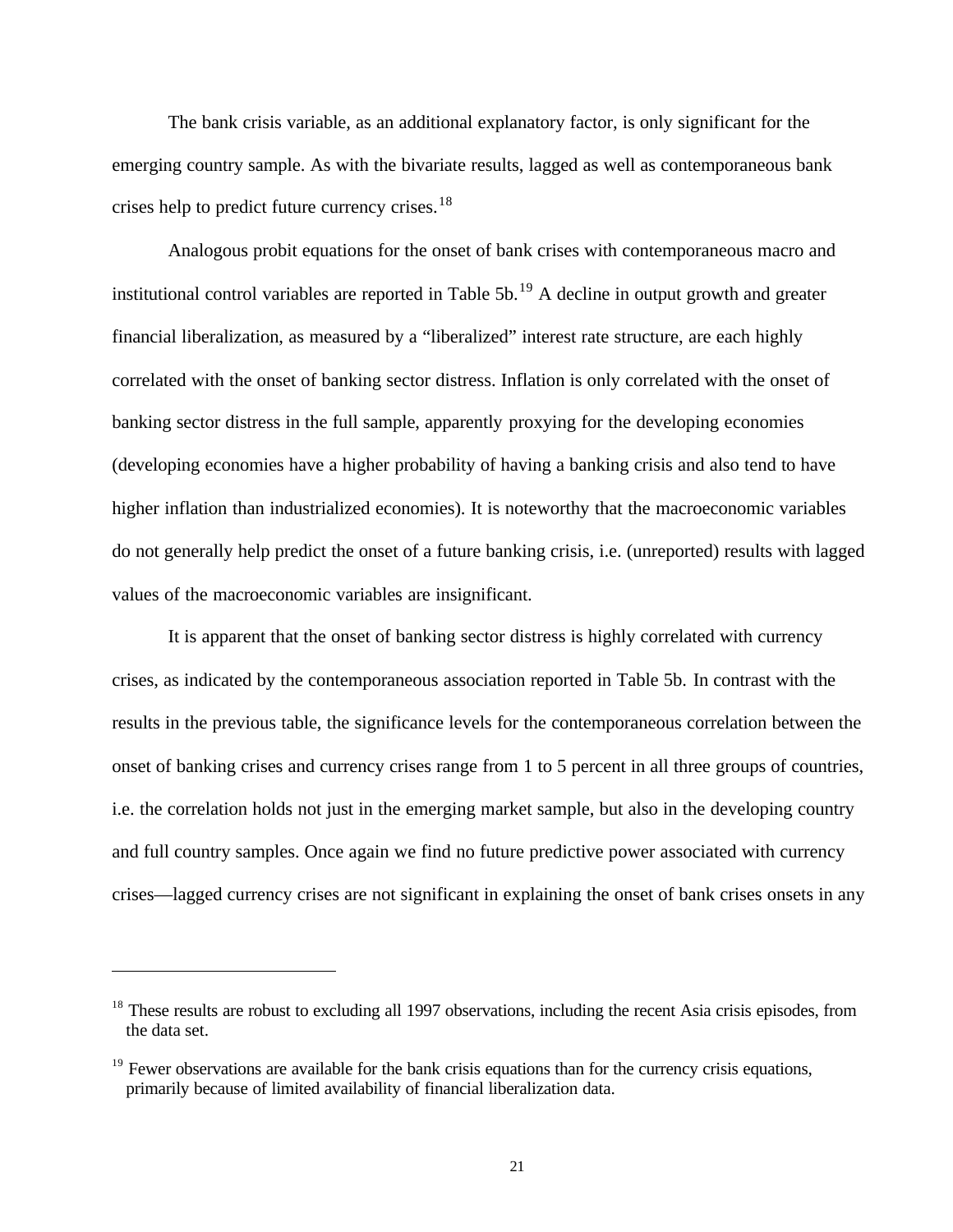of our samples. Lagged banking crises help predict currency crises in the emerging markets sample, but not vice versa.

#### *5.3. Simultaneous Equation Probits*

 $\overline{a}$ 

We have found significant contemporaneous correlation between banking and currency crises with single equation probit estimation procedures. Table 6 shows the model estimates based on simultaneous equation estimates of both the banking sector onset and currency crisis equations.<sup>20</sup> As the table indicates, the basic results for the emerging markets sample are robust. There is clear joint causality between the onset of currency and banking crises in the emerging markets sample. However, no contemporaneous association is seen in the developing countrysample (in contrast with Tables 4a, 4b, and 5b) or in the full group of countries (in contrast with Tables 4b and 5b).

In summary, these results suggest a very strong and robust contemporaneous correlation among the onset of banking and currency crises in emerging market countries, even when controlling for simultaneity bias and a multitude of other explanatory factors such as financial liberalization, export growth, real GDP growth, and so on. There is weaker evidence of this contemporaneous link with a broader sample of developing countries and for the full sample of countries. The other strong result that emerges is that banking crises are a statistically significant leading indicator of currency crises in emerging markets.

<sup>&</sup>lt;sup>20</sup> Our simultaneous equation methodology follows Maddala (1983, pp. 246-7), which describes the procedure for estimating the structural coefficients and standard errors in a two-equation system where both dependent binary variables (in a probit context) are endogenous. The two-step procedure involves first estimating the reduced forms for each endogenous crisis variable as a function of all exogenous and predetermined variables by probit, then calculating the fitted values of the endogenous variables implied by the reduced forms, and lastly using these fitted values as independent variables in the structural probit equations. The covariance matrices are calculated as in Maddala (1983, p. 247). We do not use lags of our endogenouslydetermined crisis variables in these calculations. We assume that all other explanatory variables are exogenous.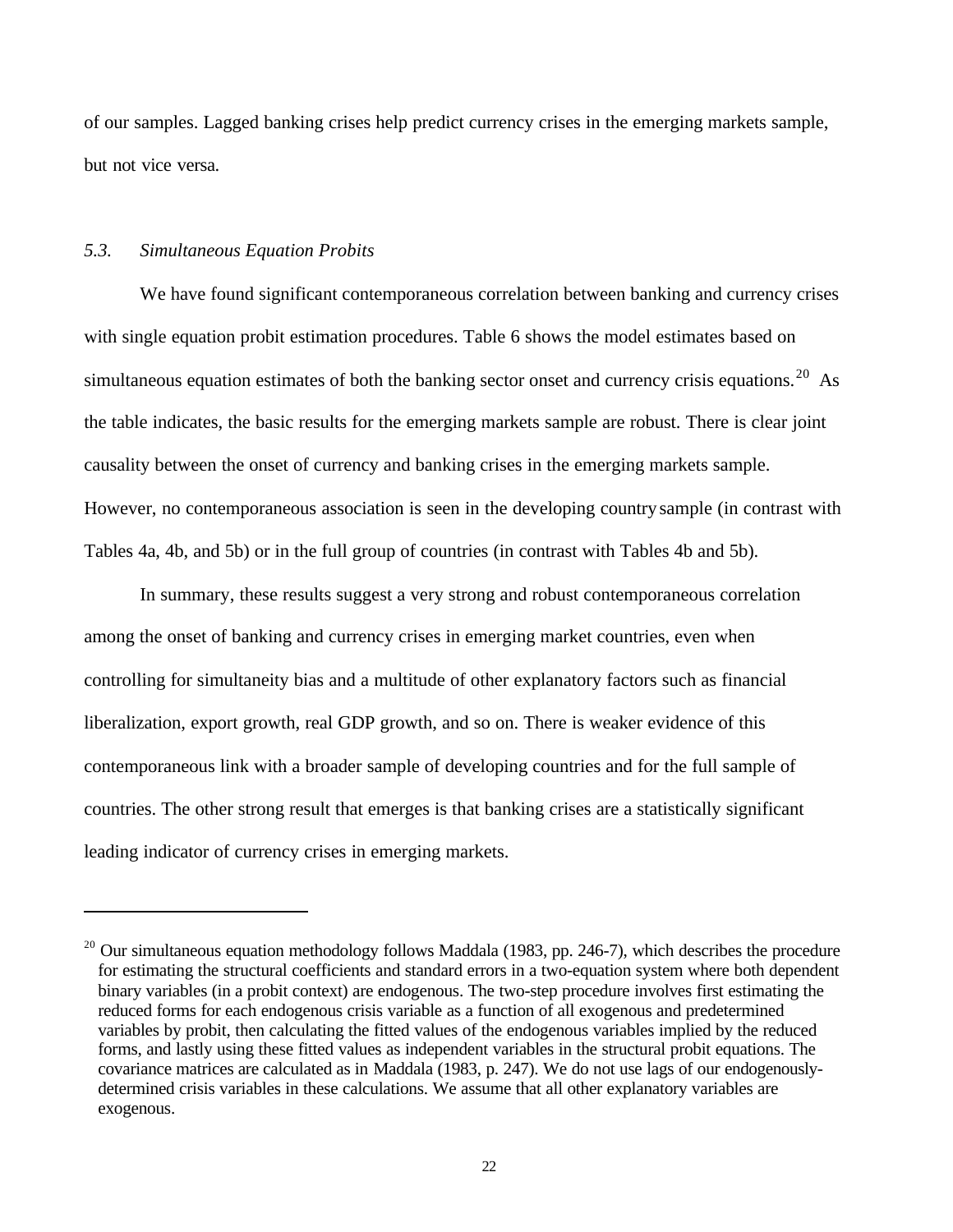#### *5.4. Predicted Crisis Probabilities*

 $\overline{a}$ 

To further illustrate the magnitude of the links between currency and bank crises we examine how this association affects predicted crisis probabilities. Figure 1 reports crisis probabilities implied by the single-equation probit estimates in Tables 5a and 5b for four East Asian emerging market economies—Korea, Malaysia, Indonesia and Thailand—for the period 1989 to 1997. Two graphs are shown for each country: one depicts the probability predictions for the onset of banking sector distress; the second depicts the onset of currency crises. Two prediction lines are plotted in each graph: the solid line plots the predicted crisis probabilities implied by the benchmark "canonical" probit estimates based only on macroeconomic and institutional variables; the dashed line plots the predicted probabilities for currency (bank) crises implied by augmenting the benchmark canonical model to include the occurrence of contemporaneous and lagged bank (currency) crises. Vertical lines indicate the actual occurrence of a crisis.

Observe that the predicted probabilities of both currency and bank crises based on the benchmark model increase in all four countries at the time of the 1997 Asia crisis. Including information about the occurrence of other crises causes the predicted probabilities to increase even more sharply. (The occurrence of a banking crisis in Korea in 1994 causes the predicted probability of a currency crisis to rise even earlier.)

It should be emphasized that these plots are intended not to show the predictive power of our model, but rather to illustrate the statistical importance of linkages between banking and currency  $crises<sup>21</sup>$ 

 $21$  It should be noted that these are in-sample probability predictions. An alternative approach is to generate out-of-sample probabilities for 1997 based on estimates generated from data through 1996.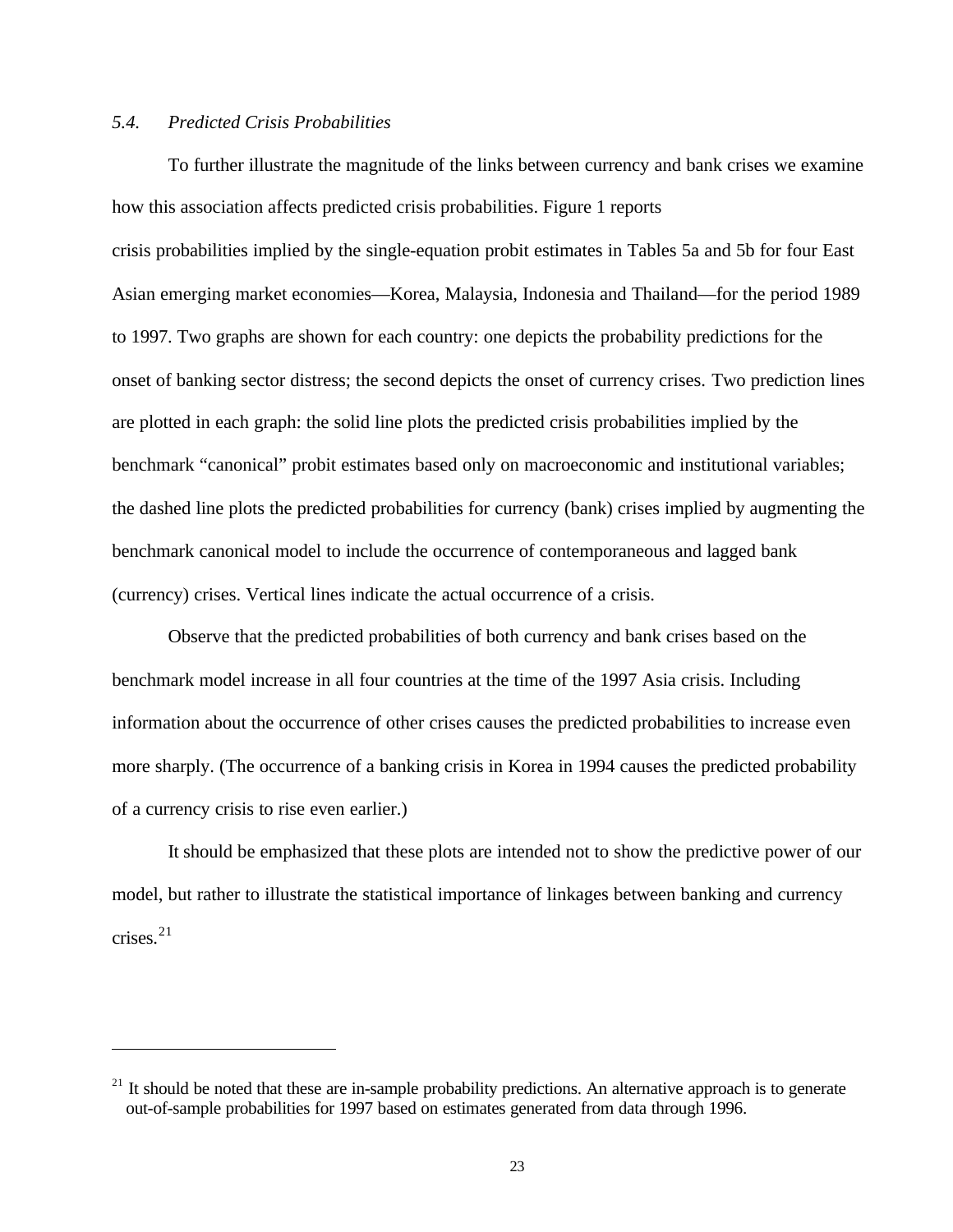#### **6. Conclusions**

This paper investigates the relative timing of the occurrence of banking and currency crises over the 1975-97 period. For our sample of 90 countries, 72 had at least one case of a serious banking problem and 79 experienced at least one currency crisis at some point during the sample period. Several countries experienced multiple occurrences of banking crisis and most had multiple currency crises. A total of 90 banking crisis episodes, 202 currency crises, and 37 twin crises were identified. While the relative frequency of individual banking and twin crises has increased over time, the frequency of currency crises has been relatively constant. Developing and emerging market countries suffered both banking and currency crises more often than industrial countries.

The twin crisis phenomenon, however, is mainly concentrated in a limited set of countries financially liberalized emerging-market economies. Summary statistics indicate an association between crises in broader country groupings (including lesser developed and industrial countries), but we find a robust link only in emerging markets. In emerging markets, banking crises (currency crises) have been associated with currency crises (banking crises) almost 50 percent (30 percent) of the time. This result holds up to a variety of tests—signal-to- noise ratios, bivariate probit regressions, multivariate probit equations, and simultaneous probit estimates. A strong causal, joint feedback, link between banking and currency crises appears only in this group of countries.

This result implies that, at least in financially liberalized emerging-market economies, policy measures taken to help avoid a banking crisis (currency crisis) have the additional benefit of lowering the probability of a currency (banking) crisis. Thus, measures to limit the exposure of balance sheets and enhance confidence in the banking sector may reduce the incentives for capital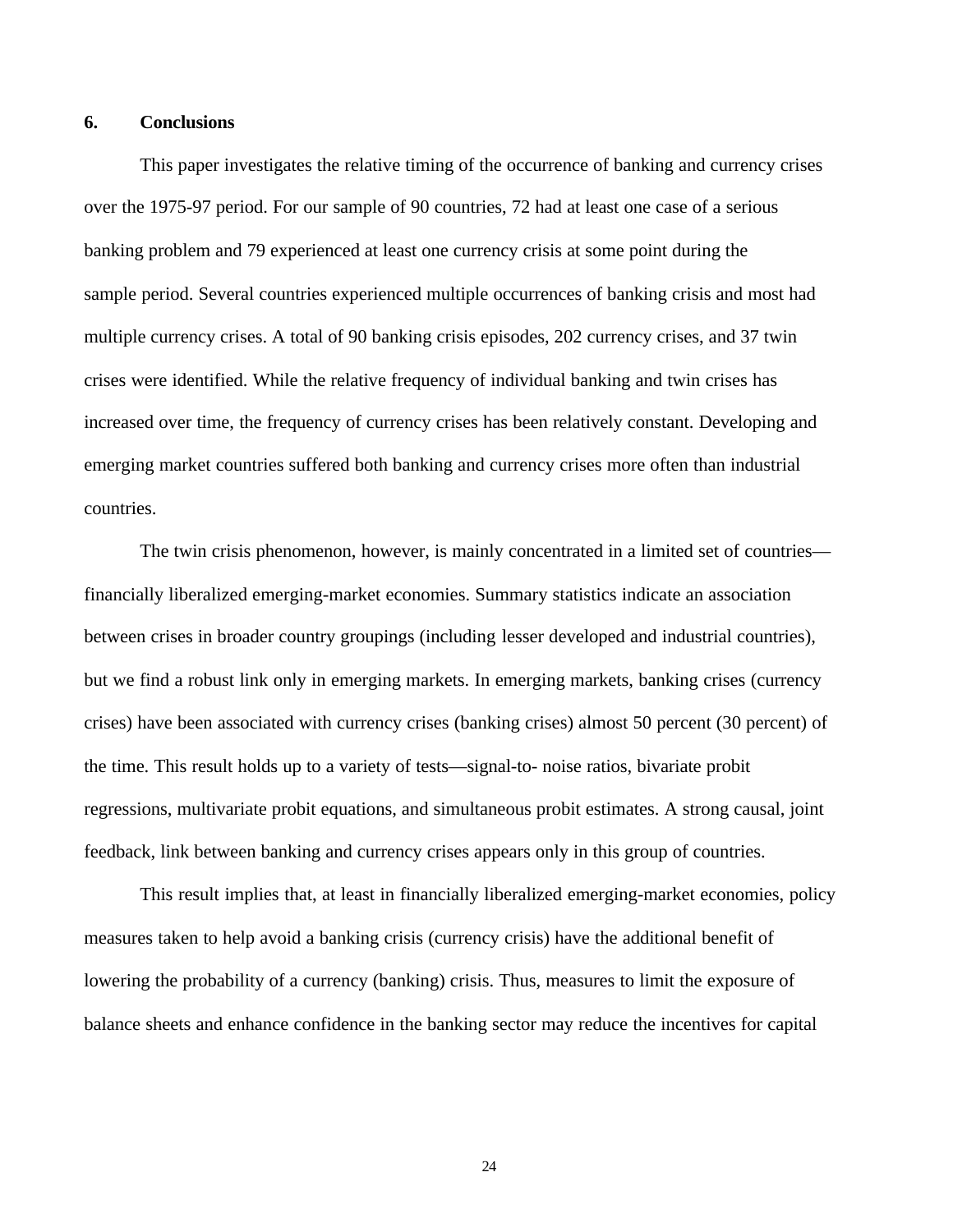flight and currency runs. Similarly, policies designed to promote exchange rate stability appear capable of fostering broader stability in domestic banking institutions.

Our analysis also provides evidence that banking crises provide some leading information about the possibility of future foreign exchange instability, though again only for our emerging markets group. Currency crises, by contrast, were not a good leading indicator of impending banking problems. The power of banking crises to predict future currency instability does not appear to be due to a common experience with financial liberalization (or other factors) since this is explicitly taken into account by other variables in our estimation procedure. Instead, it might reflect the footloose nature of capital flows into emerging markets, where the onset of banking problems can quickly lead to capital flight and both current and future currency crises.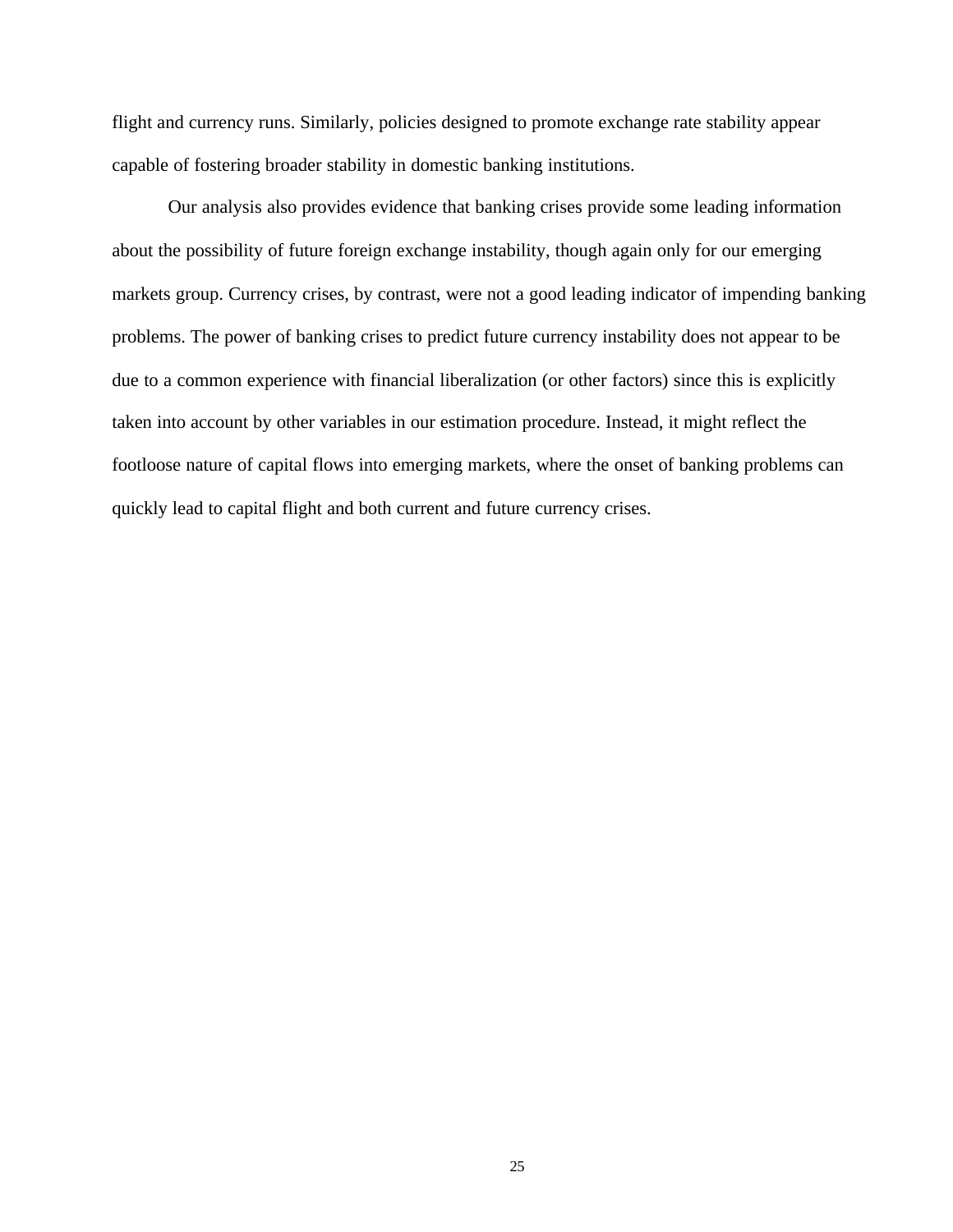#### **References**

Berg, Andrew and Catherine Patillo (1999). "Are Currency Crises Predictable? A Test" International Monetary Fund *Staff Papers*, 46, June, 107-138.

Calvo, Guillermo (1997). "Varieties of Capital-Market Crises" in Guillermo Calvo and Mervyn King (eds.) *The Debt Burden and Its Consequences for Monetary Policy*, London: MacMillan Press.

Calvo, Guillermo and Enrique Mendoza (1996). "Mexico's Balance of Payments Crises. A Chronicle of a Death Foretold," *Journal of International Economics*, 41, 235-264.

Caprio, Gerald and Daniela Klingebiel (1996). "Bank Insolvencies: Cross-country Experiences." World Bank Policy Research Paper 1620 (July).

Chang, Roberto and Andres Velasco (1999). "Liquidity Crises in Emerging Markets: Theory and Policy." NBER Working Paper 7272 (July).

Demirgüç-Kunt, Asli and Enrica Detragiache (1998a). "Financial Liberalization and Financial Fragility." IMF Working Paper WP/98/83 (June).

\_\_\_\_\_\_\_\_ (1998b). "The Determinants of Banking Crises in Developing and Developed Countries." IMF *Staff Papers*, 45, March, 81-109.

Diamond, Douglas and Phillip Dybvig (1983). "Bank Runs, Deposit Insurance, and Liquidity." *Journal of Political Economy*, 91, 401-19.

Eichengreen, Barry and Andrew Rose (1998). "Staying Afloat When the Wind Shifts: External Factors and Emerging-Market Banking Crises," NBER Working Paper 6370 (January).

Eichengreen, Barry, Andrew Rose, and Charles Wyplosz (1995). "Exchange Market Mayhem. The Antecedents and Aftermath of Speculative Attacks," *Economic Policy*, 21, October, 249-312.

Esquivel, Gerardo and Felipe Larrain (1998). "Explaining Currency Crises," Mimeo, Harvard Institute for International Development (June).

Frankel, Jeffrey and Andrew Rose (1996). "Currency Crashes in Emerging Markets. An Empirical Treatment," *Journal of International Economics*, 41, November, 351-366.

Furman, Jason and Joseph Stiglitz (1998). "Economic Crises: Evidence and Insights from East Asia," *Brookings Papers on Economic Activity*, No. 2, 1-119.

Glick, Reuven and Ramon Moreno (1998), "Money and Credit, Competitiveness, and Currency Crises in Asia and Latin America," paper prepared for the 13<sup>th</sup> Pacific Basin Central Bank Conference on "Monetary Policy and the Structure of the Capital Account" held in Los Cabos, Mexico, November 7-11, 1998, and issued as Federal Reserve Bank of San Francisco, Center for Pacific Basin Studies Working Paper PB98-07.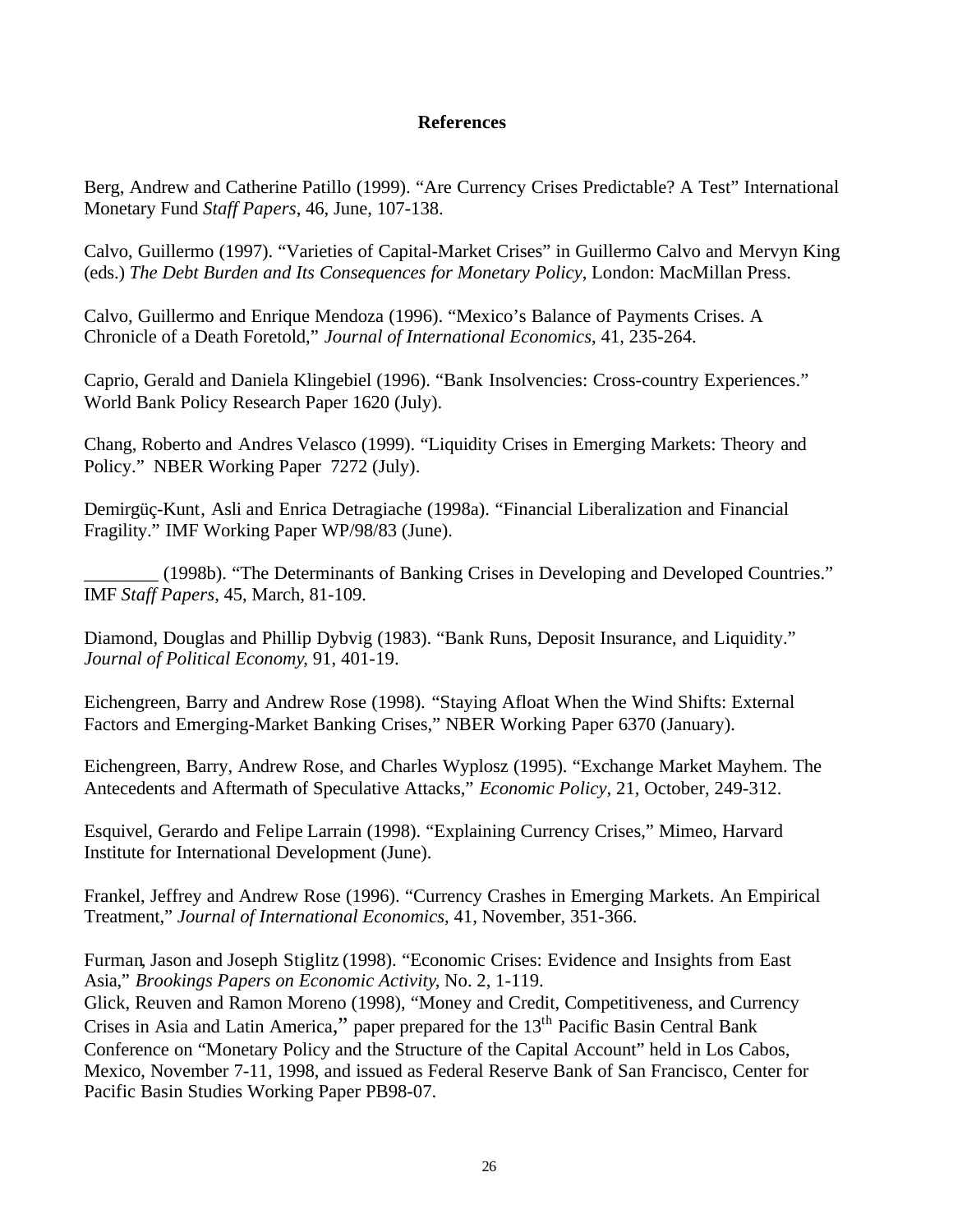Glick, Reuven and Andrew Rose (1999). "Contagion and Trade. Why Are Currency Crises Regional?" *Journal of International Money and Finance*, 18, August, 603-618. Earlier versions issued as CEPR Discussion Paper 1947 and NBER Working Paper 6806.

Gonzalez-Hermosillo, Brend (1996). "Banking Sector Fragility and Systemic Sources of Fragility," IMF Working Paper WP/96/12 (February).

Hutchison, Michael M. and Kathleen McDill (1999). "Are All Banking Crises Alike? The Japanese Experience in International Comparison," Federal Reserve Bank of San Francisco, Center for Pacific Basin Studies Working Paper PB99-02.

IMF (1995). *World Economic Outlook*, May. Chapter 4: "Financial Crises: Characteristics and Indicators of Vulnerability."

Kaminsky, Graciela, Saul Lizondo, and Carmen Reinhart (1998). "Leading Indicators of Currency Crises," International Monetary Fund *Staff Papers*, 45, March, 1-48.

Kaminsky, Graciela and Carmen Reinhart (1999). "The Twin Crises. The Causes of Banking and Balance-of-Payments Problems," *American Economic Review*, 89, June, 473-500. Earlier version issued as Board of Governors International Finance Discussion Paper 544 (March).

Krugman, Paul (1979). "A Model of Balance of Payments Crises." *Journal of Money, Credit, and Banking*, 11, 311-25.

Kumar, Manmohan, Uma Moorthy, and William Perraudin (1998). "Determinants of Emerging Market Currency Crises and Contagion Effects," paper presented at CEPR/World Bank conference "Financial Crises: Contagion and Market Volatility," London, May 8-9.

Kyei, Alexander (1995). "Deposit Protection Arrangements: A Survey," International Monetary Fund Working Paper WP/95/134 (December).

Maddala, G.S. (1983). *Limited-Dependent and Qualitative Variables in Econometrics*. Cambridge, United Kingdom: Cambridge University Press.

McKinnon, Ronald and Huw Pill (1996). "Credible Liberalizations and International Capital Flows. The Overborrowing Syndrome," in Takatoshi Ito and Anne Krueger (eds.), *Financial Regulation and Integration in East Asia*, Chicago: University of Chicago Press.

\_\_\_\_\_\_\_ (1998). "The Overborrowing Syndrome: Are East Asian Economies Different?" in Reuven Glick (ed.), *Managing Capital Flows and Exchange Rates" Perspectives from the Pacific Basin*, Cambridge, United Kingdom: Cambridge University Press.

Miller, Victoria (1996). "Speculative Currency Attacks with Endogenously Induced Commercial Bank Crises," *Journal of International Money and Finance*, 15, June, 385-403.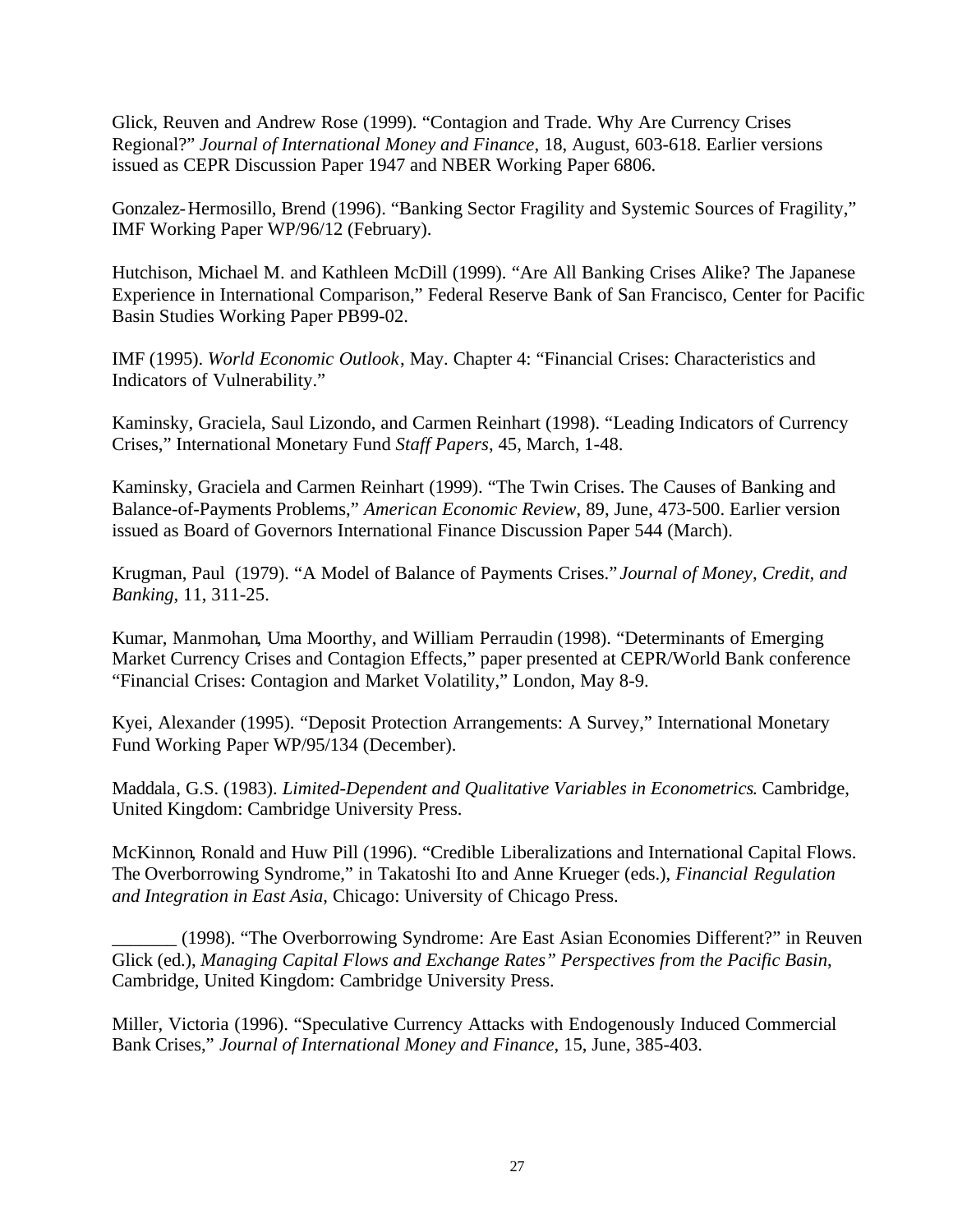\_\_\_\_\_\_\_ (1999). "The Timing and Size of Bank-Financed Speculative Attacks," *Journal of International Money and Finance*, 18, June, 459-70.

Moreno, Ramon (1995). "Macroeconomic Behavior during Periods of Speculative Pressure or Realignment. Evidence from Pacific Basin Economies." Federal Reserve Bank of San Francisco *Economic Review,* 3-15.

\_\_\_\_\_\_\_ (1999). "Was There a Boom in Money and Credit Prior to East Asia's Recent Currency Crisis?" Federal Reserve Bank of San Francisco *Economic Review* No. 1.

Obstfeld, Maurice (1994). "The Logic of Currency Crises." NBER Working Paper 4640, (September).

Organization for Economic Co-operation and Development (1998). *OECD Economic Outlook* (June).

Reinhart, Carmen and Carlos Vegh (1995). "Nominal Interest Rates, Consumption Booms, and Lack of Credibility—A Quantitative Examination," *Journal of Development Economics*, 46, April, 357- 378.

Rojas-Suarez, Liliana and Steven Weisbrod (1995). "Financial Fragilities in Latin America: The 1980s and 1990s." International Monetary Fund *Occasional Paper* 132.

Rossi, Marco (1999). "Financial Fragility and Economic Performance in Developing Countries." IMF Working Paper WP/99/66 (May).

Sachs, Jeffrey, Aaron Tornell, and Andres Velasco (1996). "Financial Crises in Emerging Markets. The Lessons from 1995," *Brookings Papers on Economic Activity*, No. 1, 147-215.

Velasco, Andres (1987). "Financial Crises and Balance of Payments Crises: A Simple Model of the Southern Cone Experience," *Journal of Development Economics*, 27, October, 263-283.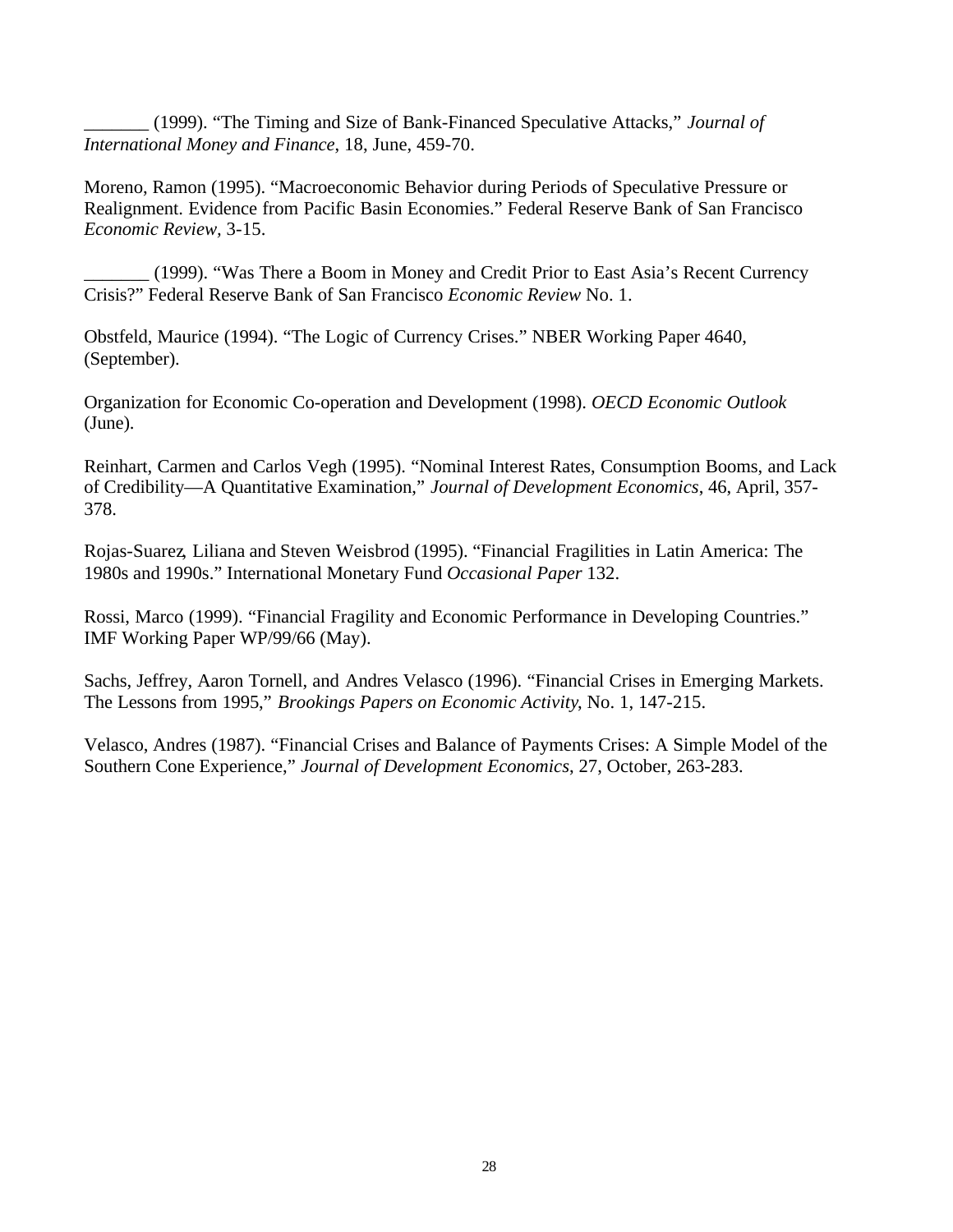|                        |                |                                           | <b>Time distribution</b> |               |               |                  |                |
|------------------------|----------------|-------------------------------------------|--------------------------|---------------|---------------|------------------|----------------|
|                        |                | 1975-<br>1997                             | 1975-<br>1979            | 1980-<br>1984 | 1985-<br>1989 | 1990-<br>1994    | 1995-<br>1997  |
| <b>Bank Crises</b>     |                |                                           |                          |               |               |                  |                |
| Number                 |                | 90                                        | 6                        | 16            | 21            | 30               | 17             |
| Frequency <sup>a</sup> |                | 5.0                                       | 1.6                      | 4.2           | 5.3           | 7.2              | 6.8            |
| <b>Currency Crises</b> |                |                                           |                          |               |               |                  |                |
| Number                 |                | 202                                       | 39                       | 45            | 50            | 48               | 20             |
| Frequency <sup>a</sup> |                | 11.3                                      | 11.0                     | 12.0          | 12.6          | 11.6             | 8.0            |
| "Twin" Crises          |                |                                           |                          |               |               |                  |                |
| Number                 |                | 37                                        | $\overline{3}$           | 5             | 8             | 11               | 10             |
| Frequency <sup>a</sup> |                | 2.1                                       | 0.8                      | 1.3           | 2.0           | 2.6              | 4.0            |
|                        |                | Developmental and Geographic distribution |                          |               |               |                  |                |
|                        |                |                                           |                          |               |               | Developing       |                |
|                        | Industrial     | Developing                                | Emerging                 | Africa        | Asia          | Latin<br>America | Otherb         |
| <b>Bank Crises</b>     |                |                                           |                          |               |               |                  |                |
| Number                 | 19             | 71                                        | 46                       | 21            | 15            | 26               | 9              |
| Frequency <sup>a</sup> | 4.4            | 5.2                                       | 6.6                      | 5.8           | 5.0           | 5.1              | 4.8            |
| <b>Currency Crises</b> |                |                                           |                          |               |               |                  |                |
| Number                 | 42             | 160                                       | 78                       | 59            | 29            | 53               | 19             |
| Frequency <sup>a</sup> | 9.6            | 11.8                                      | 11.2                     | 16.5          | 9.6           | 10.4             | 10.2           |
| "Twin" Crises          |                |                                           |                          |               |               |                  |                |
| Number                 | $\overline{1}$ | 30                                        | 23                       | 11            | 7             | 8                | $\overline{4}$ |
| Frequency <sup>a</sup> | 1.6            | 2.2                                       | 3.3                      | 3.1           | 2.3           | 1.6              | 2.2            |

## **Table 1. Bank and currency crises**

Note: "Twin" crises are defined as banking crises accompanied by a currency crisis in previous, current, or following year.

a Number of crises divided by total sum of country-years.

**b** Includes Eastern Europe and the Middle East.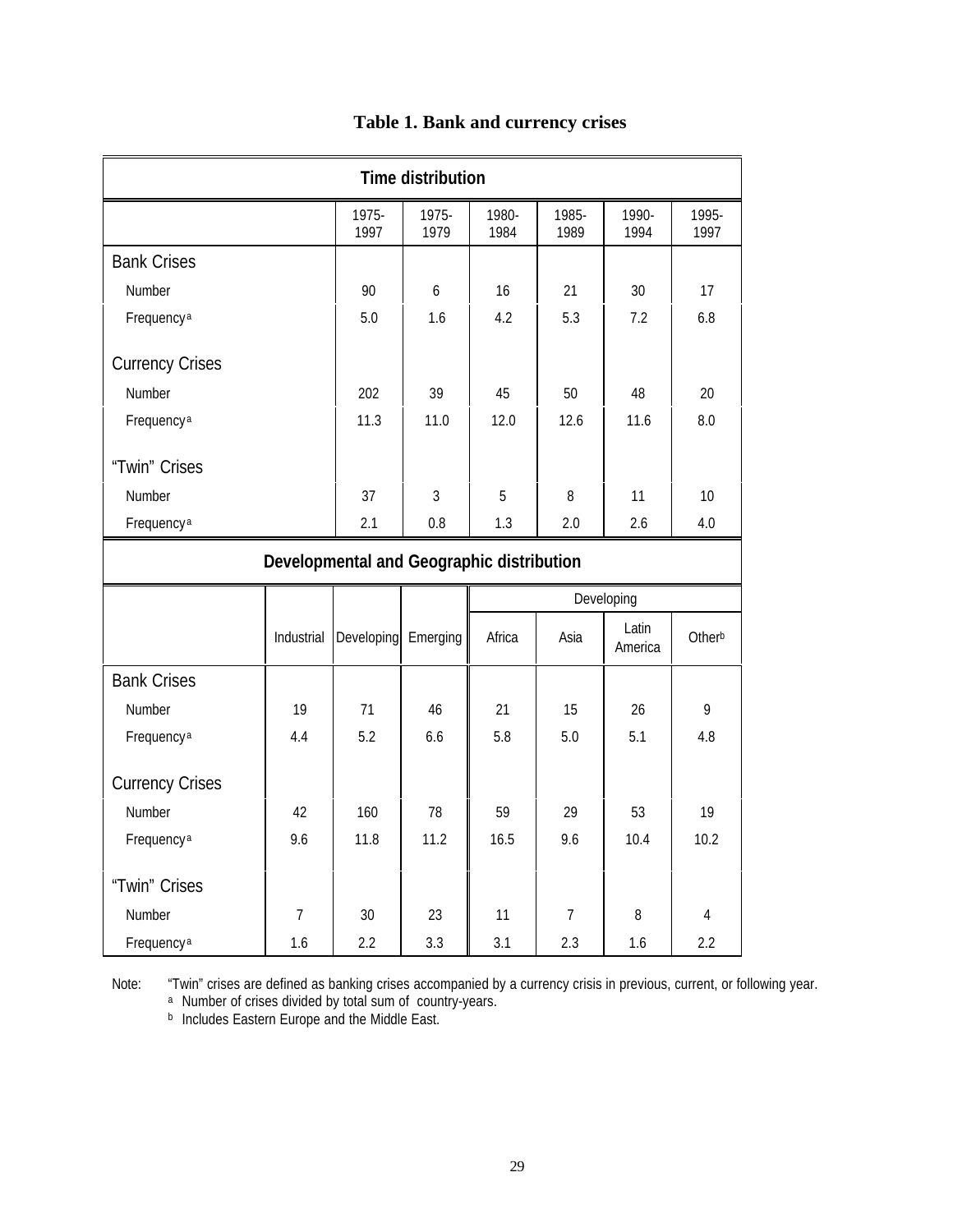|                         | Number of<br>bank crises |     | Frequency of accompanying<br>currency crisis <sup>a</sup> | Cumulative frequency<br>of accompanying |                              |
|-------------------------|--------------------------|-----|-----------------------------------------------------------|-----------------------------------------|------------------------------|
|                         |                          | t-1 |                                                           | $t + 1$                                 | currency crisis <sup>b</sup> |
| <b>All Countries</b>    | 90                       | 11  | 16                                                        | 15                                      | 41                           |
| Developing Countries    | 71                       | 10  | 18                                                        | 15                                      | 42                           |
| <b>Emerging Markets</b> | 46                       |     | 24                                                        | 20                                      | 50                           |

#### **Table 2a. Bank crises and frequency of currency crises (percent)**

**Table 2b. Currency crises and frequency of bank crises (percent)**

|                             | Number of       |       | Frequency of accompanying<br>bank crisisc | Cumulative frequency<br>of accompanying |    |
|-----------------------------|-----------------|-------|-------------------------------------------|-----------------------------------------|----|
|                             | currency crises | $t-1$ |                                           | bank crisis <sup>d</sup><br>$t+1$       |    |
| <b>All Countries</b>        | 202             |       |                                           |                                         | 18 |
| <b>Developing Countries</b> | 160             |       | 8                                         |                                         | 19 |
| <b>Emerging Markets</b>     | 78              |       | 14                                        |                                         | 29 |

Note:

- <sup>a</sup> Frequency with which onset of bank crisis in year t is accompanied by currency crisis in year t-1, t, or t+1.
- b Total of currency crises in years t-1, t, and t+1 divided by banking crises in year t.
- <sup>c</sup> Frequency with which currency crisis in year t is accompanied by onset of bank crisis in year t-1, t, or t+1.
- <sup>d</sup> Total of bank crisis onsets in years t-1, t, and t+1 divided by currency crises in year t.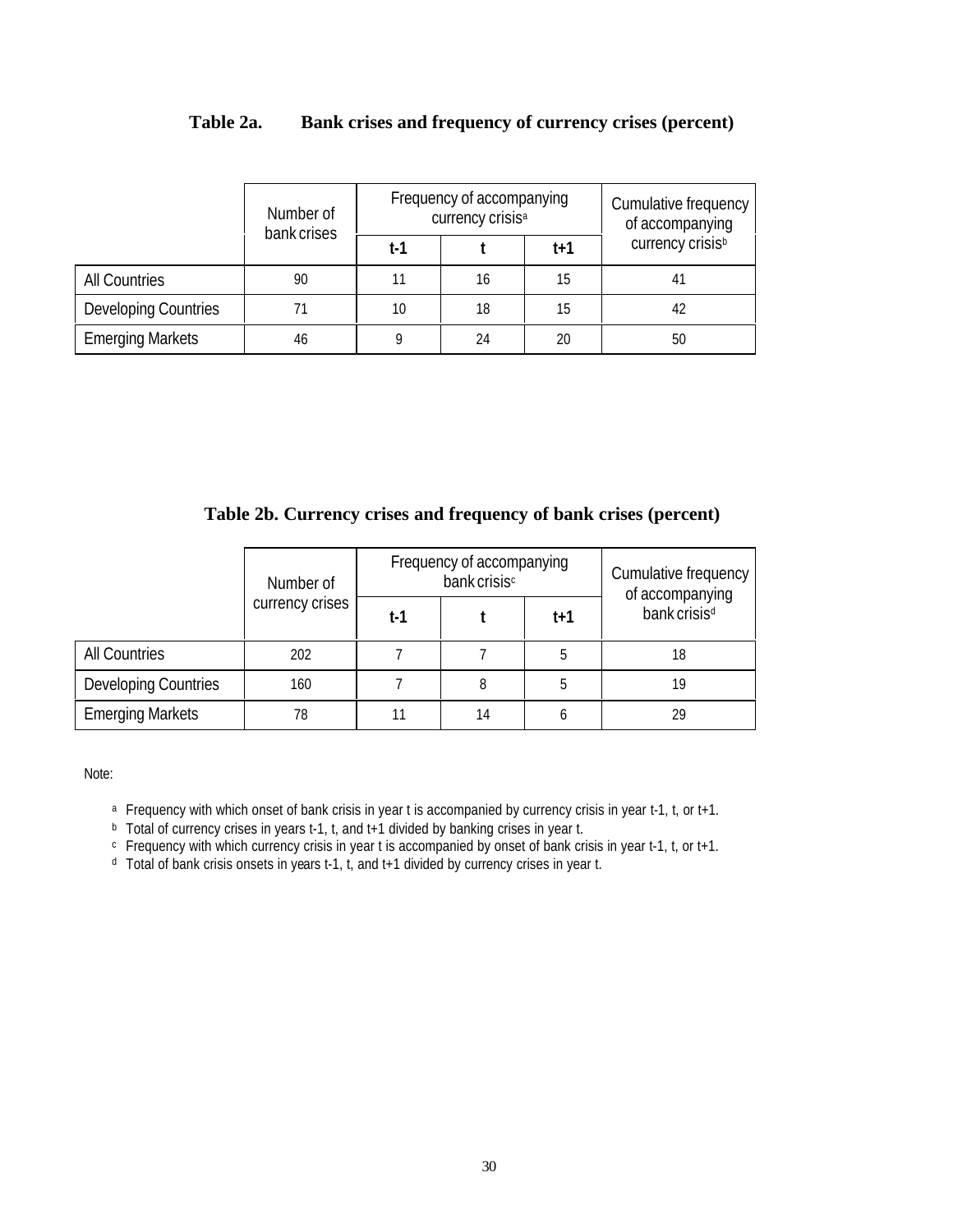#### **Table 3a. Performance of bank crises as signal of currency crises**

|                         | Good signal/noise ratio of currency crises <sup>a</sup> |      |      |  |  |  |  |  |
|-------------------------|---------------------------------------------------------|------|------|--|--|--|--|--|
|                         | t-1                                                     |      | t+1  |  |  |  |  |  |
| <b>All Countries</b>    | .98                                                     | 1.44 | 1.42 |  |  |  |  |  |
| Developing Countries    | .82                                                     | 1.66 | 1.35 |  |  |  |  |  |
| <b>Emerging Markets</b> | 77                                                      | 2.46 | 1.96 |  |  |  |  |  |

#### **Table 3b. Performance of currency crises as a signal of bank crises**

|                         | Good signal/noise ratio of bank crises <sup>b</sup> |      |      |  |  |  |  |  |  |
|-------------------------|-----------------------------------------------------|------|------|--|--|--|--|--|--|
|                         | t-1                                                 |      | t+1  |  |  |  |  |  |  |
| <b>All Countries</b>    | 1.38                                                | 1.40 | 0.98 |  |  |  |  |  |  |
| Developing Countries    | 1.32                                                | 1.59 | 0.82 |  |  |  |  |  |  |
| <b>Emerging Markets</b> | 1.87                                                | 2.30 | 0.78 |  |  |  |  |  |  |

- Note: a Number of years in which the onset of a bank crisis in year t is accompanied by a currency crisis in year t-1, t, or t+1 (i.e. bank crises are good signals) as a proportion of possible instances in which a currency crisis could have occurred, divided by the number of years a bank crisis in year t is *not* accompanied by a currency crisis in year t-1, t, or t+1 (i.e. banking crises are "bad" signals) as a proportion of all bank crises.
	- $b$  Number of years a currency crisis in year t is accompanied by a bank crisis onset in year t-1, t, or t+1 (i.e. currency crises are good signals) as a proportion of possible instances in which a bank crisis could have occurred, divided by the number of years a currency crisis in year t is *not* accompanied by a bank crisis in year t-1, t, or t+1 (i.e. currency crises are "bad" signals) as a proportion of all currency crises.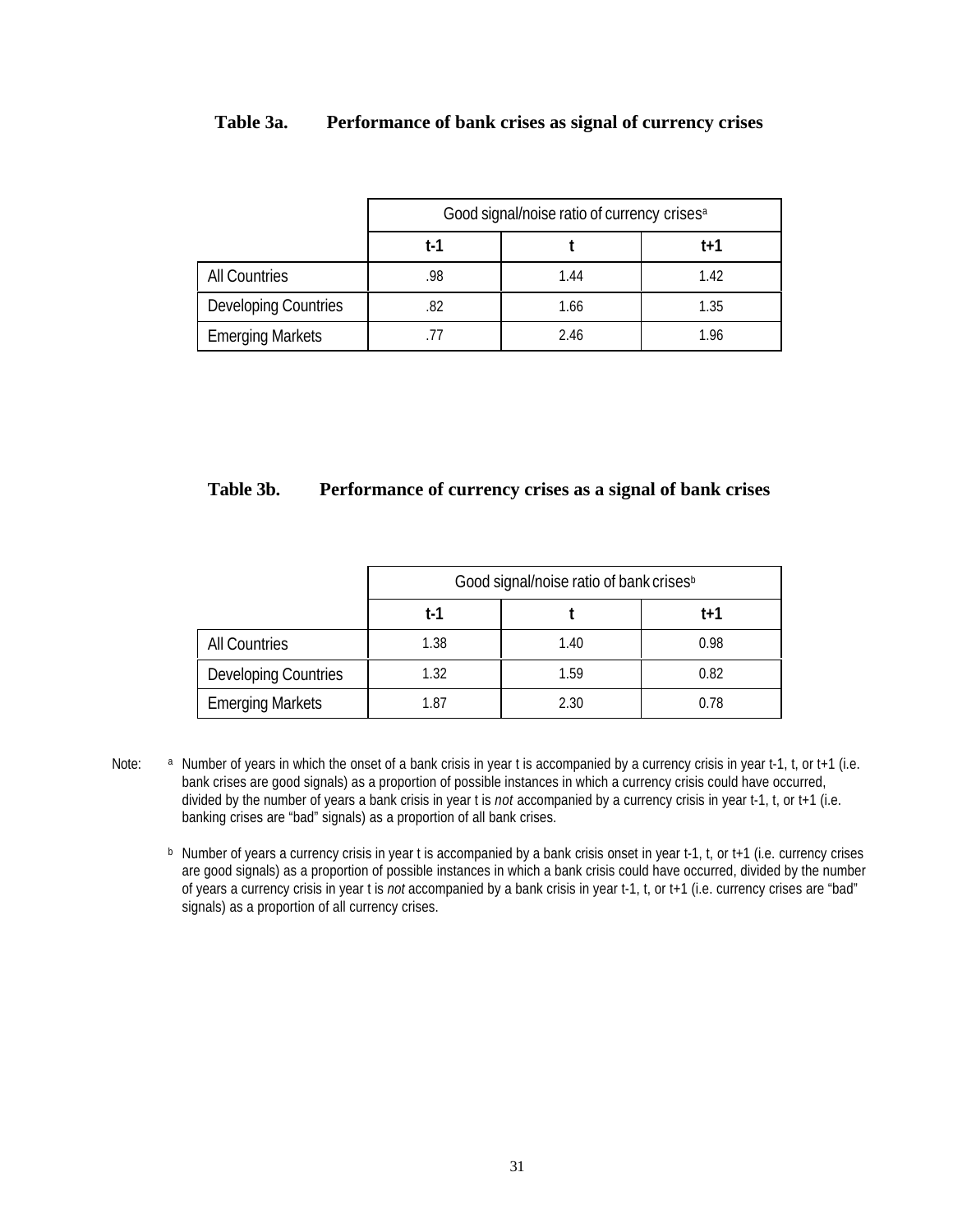| Table 4a. | Probit regression estimates for currency crises |  |
|-----------|-------------------------------------------------|--|
|           |                                                 |  |

|                                    |                | <b>All Countries</b> |              |                                           | <b>Developing Countries</b> |              |              | <b>Emerging Markets</b> |            |
|------------------------------------|----------------|----------------------|--------------|-------------------------------------------|-----------------------------|--------------|--------------|-------------------------|------------|
| Variable                           |                |                      |              |                                           |                             |              |              |                         |            |
|                                    | 4.89           | 5.38                 | 5.60         | $6.64*$                                   | $7.00*$                     | $7.16*$      | $11.35$ **   | $12.26***$              | 12.98 ***  |
| Bank Crisis <sub>t</sub>           | (1.38)         | (1.51)               | (1.56)       | (1.67)                                    | (1.77)                      | (1.81)       | (2.52)       | (2.78)                  | (2.96)     |
| Bank Crisis t-1                    |                | 4.71                 |              |                                           | 4.58                        |              |              | $10.58$ **              |            |
|                                    |                | (1.29)               |              |                                           | (1.06)                      |              |              | (2.14)                  |            |
| Bank Crisis t-1 or t-2             |                |                      | 4.48         |                                           |                             | 3.86         |              |                         | $11.03***$ |
|                                    |                |                      | (1.63)       |                                           |                             | (1.19)       |              |                         | (2.98)     |
|                                    |                |                      |              | <b>Summary statistics</b>                 |                             |              |              |                         |            |
| No. of Crises                      | 202            | 193                  | 193          | 160                                       | 152                         | 152          | 78           | 73                      | 73         |
| No. of Observations                | 1587           | 1520                 | 1520         | 1196                                      | 1147                        | 1147         | 615          | 589                     | 589        |
| Log likelihood                     | $-604.0$       | $-576.7$             | $-576.2$     | $-469.3$                                  | $-446.7$                    | $-446.6$     | $-230.9$     | $-215.3$                | $-213.3$   |
| Pseudo-R2                          | 0.28           | 0.28                 | 0.28         | 0.29                                      | 0.29                        | 0.29         | 0.29         | 0.29                    | 0.30       |
| Quadratic Probability Score        | 0.22           | 0.22                 | 0.22         | 0.23                                      | 0.23                        | 0.23         | 0.22         | 0.21                    | 0.21       |
| Log Probability Score              | 0.38           | 0.38                 | 0.38         | 0.39                                      | 0.39                        | 0.39         | 0.38         | 0.37                    | 0.36       |
|                                    |                |                      |              | Goodness-of-fit (25% cutoff) <sup>a</sup> |                             |              |              |                         |            |
| % of observations correctly called | 87             | 87                   | 87           | 87                                        | 87                          | 87           | 84           | 84                      | 84         |
| % of crises correctly called       | $\overline{0}$ | $\mathbf 0$          | $\mathbf{0}$ | $\mathbf{0}$                              | $\mathbf{0}$                | $\mathbf{0}$ | 14           | 15                      | 15         |
| % of non-crises correctly called   | 100            | 100                  | 100          | 100                                       | 100                         | 100          | 94           | 94                      | 94         |
|                                    |                |                      |              | Goodness-of-fit (10% cutoff) <sup>a</sup> |                             |              |              |                         |            |
| % of observations correctly called | 13             | 13                   | 13           | 13                                        | 13                          | 13           | 13           | 12                      | 78         |
| % of crises correctly called       | 100            | 100                  | 100          | 100                                       | 100                         | 100          | 100          | 100                     | 36         |
| % of non-crises correctly called   | $\overline{0}$ | $\mathbf 0$          | $\mathbf{0}$ | $\mathbf{0}$                              | $\mathbf 0$                 | $\mathbf 0$  | $\mathbf{0}$ | $\mathbf 0$             | 84         |

Note: The table reports the change in the probability of a crisis in response to a 1 unit change in the variable evaluated at the mean of all variables (x 100, to convert into percentages) with associated z-statistic (for hypothesis of no effect) in parentheses below. Significance at 10 percent level is denoted by \*; at the 5 percent level by \*\*; at the 1 percent level by \*\*\*. Constant included, but not reported.

<sup>a</sup> Goodness-of-fit statistics defined respectively as  $(A + D) / (A + B + C + D)$ , A /  $(A + C)$ , and D /  $(B + D)$ , where A (C) denote number of crises with predictions of crises above (below) probability cutoff and B (D) denote number of corresponding noncrises with predictions of crises above (below) the cutoff.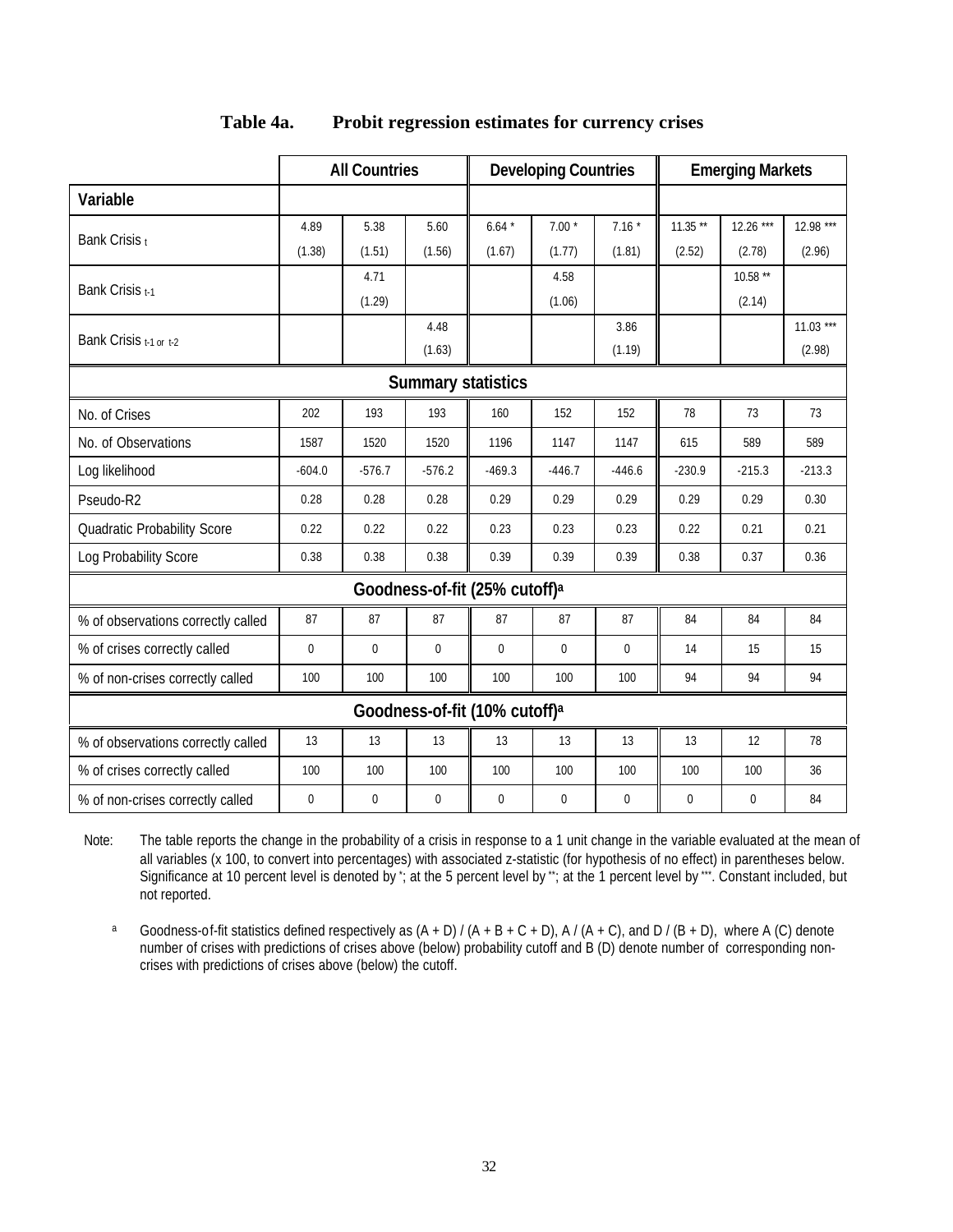|                                  | o                    |        |         |         |                             |         |                         |            |             |
|----------------------------------|----------------------|--------|---------|---------|-----------------------------|---------|-------------------------|------------|-------------|
|                                  | <b>All Countries</b> |        |         |         | <b>Developing Countries</b> |         | <b>Emerging Markets</b> |            |             |
| Variable                         |                      |        |         |         |                             |         |                         |            |             |
|                                  | 2.70                 | 2.85   | $3.21*$ | $3.80*$ | $3.88*$                     | 4.31 ** | $9.72***$               | $10.97***$ | $11.26$ *** |
| Currency Crisis t                | (1.54)               | (1.52) | (1.78)  | (1.94)  | (1.82)                      | (2.10)  | (3.15)                  | (3.29)     | (3.40)      |
| $\sim$ $\cdot$ $\cdot$<br>$\sim$ |                      | 1.06   |         |         | 0.28                        |         |                         | 1.44       |             |

### **Table 4b. Probit regression estimates for bank crises onsets**

| Currency Crisis t-1                |              | (0.53)      |                           |                                           | (0.11)      |                |             | (0.34)      |                |
|------------------------------------|--------------|-------------|---------------------------|-------------------------------------------|-------------|----------------|-------------|-------------|----------------|
| Currency Crisis t-1 or t-2         |              |             | 2.16<br>(1.49)            |                                           |             | 1.61<br>(0.92) |             |             | 2.71<br>(0.89) |
|                                    |              |             | <b>Summary statistics</b> |                                           |             |                |             |             |                |
| No. of Crises                      | 90           | 87          | 89                        | 71                                        | 69          | 71             | 46          | 46          | 46             |
| No. of Observations                | 1537         | 1443        | 1470                      | 1152                                      | 1079        | 1103           | 562         | 530         | 536            |
| Log likelihood                     | $-341.6$     | $-327.5$    | $-333.5$                  | $-264.8$                                  | $-254.9$    | $-261.1$       | $-154.5$    | $-151.3$    | $-151.4$       |
| Pseudo-R2                          | 0.20         | 0.20        | 0.21                      | 0.21                                      | 0.21        | 0.21           | 0.25        | 0.26        | 0.26           |
| Quadratic Probability Score        | 0.11         | 0.11        | 0.11                      | 0.12                                      | 0.12        | 0.12           | 0.15        | 0.15        | 0.15           |
| Log Probability Score              | 0.22         | 0.23        | 0.23                      | 0.23                                      | 0.24        | 0.24           | 0.27        | 0.29        | 0.28           |
|                                    |              |             |                           | Goodness-of-fit (25% cutoff) <sup>a</sup> |             |                |             |             |                |
| % of observations correctly called | 94           | 94          | 94                        | 94                                        | 94          | 94             | 92          | 91          | 92             |
| % of crises correctly called       | $\mathbf{0}$ | $\mathbf 0$ | $\mathbf 0$               | $\mathbf 0$                               | $\mathbf 0$ | $\mathbf 0$    | $\mathbf 0$ | $\mathbf 0$ | 2              |
| % of non-crises correctly called   | 100          | 100         | 100                       | 100                                       | 100         | 100            | 100         | 100         | 100            |
|                                    |              |             |                           | Goodness-of-fit (10% cutoff) <sup>a</sup> |             |                |             |             |                |
| % of observations correctly called | 94           | 94          | 93                        | 85                                        | 85          | 85             | 86          | 86          | 87             |
| % of crises correctly called       | $\mathbf{0}$ | $\mathbf 0$ | $\overline{2}$            | 18                                        | 17          | 18             | 24          | 24          | 24             |
| % of non-crises correctly called   | 100          | 100         | 99                        | 89                                        | 90          | 90             | 92          | 92          | 92             |

Note: See Table 4a.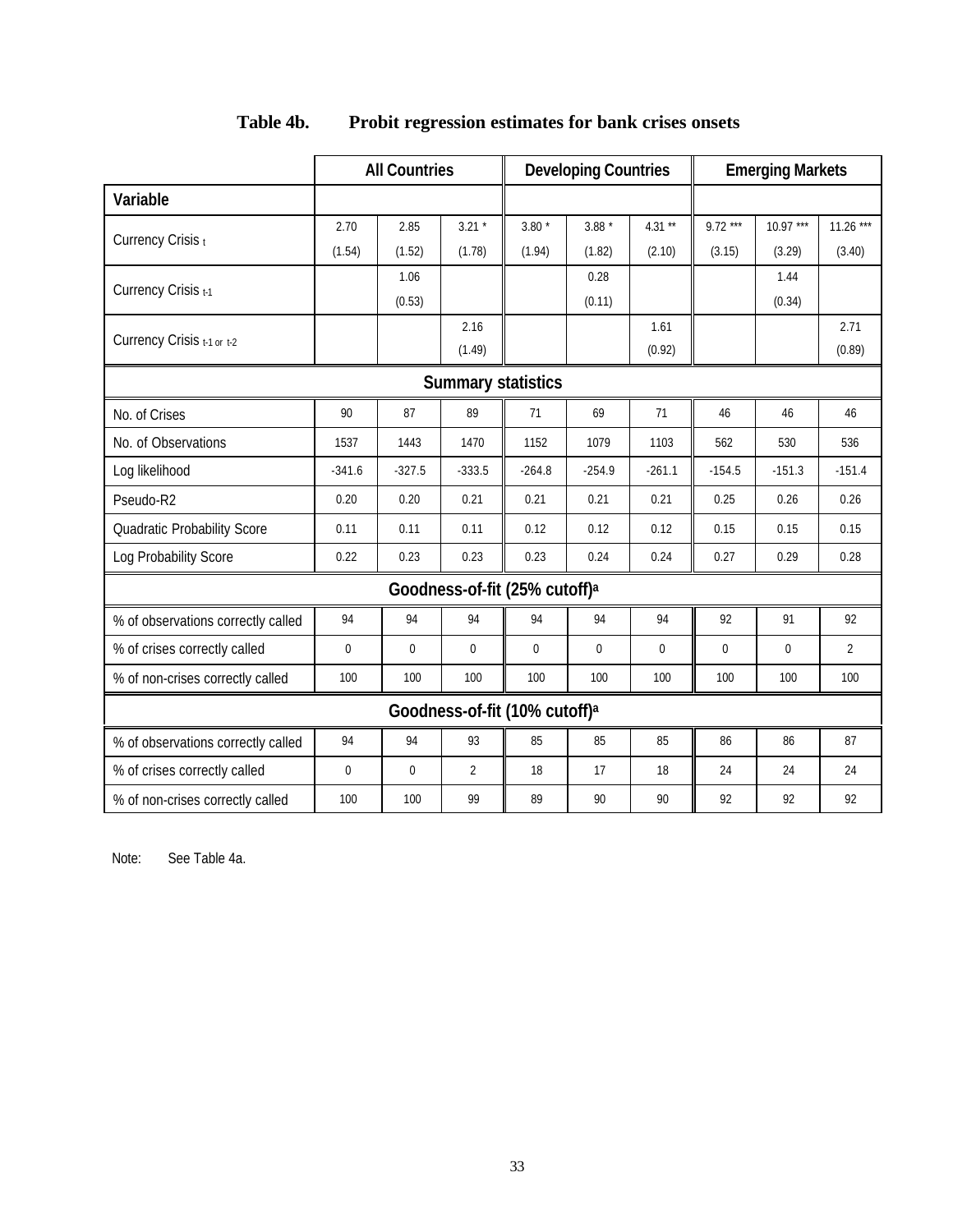| Table 5a. | <b>Probit regression estimates for currency crises</b> |  |  |
|-----------|--------------------------------------------------------|--|--|
|           |                                                        |  |  |

|                                    |           | <b>All Countries</b> |                                |           | <b>Developing Countries</b> |                |            | <b>Emerging Markets</b> |                    |
|------------------------------------|-----------|----------------------|--------------------------------|-----------|-----------------------------|----------------|------------|-------------------------|--------------------|
| Variable                           |           |                      |                                |           |                             |                |            |                         |                    |
|                                    | $0.26***$ | $0.25***$            | $0.24***$                      | $0.23***$ | $0.22***$                   | $0.21***$      | $0.22***$  | $0.21***$               | $0.18***$          |
| Overvaluation $t_1$                | (6.83)    | (6.76)               | (6.26)                         | (5.81)    | (5.74)                      | (5.31)         | (4.23)     | (4.08)                  | (3.54)             |
| Ln (M2/Reserves) t-1               | 0.96      | 0.96                 | 1.11                           | $1.58*$   | $1.59*$                     | $1.62*$        | $3.19***$  | $3.19***$               | $3.11***$          |
|                                    | (1.23)    | (1.26)               | (1.42)                         | (1.80)    | (1.81)                      | (1.82)         | (2.64)     | (2.68)                  | (2.61)             |
| Export Growth t-1                  | $-0.048$  | $-0.050$             | $-0.046$                       | $-0.05$   | $-0.052$                    | $-0.056$       | $-0.16$ ** | $-0.16**$               | $-0.17**$          |
|                                    | (1.16)    | (1.20)               | (1.06)                         | (1.14)    | (1.19)                      | (1.22)         | (2.03)     | (2.00)                  | (2.11)             |
| Bank Crisis Onset t                |           | 4.26<br>(1.22)       | 4.76<br>(1.35)                 |           | 5.01                        | 5.72           |            | $8.82**$                | $10.51**$          |
|                                    |           |                      | 2.60                           |           | (1.30)                      | (1.48)<br>3.65 |            | (2.10)                  | (2.54)<br>$8.69**$ |
| Bank Crisis Onset to or t-2        |           |                      | (0.92)                         |           |                             | (1.16)         |            |                         | (2.40)             |
|                                    |           |                      |                                |           |                             |                |            |                         |                    |
|                                    |           |                      | <b>Summary statistics</b>      |           |                             |                |            |                         |                    |
| No. of Crises                      | 183       | 183                  | 174                            | 151       | 151                         | 143            | 78         | 78                      | 73                 |
| No. of Observations                | 1471      | 1471                 | 1408                           | 1145      | 1145                        | 1097           | 601        | 601                     | 575                |
| Log likelihood                     | $-522.5$  | $-521.8$             | $-499.0$                       | $-421.3$  | $-420.5$                    | $-400.8$       | $-213.1$   | $-211.0$                | $-196.9$           |
| Pseudo-R2                          | 0.32      | 0.32                 | 0.31                           | 0.32      | 0.32                        | 0.32           | 0.34       | 0.35                    | 0.35               |
| Quadratic Probability Score        | 0.21      | 0.21                 | 0.21                           | 0.22      | 0.22                        | 0.22           | 0.21       | 0.21                    | 0.20               |
| Log Probability Score              | 0.36      | 0.35                 | 0.35                           | 0.37      | 0.37                        | 0.37           | 0.35       | 0.35                    | 0.34               |
|                                    |           |                      | Goodness-of-fit (25% cutoff) a |           |                             |                |            |                         |                    |
| % of observations correctly called | 87        | 86                   | 86                             | 86        | 86                          | 85             | 86         | 86                      | 86                 |
| % of crises correctly called       | 13        | 12                   | 11                             | 15        | 15                          | 13             | 21         | 23                      | 30                 |
| % of non-crises correctly called   | 97        | 97                   | 97                             | 96        | 96                          | 96             | 96         | 95                      | 94                 |
|                                    |           |                      | Goodness-of-fit (10% cutoff) a |           |                             |                |            |                         |                    |
| % of observations correctly called | 46        | 47                   | 47                             | 44        | 45                          | 47             | 53         | 56                      | 58                 |
| % of crises correctly called       | 79        | 79                   | 79                             | 79        | 78                          | 79             | 82         | 82                      | 81                 |
| % of non-crises correctly called   | 41        | 43                   | 42                             | 39        | 40                          | 42             | 48         | 52                      | 55                 |

Note: See Table 4a.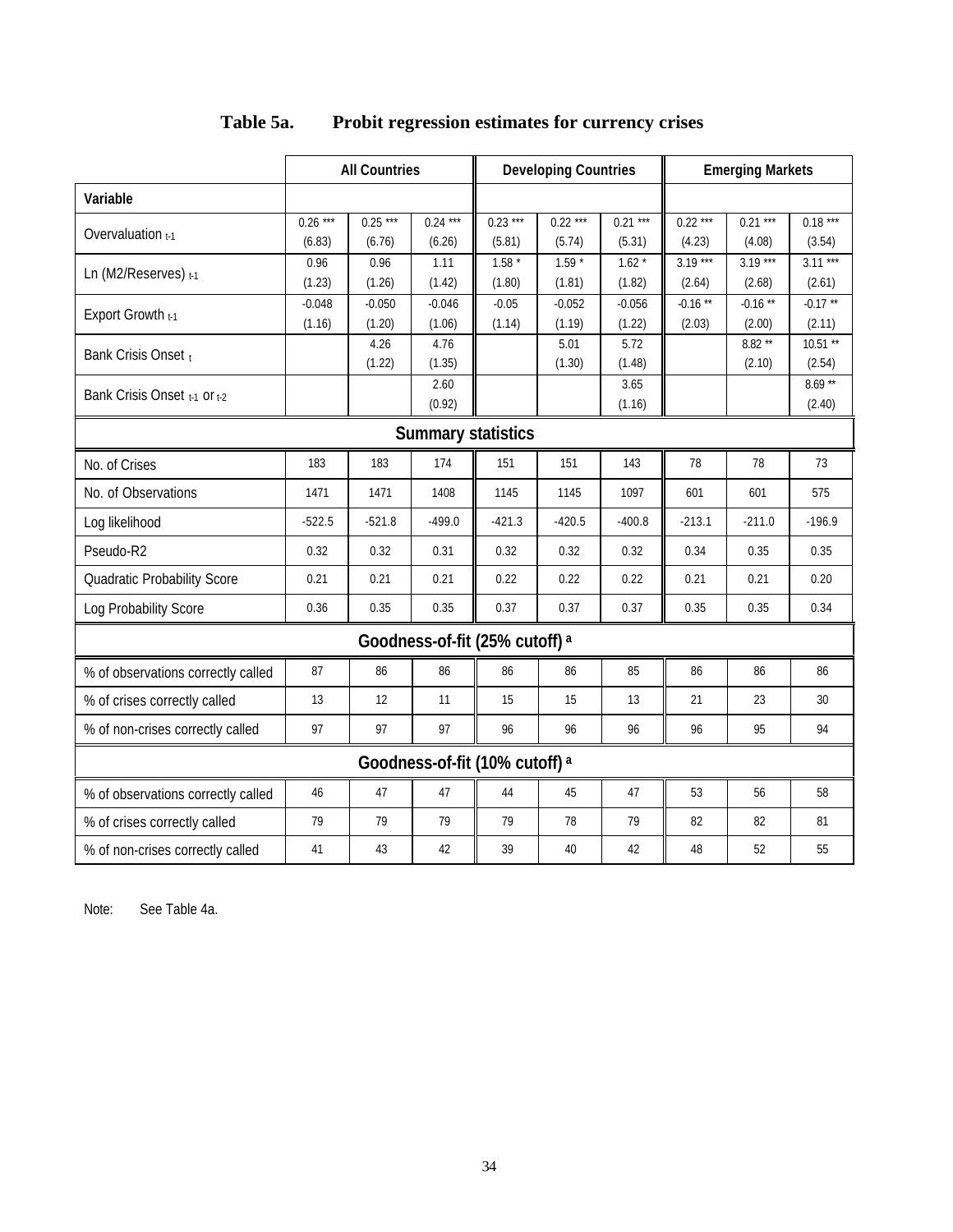|                                    | <b>All Countries</b>  |                      | <b>Developing Countries</b> |                      |                      | <b>Emerging Markets</b> |                      |                      |                       |
|------------------------------------|-----------------------|----------------------|-----------------------------|----------------------|----------------------|-------------------------|----------------------|----------------------|-----------------------|
| Variable                           |                       |                      |                             |                      |                      |                         |                      |                      |                       |
| Inflation $t$                      | $0.023*$<br>(1.88)    | $0.021$ *<br>(1.68)  | $0.023*$<br>(1.74)          | 0.009<br>(0.61)      | 0.006<br>(0.41)      | 0.008<br>(0.56)         | 0.006<br>(0.23)      | 0.002<br>(0.07)      | 0.006<br>(0.26)       |
| Output Growth t                    | $-0.56$ ***<br>(3.64) | $-0.54***$<br>(3.30) | $-0.58$ ***<br>(3.40)       | $-0.65***$<br>(3.56) | $-0.60***$<br>(3.22) | $-0.68$ ***<br>(3.40)   | $-1.42***$<br>(4.08) | $-1.20***$<br>(3.53) | $-1.43***$<br>(3.80)  |
| Fin. Liberalization t              | $7.74***$<br>(5.28)   | $7.96***$<br>(5.26)  | $7.99***$<br>(4.91)         | $9.82***$<br>(5.18)  | $9.82***$<br>(5.18)  | $10.11***$<br>(4.97)    | $6.13*$<br>(1.84)    | $6.96**$<br>(2.16)   | 5.68<br>(1.63)        |
| Currency Crisis t                  |                       | $4.26$ **<br>(2.26)  | $4.41$ **<br>(2.21)         |                      | $6.04$ **<br>(2.53)  | $6.09**$<br>(2.38)      |                      | $11.26***$<br>(3.06) | $11.03$ ***<br>(2.77) |
| Currency Crisis t1 or t2           |                       |                      | 0.081<br>(0.04)             |                      |                      | $-1.12$<br>(0.47)       |                      |                      | $-2.22$<br>(0.54)     |
| <b>Summary statistics</b>          |                       |                      |                             |                      |                      |                         |                      |                      |                       |
| No. of Crises                      | 60                    | 58                   | 57                          | 43                   | 42                   | 42                      | 33                   | 33                   | 33                    |
| No. of Observations                | 960                   | 903                  | 862                         | 560                  | 545                  | 521                     | 336                  | 335                  | 320                   |
| Log likelihood                     | $-200.8$              | $-190.4$             | $-186.3$                    | $-131.1$             | $-124.4$             | $-123.2$                | $-92.9$              | $-87.9$              | $-85.7$               |
| Pseudo-R2                          | 0.32                  | 0.33                 | 0.33                        | 0.36                 | 0.37                 | 0.38                    | 0.35                 | 0.38                 | 0.39                  |
| Quadratic Probability Score        | 0.11                  | 0.11                 | 0.11                        | 0.13                 | 0.12                 | 0.13                    | 0.16                 | 0.15                 | 0.15                  |
| Log Probability Score              | 0.21                  | 0.21                 | 0.22                        | 0.23                 | 0.23                 | 0.24                    | 0.28                 | 0.26                 | 0.27                  |
| Goodness-of-fit (25% cutoff) a     |                       |                      |                             |                      |                      |                         |                      |                      |                       |
| % of observations correctly called | 94                    | 94                   | 94                          | 92                   | 90                   | 90                      | 89                   | 89                   | 88                    |
| % of crises correctly called       | $\overline{7}$        | 12                   | 12                          | 14                   | 19                   | 19                      | 21                   | 33                   | 33                    |
| % of non-crises correctly called   | 99                    | 99                   | 99                          | 98                   | 96                   | 96                      | 96                   | 95                   | 94                    |
| Goodness-of-fit (10% cutoff) a     |                       |                      |                             |                      |                      |                         |                      |                      |                       |
| % of observations correctly called | 85                    | 85                   | 85                          | 72                   | 78                   | 77                      | 74                   | 76                   | 76                    |
| % of crises correctly called       | 50                    | 48                   | 49                          | $77 \,$              | 76                   | 74                      | 70                   | 76                   | 79                    |
| % of non-crises correctly called   | 87                    | 87                   | 87                          | 71                   | 78                   | 77                      | 75                   | 76                   | 75                    |

## **Table 5b. Probit regression estimates for bank crisis onsets**

Note: See Table 4a.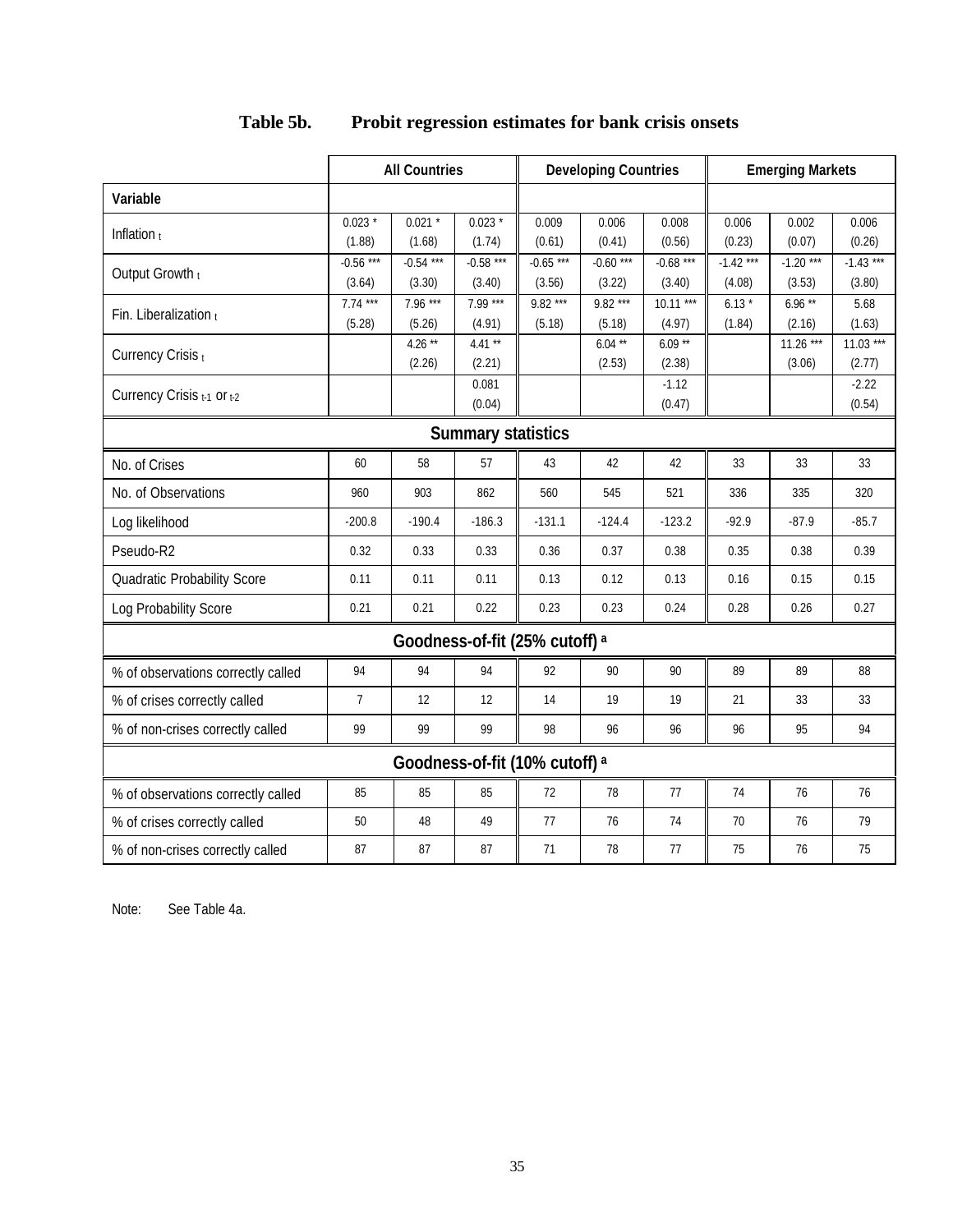|                                    |                                           | <b>All Countries</b>      | <b>Developing Countries</b> |             | <b>Emerging Markets</b> |                    |  |  |
|------------------------------------|-------------------------------------------|---------------------------|-----------------------------|-------------|-------------------------|--------------------|--|--|
| Variable                           | Currency crisis                           | Bank crisis               | Currency crisis             | Bank crisis | Currency crisis         | <b>Bank crisis</b> |  |  |
|                                    | $0.24***$                                 |                           | $0.16***$                   |             | $0.16*$                 |                    |  |  |
| Overvaluation t-1                  | (4.46)                                    |                           | (2.58)                      |             | (1.84)                  |                    |  |  |
| Ln (M2/Reserves) t-1               | 1.88                                      |                           | $4.11***$                   |             | 4.08 $*$                |                    |  |  |
|                                    | (1.51)                                    |                           | (2.28)                      |             | (1.84)                  |                    |  |  |
| Export Growth t-1                  | $-0.048$                                  |                           | $-0.062$                    |             | $-0.18$                 |                    |  |  |
|                                    | (0.68)                                    |                           | (0.76)                      |             | (1.52)                  |                    |  |  |
| Bank Crisis Onset t                | 1.82<br>(0.74)                            |                           | 4.16<br>(1.53)              |             | 7.44 ***<br>(2.64)      |                    |  |  |
|                                    |                                           | 0.02                      |                             | 0.0022      |                         | $-0.0042$          |  |  |
| Inflationt                         |                                           | (1.44)                    |                             | (0.14)      |                         | (0.18)             |  |  |
| Output Growth t                    |                                           | $-0.38$ **                |                             | $-0.48$ **  |                         | $-0.74$ *          |  |  |
|                                    |                                           | (2.09)                    |                             | (2.02)      |                         | (1.66)             |  |  |
| Fin. Liberalization t              |                                           | $7.98***$                 |                             | $11.18***$  |                         | $9.61**$           |  |  |
|                                    |                                           | (3.54)                    |                             | (4.00)      |                         | (2.18)             |  |  |
| Currency Crisis t                  |                                           | 3.48                      |                             | 5.04        |                         | $8.43**$           |  |  |
|                                    |                                           | (1.26)                    |                             | (1.44)      |                         | (2.3)              |  |  |
|                                    |                                           | <b>Summary statistics</b> |                             |             |                         |                    |  |  |
| No. of Crises                      | 83                                        | 47                        | 58                          | 39          | 35                      | 32                 |  |  |
| No. of Observations                | 730                                       | 730                       | 463                         | 463         | 303                     | 303                |  |  |
| Log Likelihood                     | $-242.3$                                  | $-158.0$                  | $-160.4$                    | $-116.4$    | $-92.6$                 | $-84.8$            |  |  |
| Pseudo-R2                          | 0.31                                      | 0.30                      | 0.34                        | 0.36        | 0.38                    | 0.40               |  |  |
| Quadratic Probability Score        | 0.18                                      | 0.20                      | 0.20                        | 0.21        | 0.18                    | 0.19               |  |  |
| Log Probability Score              | 0.32                                      | 0.38                      | 0.34                        | 0.41        | 0.31                    | 0.33               |  |  |
|                                    | Goodness-of-fit (25% cutoff) <sup>a</sup> |                           |                             |             |                         |                    |  |  |
| % of observations correctly called | 88                                        | 94                        | 87                          | 91          | 86                      | 87                 |  |  |
| % of crises correctly called       | 12                                        | 13                        | 19                          | 18          | 34                      | 34                 |  |  |
| % of non-crises correctly called   | 98                                        | 99                        | 97                          | 98          | 93                      | 94                 |  |  |
| Goodness-of-fit (10% cutoff) a     |                                           |                           |                             |             |                         |                    |  |  |
| % of observations correctly called | 55                                        | 85                        | 55                          | 68          | 66                      | 70                 |  |  |
| % of crises correctly called       | 80                                        | 45                        | 83                          | 74          | 77                      | 72                 |  |  |
| % of non-crises correctly called   | 52                                        | 88                        | 51                          | 68          | 64                      | 69                 |  |  |

**Table 6. Simultaneous probit regression estimates**

Note: The table reports the change in the probability of a crisis in response to a 1 unit change in the variable evaluated at the mean of all variables (x 100, to convert into percentages) with associated z-statistic (for hypothesis of no effect) in parentheses below. Significance at 10 percent level is denoted by \*; at the 5 percent level by \*\*; at the 1 percent level by \*\*\*. Constant included, but not reported. Coefficients and standard errors are adjusted for simultaneous equations bias, as discussed in text.

<sup>a</sup> Goodness-of-fit statistics defined respectively as  $(A + D) / (A + B + C + D)$ , A  $/(A + C)$ , and D  $/(B + D)$ , where A (C) denote number of crises with predictions of crises above (below) probability cutoff and B (D) denote the corresponding number of noncrises with predictions of crises above (below) the cutoff.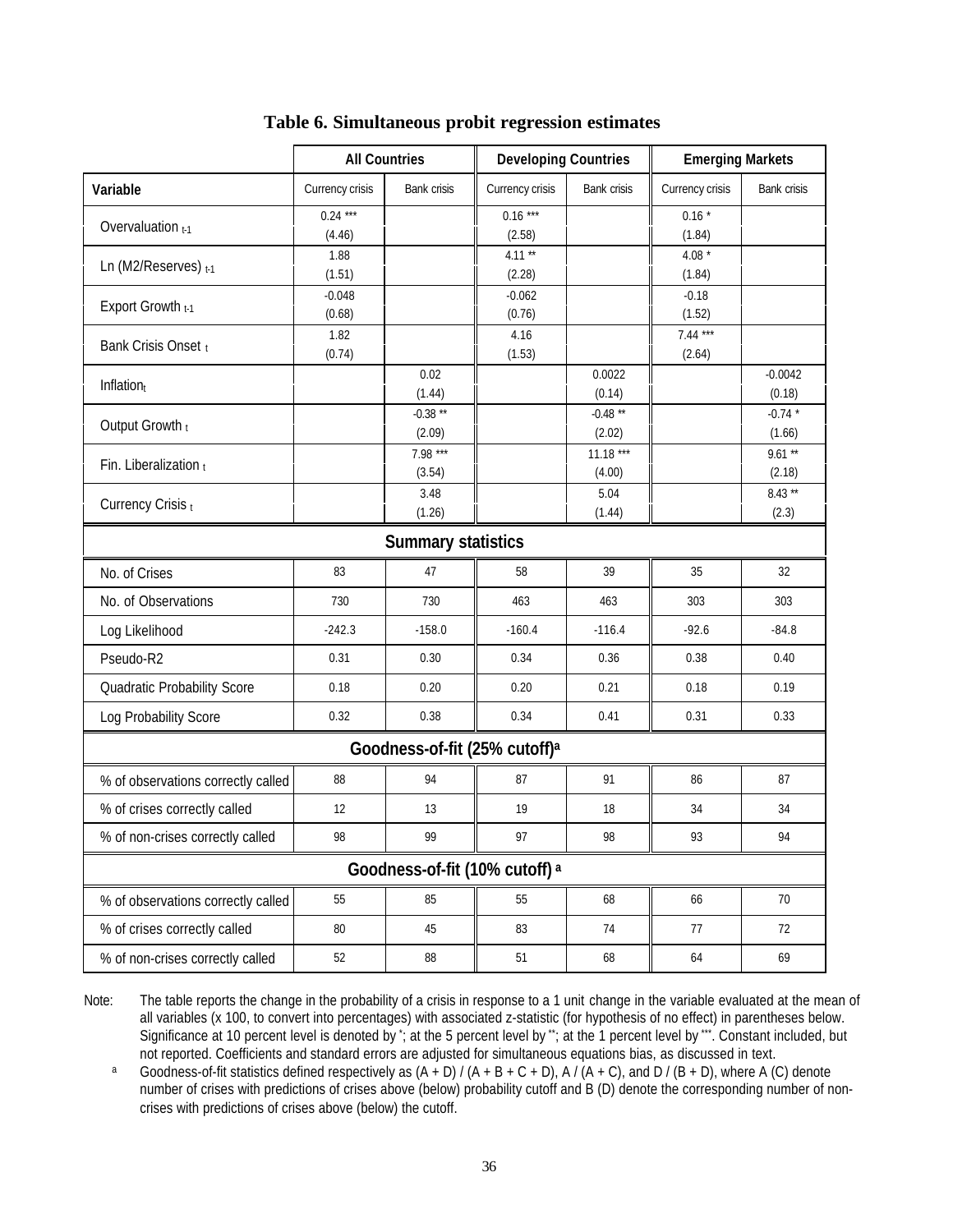

#### **Figure 1. Crisis Probability Predictions**

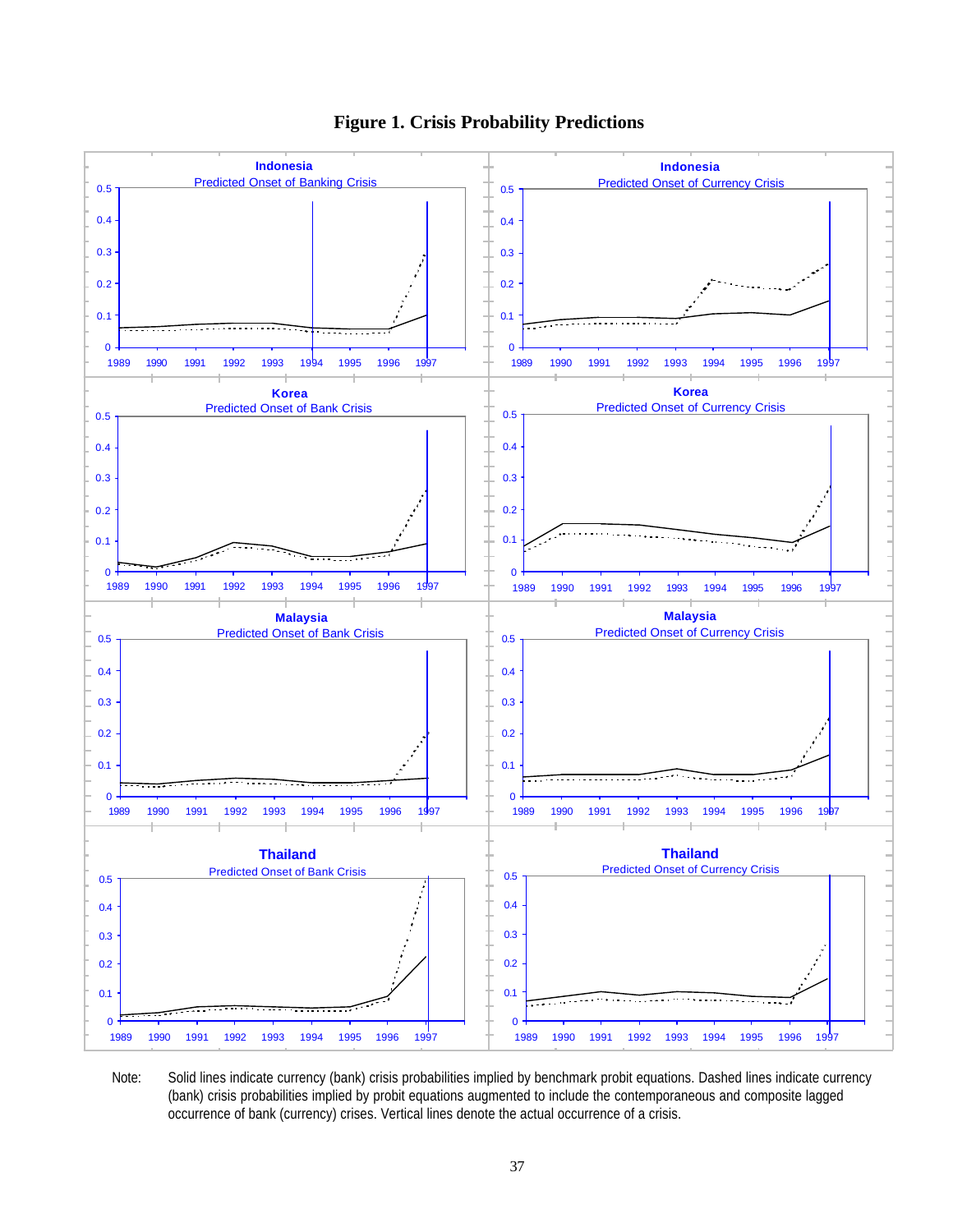#### **Appendix A**

#### **Industrial Countries Emerging Markets Other Developing**

Norway Malaysia

Austria Argentina Belize Bangladesh Bolivia Canada **Botswana** Botswana Burundi Denmark **Brazil** Brazil Cameroon Finland Chile Costa Rica France Colombia Colombia Greece Egypt Egypt El Salvador<br>
El Salvador El Salvador<br>
Equatorial G Ireland Ghana Ethiopia Italy **India** India **Fiji** Japan **Indonesia** Grenada Luxembourg **Calculation** Jordan **Guatemala** Netherlands Kenya Guinea-Bissau New Zealand **Calic Contract Contract Contract Contract Contract Contract Contract Contract Contract Contract Contract Contract Contract Contract Contract Contract Contract Contract Contract Contract Contract Contract Contr** Portugal Mauritius Mauritius Honduras<br>
Maxico Hungary Spain **Mexico** Mexico **Hungary** Sweden Morocco Morocco Jamaica Switzerland **Pakistan** Pakistan **Lao P.D. Rep.** United Kingdom **Peru** Peru Peru Madagascar<br>
Philippines<br>
Philippines Philippines Singapore Mali South Africa Malta Sri Lanka Mozambique Thailand Myanmar Trinidad and Tobago Nepal Tunisia Nicaragua<br>Turkey Nigeria Uruguay Panama Venezuela **Paraguay**<br> **Paraguay**<br> **Paraguay**<br> **Paraguay** Zimbabwe

Germany **Ecuador** Ecuador **Dominican Republic** Hong Kong **Equatorial Guinea** Nigeria Sierra Leone Swaziland Syrian Arab Rep. Uganda Zambia

Note: The "All Country" sample includes "Industrial Countries", "Emerging Markets", and "Other Developing Countries"; the "Developing Country" sample includes "Emerging markets" and "Other Developing".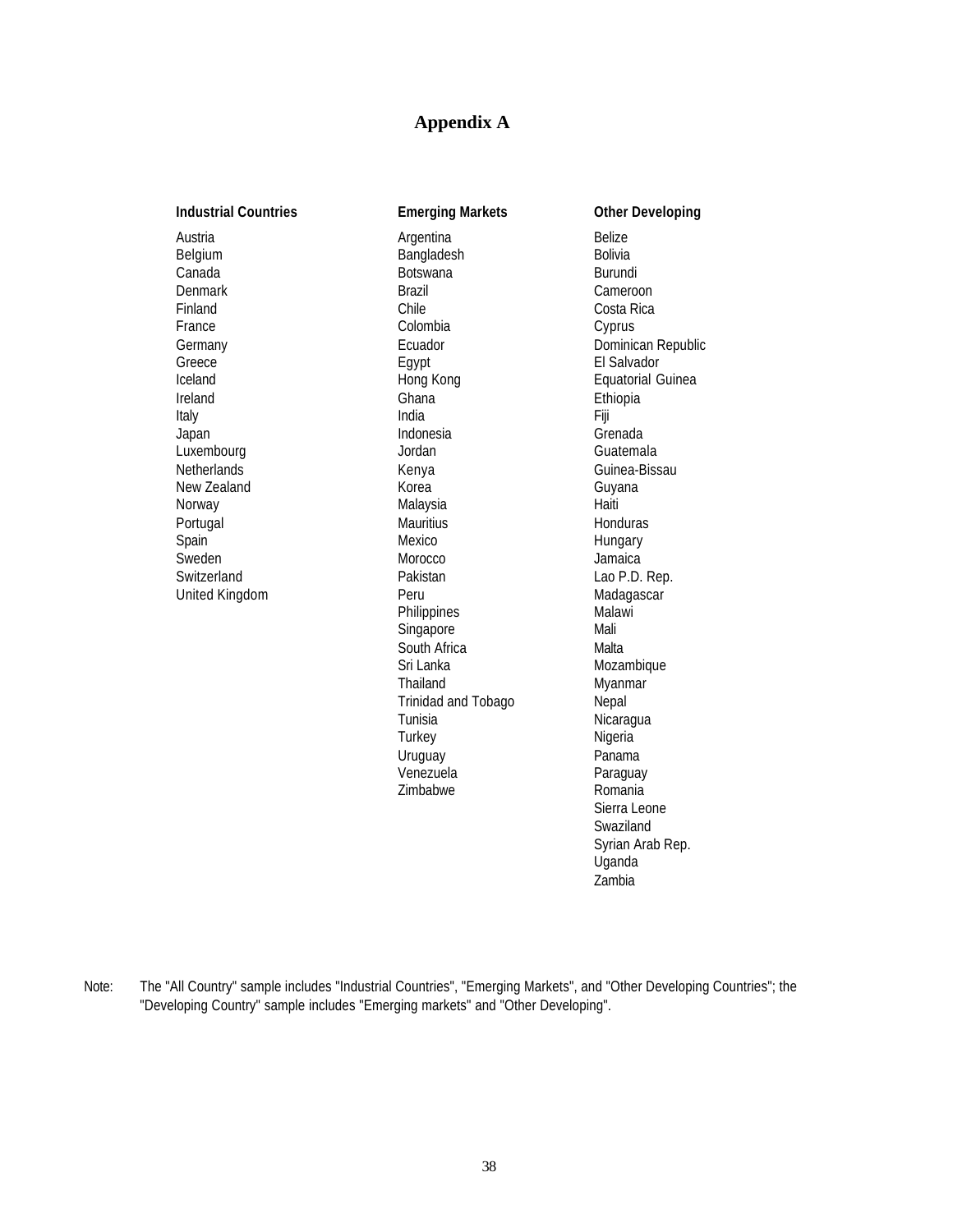## **Appendix B**

## **Occurrences of Banking and Currency Crises**

|                    | <b>Banking Crisis</b>              | <b>Currency Crisis</b>            | <b>Financial Liberalization</b> |
|--------------------|------------------------------------|-----------------------------------|---------------------------------|
| United Kingdom     | 1975-1976, 1984                    | 1976, 1979, 1981-1982, 1986, 1992 | 1974                            |
| Austria            |                                    |                                   | 1975                            |
| Belgium            |                                    | 1982                              | 1986                            |
| Denmark            | 1987-1992                          |                                   | 1981                            |
| France             | 1994-1995                          | 1982                              | 1975                            |
| Germany            | 1978-1979                          |                                   | 1975                            |
| Italy              | 1990-1995                          | 1976, 1992, 1995                  | 1975                            |
| Luxembourg         |                                    |                                   | <b>NA</b>                       |
| Netherlands        |                                    |                                   | 1975                            |
| Norway             | 1987-1993                          | 1978, 1986, 1992                  | 1984                            |
| Sweden             | 1990-1993                          | 1977, 1981-1982, 1992-1993        | 1980                            |
| Switzerland        |                                    | 1978                              | 1989                            |
| Canada             | 1983-1985                          | 1976, 1992                        | 1975                            |
| Japan              | 1992-1997                          | 1979, 1989-1990                   | 1985                            |
| Finland            | 1991-1994                          | 1977-1978, 1982, 1991-1993        | 1986                            |
| Greece             | 1991-1995                          | 1980, 1982-1983, 1985             | 1975                            |
| Iceland            | 1985-1986, 1993                    | 1983-1984, 1988, 1992-1993        | <b>NA</b>                       |
| Ireland            |                                    |                                   | 1985                            |
| Malta              |                                    | 1992, 1997                        | <b>NA</b>                       |
| Portugal           | 1986-1989                          | 1976-1978, 1982-1983, 1993, 1995  | 1984                            |
| Spain              | 1977-1985                          | 1976-1977, 1982, 1992-1993        | 1974                            |
| Turkey             | 1982-1985, 1991, 1994-<br>1995     | 1978-1980, 1994                   | 1980-1982, 1984                 |
| New Zealand        | 1987-1990                          | 1975, 1983-1988, 1991             | 1980, 1984                      |
| South Africa       | 1977, 1985, 1989                   | 1975, 1978, 1984-1986, 1996       | <b>NA</b>                       |
| Argentina          | 1980-1982, 1989-1990,<br>1995-1997 | 1975-1976, 1982-1983, 1989-1991   | 1977                            |
| Bolivia            | 1986-1987, 1994-1997               | 1981-1985, 1988, 1990-1991        | 1985                            |
| Brazil             | 1990, 1994-1997                    | 1982-1983, 1987, 1990-1991, 1995  | 1975                            |
| Chile              | 1976, 1981-1983                    | 1985                              | 1975                            |
| Columbia           | 1982-1987                          | 1985                              | 1980                            |
| Costa Rica         | 1987, 1994-1997                    | 1981                              | <b>NA</b>                       |
| Dominican Republic |                                    | 1985, 1987, 1990                  | NА                              |
| Ecuador            | 1980-1982, 1996-1997               | 1982-1983, 1985-1986, 1988        | 1986-1987, 1992                 |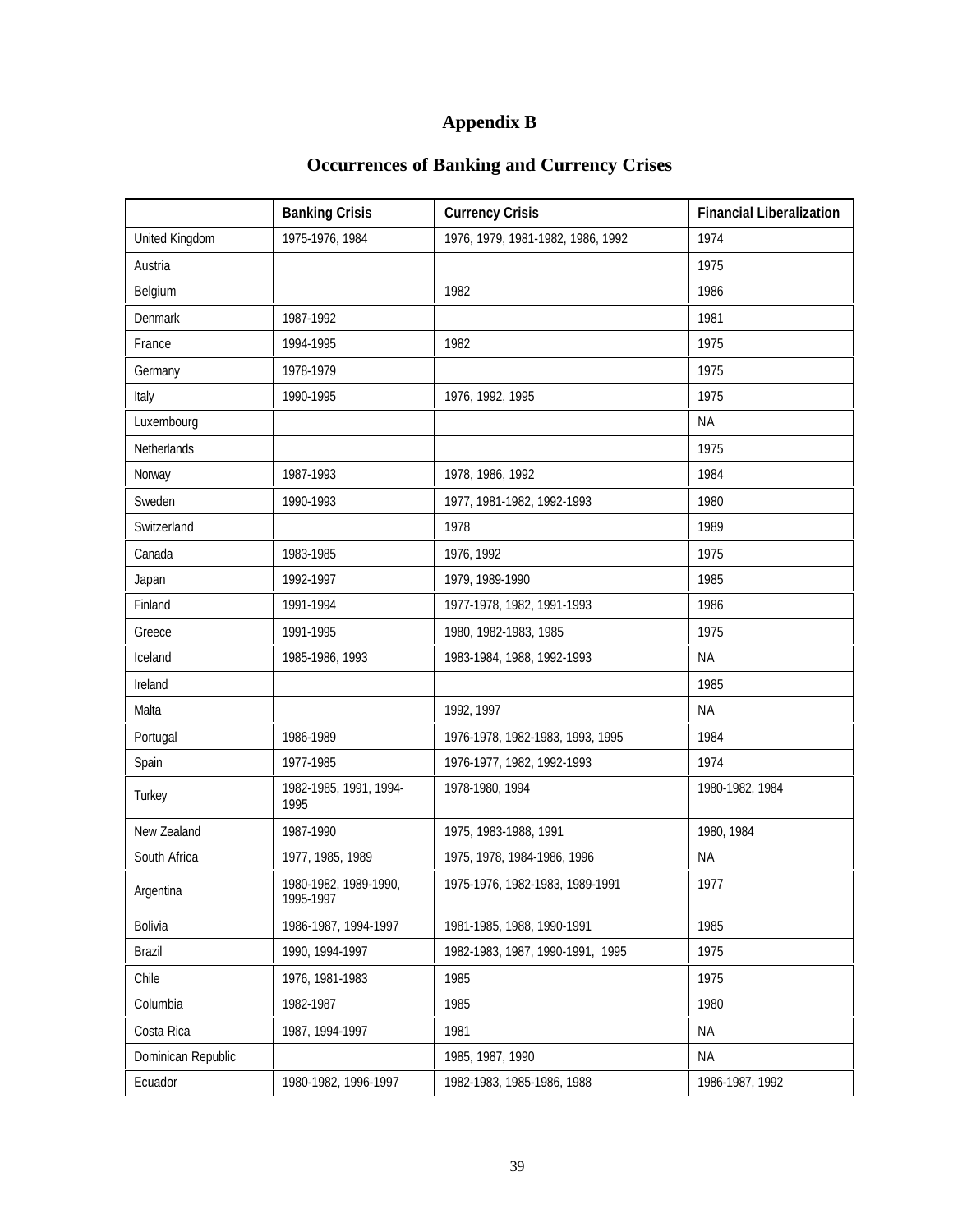|                        | <b>Banking Crisis</b> | <b>Currency Crisis</b>                          | <b>Financial Liberalization</b> |
|------------------------|-----------------------|-------------------------------------------------|---------------------------------|
| El Salvador            | 1989                  | 1986, 1990                                      | 1991                            |
| Guatemala              | 1991-1992             | 1986, 1989-1990                                 | 1989                            |
| Haiti                  |                       | 1977, 1991                                      | <b>NA</b>                       |
| Honduras               |                       | 1990                                            | 1990                            |
| Mexico                 | 1981-1991, 1995-1997  | 1976, 1982, 1985, 1994-1995                     | 1989                            |
| Nicaragua              | 1988-1996             | 1993                                            | <b>NA</b>                       |
| Panama                 | 1988-1989             |                                                 | <b>NA</b>                       |
| Paraguay               | 1995-1997             | 1984-1986, 1988-1989, 1992                      | 1990                            |
| Peru                   | 1983-1990             | 1976, 1979, 1978-1988,                          | 1980-1984, 1990                 |
| Uruguay                | 1981-1984             | 1982-1983                                       | 1976                            |
| Venezuela              | 1978-86, 1994-1997    | 1984, 1986, 1994-1996                           | 1981-1983, 1989                 |
| Grenada                |                       | 1978                                            | <b>NA</b>                       |
| Guyana                 | 1993-1995             | 1978, 1989-1991                                 | 1991                            |
| Belize                 |                       |                                                 | <b>NA</b>                       |
| Jamaica                | 1994-1997             | 1978, 1983-1984, 1990-1992                      | 1991                            |
| Trinidad & Tobago      | 1982-1993             | 1985, 1988, 1993                                | <b>NA</b>                       |
| Cyprus                 |                       |                                                 | <b>NA</b>                       |
| Jordan                 | 1989-1990             | 1983, 1987-1989, 1992                           | 1988                            |
| Syrian Arab Republic   |                       | 1977, 1982, 1988                                | No Liberalization               |
| Egypt                  | 1980-1985, 1991-1995  | 1979, 1989-1991                                 | 1991                            |
| Bangladesh             | 1987-1996             | 1975-1976                                       | <b>NA</b>                       |
| Myanmar                | 1996-1997             | 1975-1977                                       | <b>NA</b>                       |
| Sri Lanka              | 1989-1993             | 1977                                            | 1980                            |
| China, P.R.: Hong Kong | 1982-1986             |                                                 | <b>NA</b>                       |
| India                  | 1993-1997             | 1976, 1991, 1993, 1995                          | 1991                            |
| Indonesia              | 1994, 1997            | 1978, 1983, 1986, 1997                          | 1983                            |
| Korea                  | 1997                  | 1980, 1997                                      | 1984                            |
| Lao People's D. R.     | 1991-1994, 1997       | 1995                                            | <b>NA</b>                       |
| Malaysia               | 1985-1988, 1997       | 1986, 1997                                      | 1978                            |
| Nepal                  | 1988-1994             | 1975, 1981-1982, 1984-1986, 1991, 1993,<br>1995 | <b>NA</b>                       |
| Pakistan               |                       |                                                 | <b>NA</b>                       |
| Philippines            | 1981-1987, 1997       | 1983-1984, 1986, 1997                           | 1981                            |
| Singapore              | 1982                  | 1975                                            | <b>NA</b>                       |
| Thailand               | 1983-1987, 1997       | 1981, 1984, 1997                                | 1989                            |
| Botswana               | 1994-1995             | 1984-1986, 1996                                 | ΝA                              |
| Burundi                | 1994-1997             | 1976, 1983, 1986, 1988-1989, 1991, 1997         | ΝA                              |